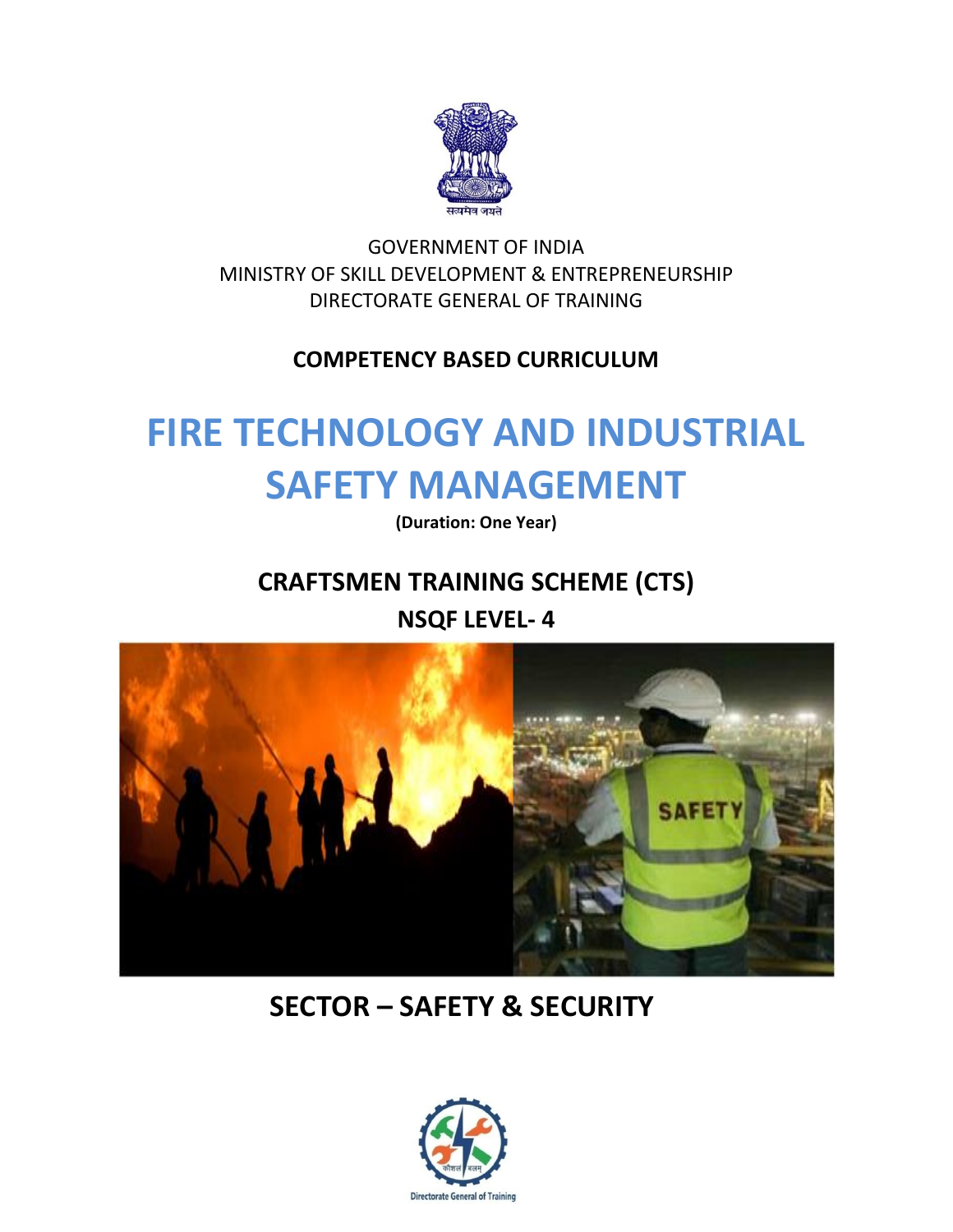# **FIRE TECHNOLOGY AND INDUSTRIAL SAFETY MANAGEMENT**

**(Non-Engineering Trade)**

**(Revised in 2019)**

**Version: 1.2**

## **CRAFTSMEN TRAINING SCHEME (CTS)**

## **NSQF LEVEL - 4**

Developed By

Ministry of Skill Development and Entrepreneurship

Directorate General of Training **CENTRAL STAFF TRAINING AND RESEARCH INSTITUTE** EN-81, Sector-V, Salt Lake City, Kolkata – 700 091 www.cstaricalcutta.gov.in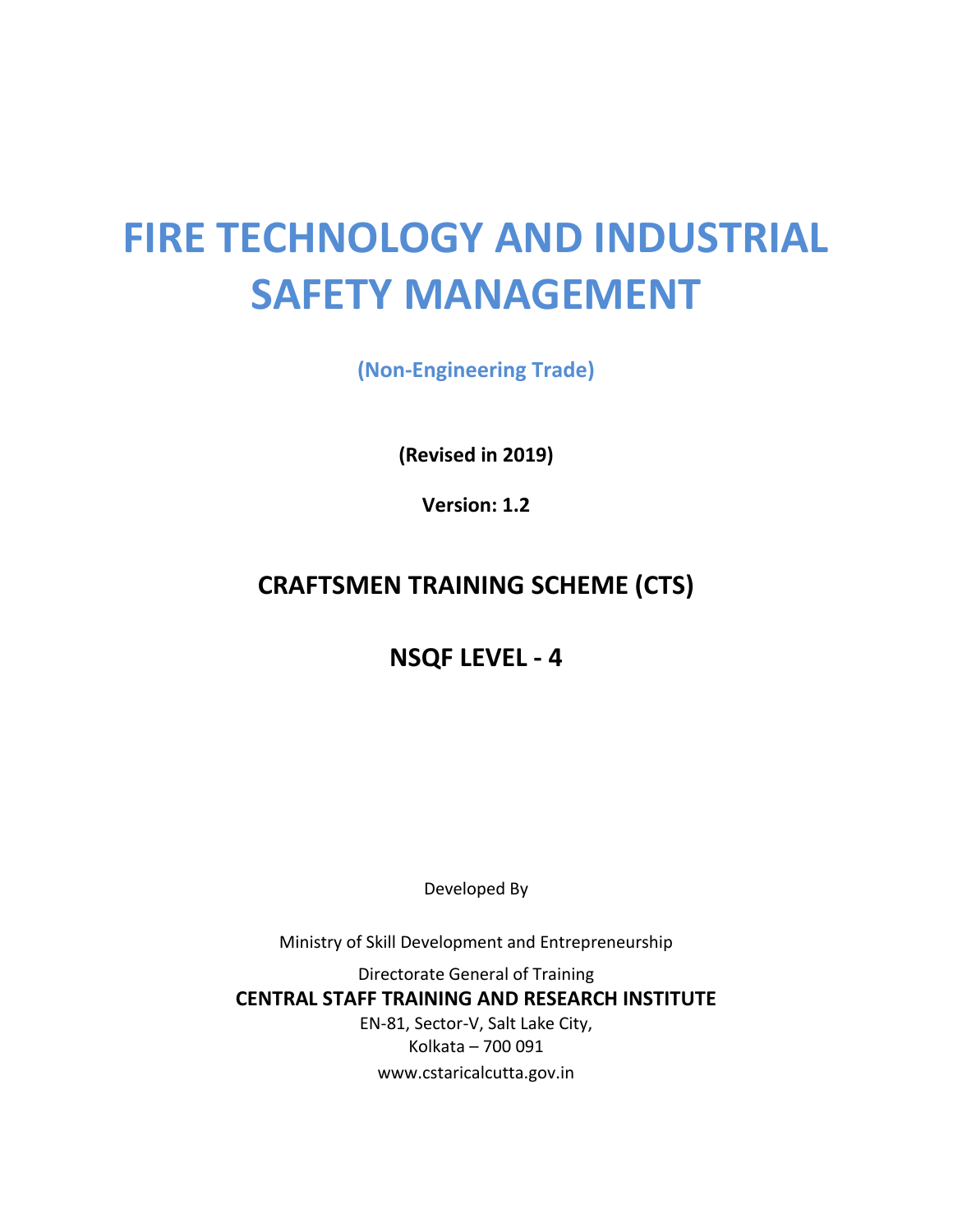۳

| S No. | <b>Topics</b>                               | Page No. |
|-------|---------------------------------------------|----------|
| 1.    | <b>Course Information</b>                   | 1        |
| 2.    | <b>Training System</b>                      | 4        |
| 3.    | Job Role                                    | 8        |
| 4.    | <b>General Information</b>                  | 9        |
| 5.    | Learning outcome                            | 11       |
| 6.    | <b>Assessment Criteria</b>                  | 13       |
| 7.    | <b>Trade Syllabus</b>                       | 19       |
|       | Annexure I(List of Trade Tools & Equipment) | 35       |
|       | Annexure II (List of Trade experts)         | 38       |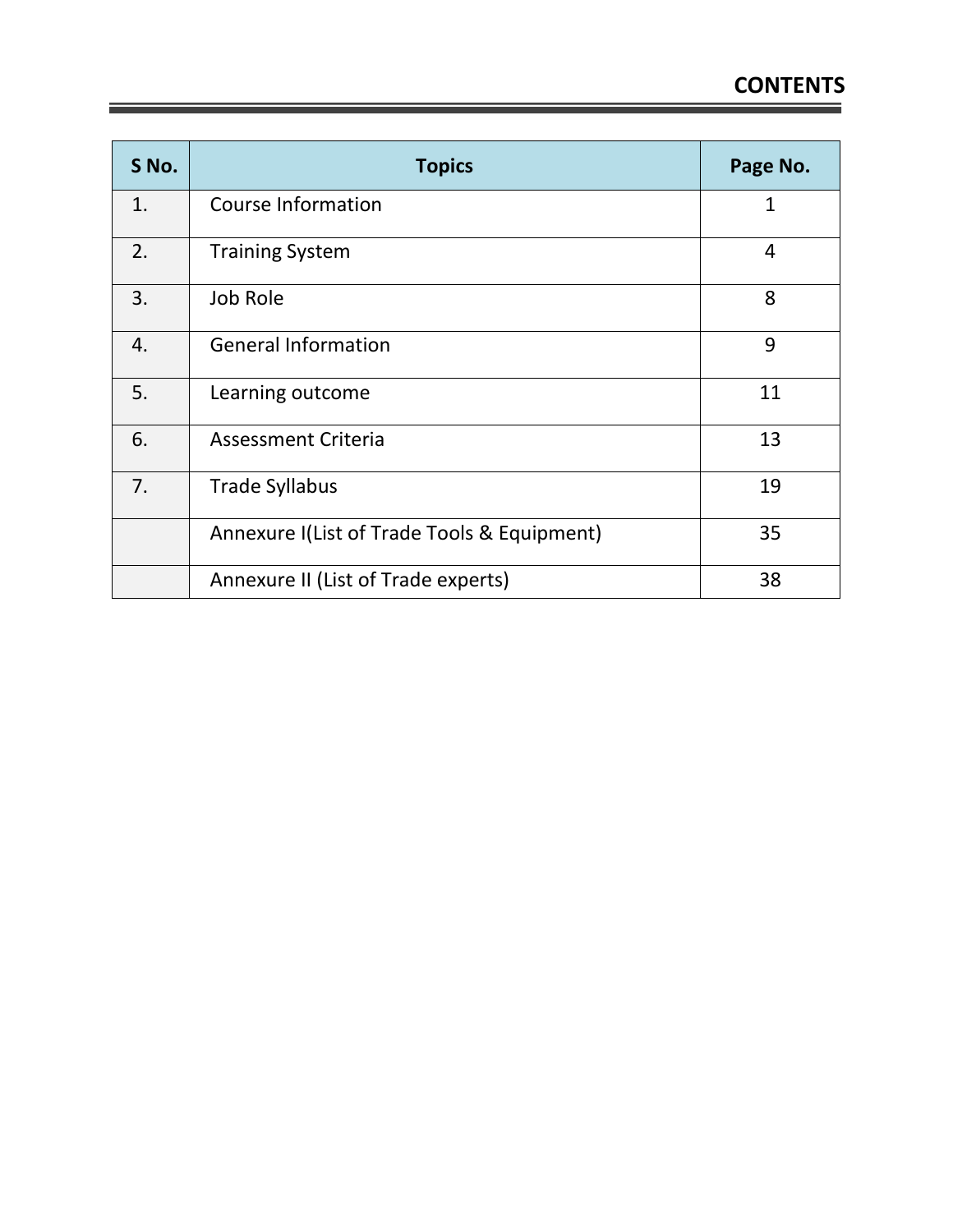During the one-year duration of "Fire Technology and Industrial Safety Management" trade a candidate is trained on professional skill, professional knowledge and Employability skill related to job role. In addition to this a candidate is entrusted to undertake project work, extracurricular activities and industrial visit to build up confidence. The broad components covered under Professional Skill subject are as below:-

During the one-year duration trainee learns about the following:-

- Chemistry of Combustion- Triangle of fire, Fire tetrahedron, classification of fire, fire behavior, stages of fire, method of fire extinguishment and some important definitions like, flash point, fire point- ignition temperature, Auto-ignition temperature, flammability Range etc.
- Discipline: introduction, importance of discipline, General principles of discipline, essentials for discipline and outward signs.
- Fire Extinguishers; Types of fire extinguishers, method of operation and care & maintenance.
- Hose & hose fittings: types of hose-suction hose, delivery hose, and hose reel hoes, decay and prevention method of hosed, care & maintenance. Marking & repairing of hose, standard test of suction hose, types & construction of suction hose. Types of hose fittings and its use. Branches & nozzles, adapters, breaching, couplings, hose ramps, collecting heads and other miscellaneous tools and equipment.
- Hydrant & Fittings: types of water supply, water distribution system, types of hydrants, hydrant gears, and equipment marking, testing care & maintenance & Operation.
- Pump &Primers:- classification of pump, why centrifugal pump is suitable for firefighting- types of primers, testing , fault finding, care and maintenance and standard test.
- Foam & Foam Making equipment: water as an extinguishant -its merits and demerits, introduction to all types of foam concentrations, properties of foams and techniques of extinguishment by foam, types of foams, characteristics of good foam, foam making equipment, mechanical. High expansion and low expansion foam storage of foam compound. Foam compatibility with Dry chemical powder.
- Extension Ladder: types of ladders, construction features of conventional ladders, operational use, elementary knowledge of TTL. & snorkel.
- Breathing Apparatus set: -introduction of types of BA Sets in use, working principles and care and maintenance.
- Anatomy of Fire: Definition of combustion, elements of combustion, production of combustion, heat of reaction a calorific value.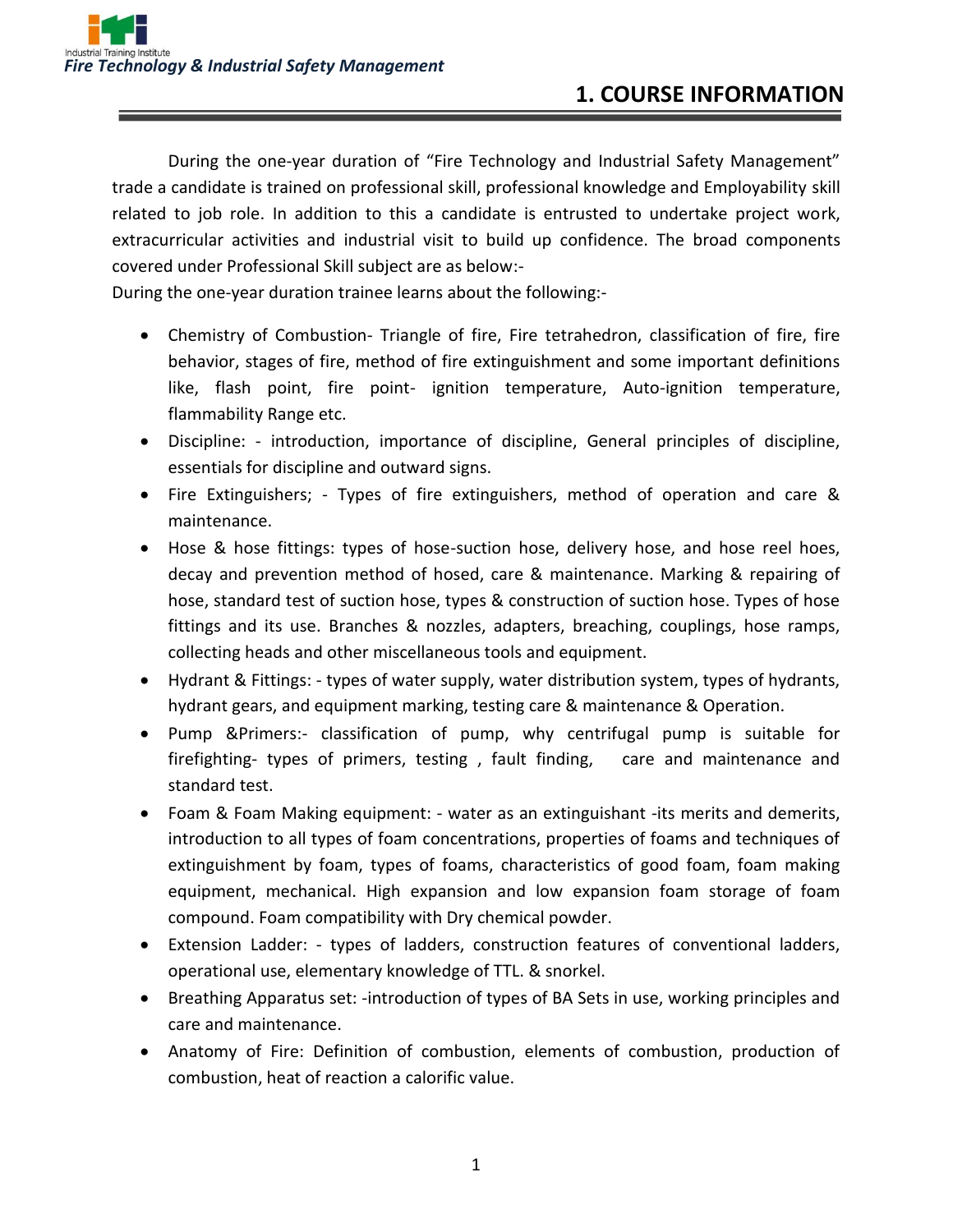

- Basic Physics:- Definition of matter and energy, physical properties of matter like density, vapour density, melting & boiling point latent heat, effects of density on behaviour of gases, basics of oxidizing and reducing agents Acids, Classification of flammable liquids, dust & explosion, liquid and gas fire, LPG.
- Small & Special gears: Function & Construction of small gears, function & construction of -breaking in and cutting tools, Pulley blocks, function & construction-Lighting and rescue tools, operation of hydraulically operated, diesel operated and electrically operated tools, care & maintenance.
- Hydraulics
- Electricity
- First Aid & Resuscitation,
- Hazards & Risk
- Hydrocarbon & industrial fires & fire prevention.
- Accident Prevention
- Safety Concept
- Factory Act- 1948
- Health
- Safety
- Welfare
- Construction industry
- Lighting ventilation &work-related stress).
- Fixed firefighting equipment
- Fire Detection & suppression systems
- Rescue Procedures
- Ropes & Lines
- Rural Fire
- Water Relay
- Salvage
- Practical fireman ship
- Ventilation
- Watch room procedure & mobilizing
- Disaster management
- Prevention, Public education and Pre-incident planning
- Personal Protective Equipment
- Means of Escape
- Aircraft Fire and Rescue
- Ship & Dock Fires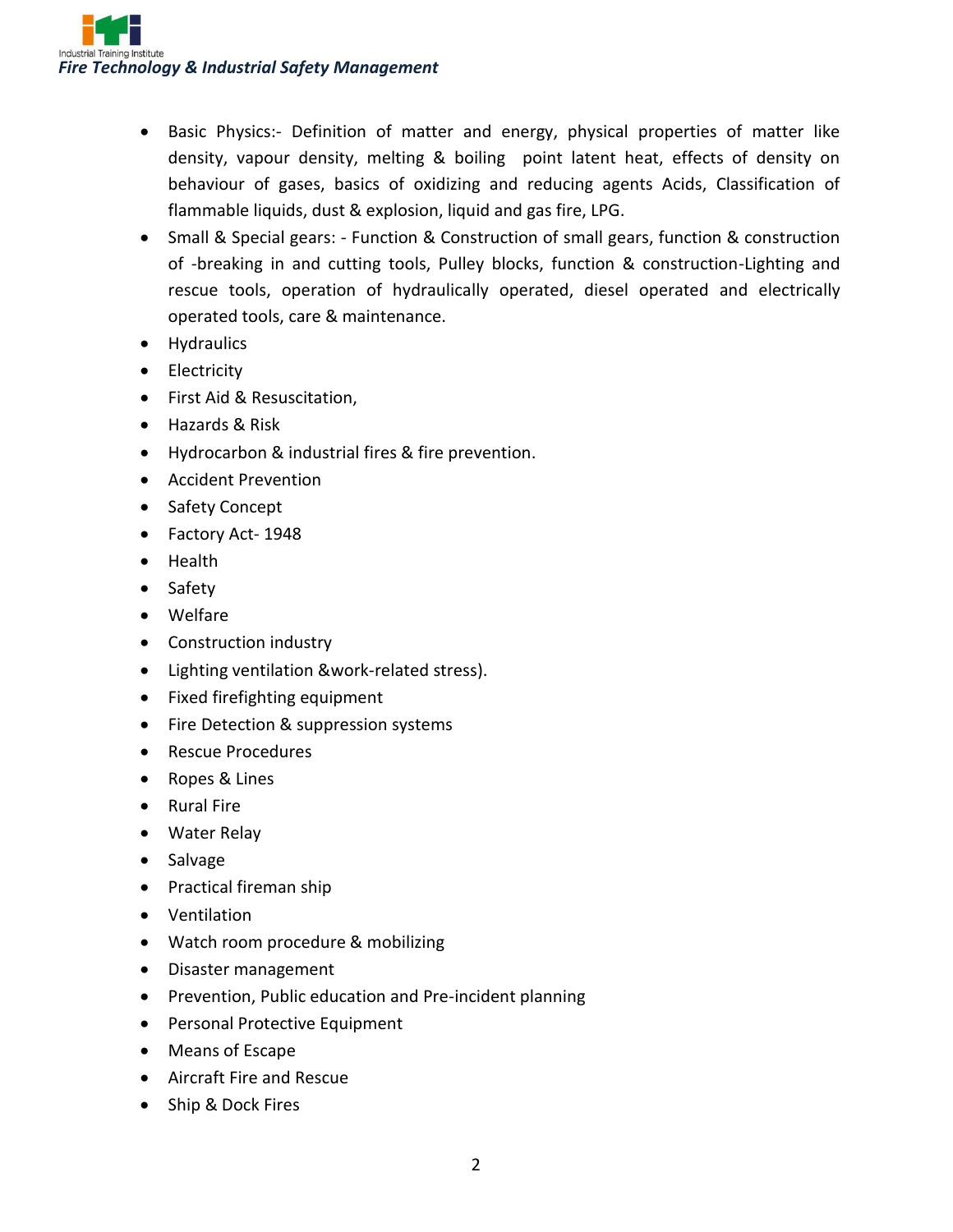

- Building Construction
- Occupational hazards & dangerous chemicals
- Working at height, confined space
- Material handling
- Housekeeping and waste disposal
- Hazardous chemicals
- Safety in Engineering industries.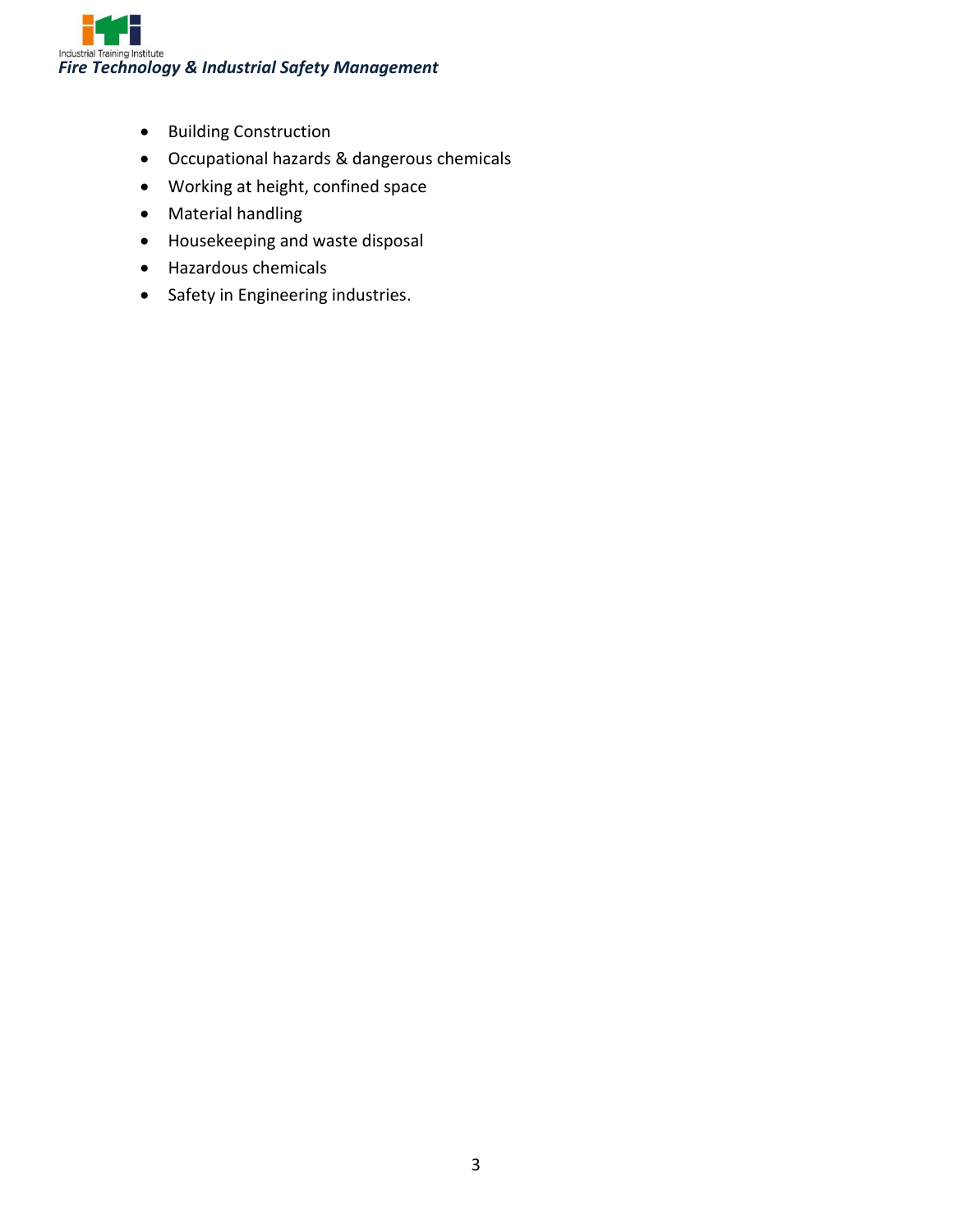#### **2.1 GENERAL**

The Directorate General of Training (DGT) under Ministry of Skill Development & Entrepreneurship offers a range of vocational training courses catering to the need of different sectors of economy/ Labour market. The vocational training programmes are delivered under the aegis of Directorate General of Training (DGT). Craftsman Training Scheme (CTS) with variants and Apprenticeship Training Scheme (ATS) are two pioneer schemes of DGT for strengthening vocational training.

'Fire Technology and Industrial Safety Management' trade under CTS is one of the popular courses delivered nationwide through network of ITIs. The course is of one-year duration. It mainly consists of Domain area and Core area. The Domain area (Trade Theory & Practical) imparts professional skills and knowledge, while Core area (Employability Skills) imparts requisite core skill & knowledge and life skills. After passing out the training programme, the trainee is being awarded National Trade Certificate (NTC) by DGT having worldwide recognition.

#### **Candidates need broadly to demonstrate that they are able to:**

- Read and interpret technical parameters/ documents, plan and organize work processes, identify necessary materials and tools;
- Perform task with due consideration to safety rules, accident prevention regulations and environmental protection stipulations;
- Apply professional skill, knowledge & employability skills while performing jobs.
- Document the technical parameters related to the task undertaken.

#### **2.2 PROGRESSION PATHWAYS**

- Can join industry as Technician and will progress further as Senior Technician, Supervisor and can rise to the level of Manager.
- Can become Entrepreneur in the related field.
- Can join Apprenticeship programme in different types of industries leading to National Apprenticeship certificate (NAC).
- Can join Crafts Instructor Training Scheme (CITS) in the trade for becoming instructor in ITIs.
- Can join Advanced Diploma (Vocational) courses under DGT as applicable.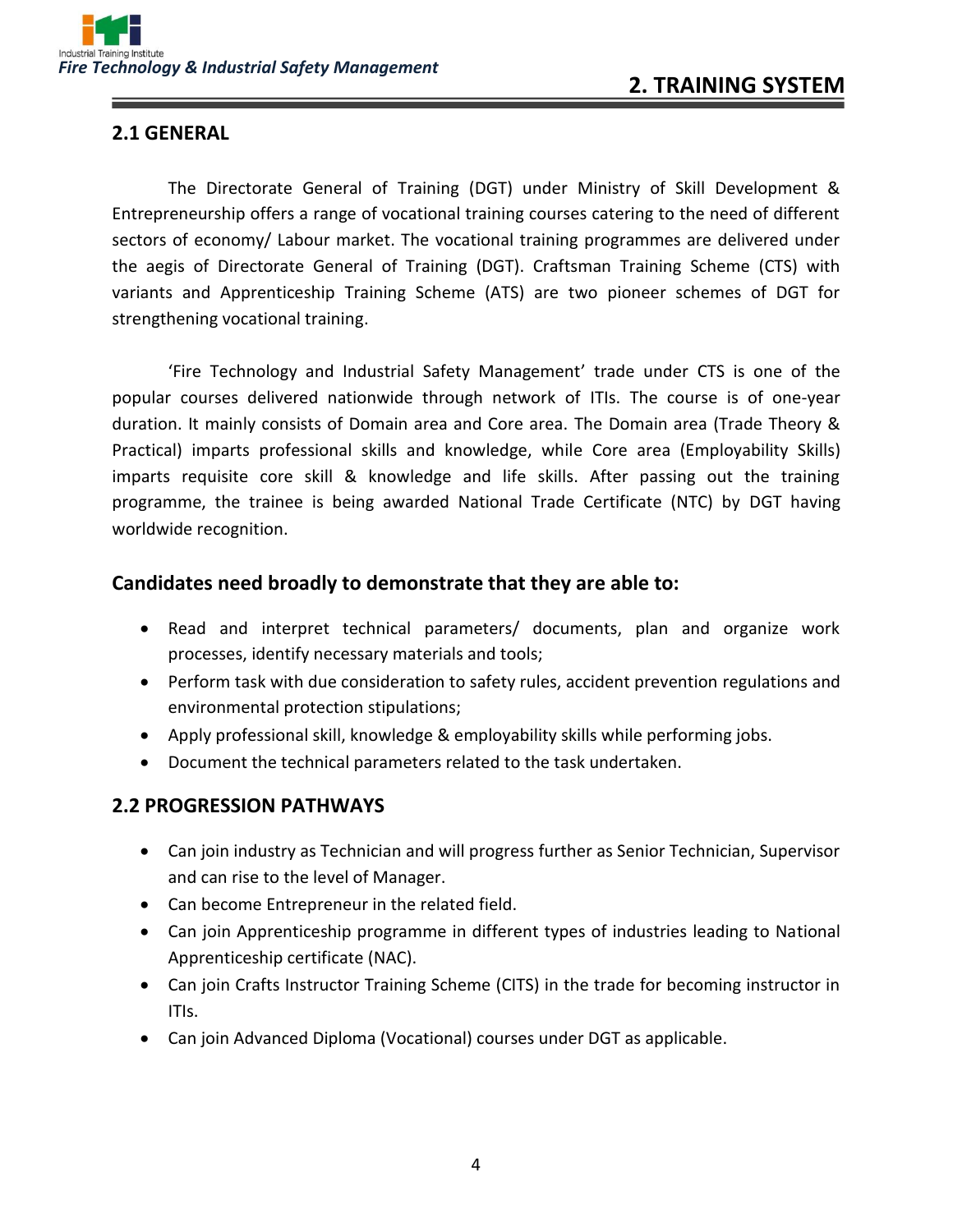

#### **2.3 COURSE STRUCTURE**

Table below depicts the distribution of training hours across various course elements during a period of one year: -

| S No. | <b>Course Element</b>                 | <b>Notional Training</b><br><b>Hours</b> |
|-------|---------------------------------------|------------------------------------------|
| 1     | Professional Skill (Trade Practical)  | 1200                                     |
| 2     | Professional Knowledge (Trade Theory) | 240                                      |
| 3     | <b>Employability Skills</b>           | 160                                      |
|       | <b>Total</b>                          | 1600                                     |

#### **2.4 ASSESSMENT & CERTIFICATION**

The trainee will be tested for his skill, knowledge and attitude during the period of course through formative assessment and at the end of the training programme through summative assessment as notified by the DGT from time to time.

a) The **Continuous Assessment** (Internal) during the period of training will be done by **Formative Assessment Method** by testing for assessment criteria listed against learning outcomes. The training institute has to maintain an individual trainee portfolio as detailed in assessment guideline. The marks of internal assessment will be as per the formative assessment template provided on www.bharatskills.gov.in.

b) The final assessment will be in the form of summative assessment. The All India Trade Test for awarding NTC will be conducted by Controller of examinations, DGT as per the guidelines. The pattern and marking structure are being notified by DGT from time to time. **The learning outcome and assessment criteria will be the basis for setting question papers for final assessment.** The examiner during final examination will also check the individual trainee's profile as detailed in assessment guideline before giving marks for practical examination.

#### **2.4.1 PASS REGULATION**

For the purposes of determining the overall result, weightage of 100% is applied for six months and one-year duration courses and 50% weightage is applied to each examination for two years courses. The minimum pass percent for Trade Practical and Formative assessment is 60% & for all other subjects is 33%. There will be no Grace marks.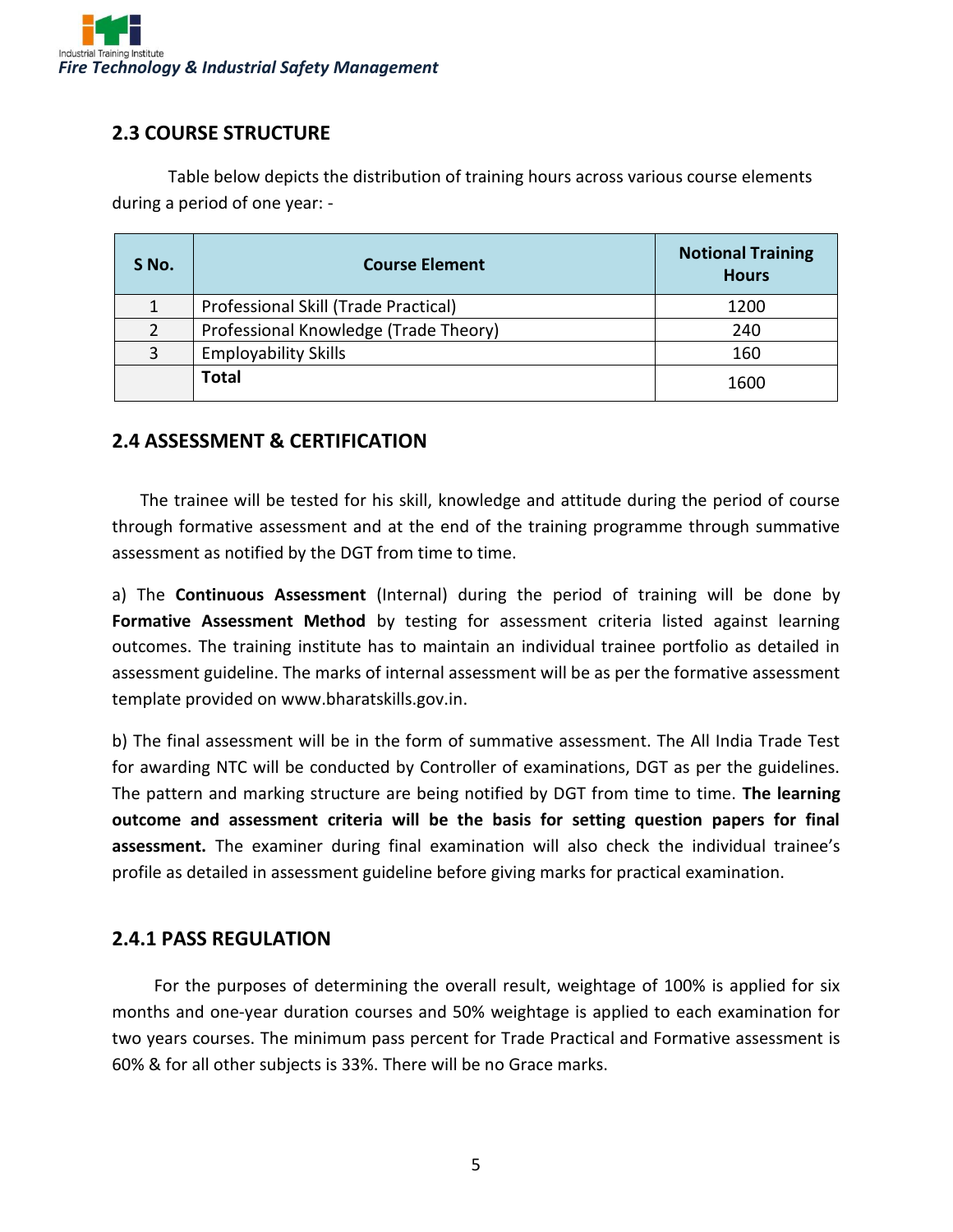

#### **2.4.2 ASSESSMENT GUIDELINE**

Appropriate arrangements should be made to ensure that there will be no artificial barriers to assessment. The nature of special needs should be taken into account while undertaking the assessment. Due consideration should be given while assessing for teamwork, avoidance/reduction of scrap/wastage and disposal of scrap/waste as per procedure, behavioral attitude, sensitivity to the environment and regularity in training. The sensitivity towards OSHE and self-learning attitude are to be considered while assessing competency.

Assessment will be evidence based comprising the following:

- Job carried out in labs/workshop
- Record book/ daily diary
- Answer sheet of assessment
- Viva-voce
- Progress chart
- Attendance and punctuality
- Assignment
- Project work

Evidences and records of internal (Formative) assessments are to be preserved until forthcoming examination for audit and verification by examining body. The following marking pattern to be adopted while assessing:

| <b>Performance Level</b>                                                                                                                                                                                                                     | <b>Evidence</b>                                                                                                                                                                                                                                 |
|----------------------------------------------------------------------------------------------------------------------------------------------------------------------------------------------------------------------------------------------|-------------------------------------------------------------------------------------------------------------------------------------------------------------------------------------------------------------------------------------------------|
| (a) Weightage in the range of 60%-75% to be allotted during assessment                                                                                                                                                                       |                                                                                                                                                                                                                                                 |
| For performance in this grade, the candidate<br>should produce work which demonstrates<br>attainment of an acceptable standard of<br>craftsmanship with occasional guidance, and<br>regard for safety procedures<br>due<br>and<br>practices. | skills<br>Demonstration<br>of<br>good<br>and<br>accuracy in the field<br>work/<br>οf<br>assignments.<br>• A fairly good level of neatness and<br>consistency to accomplish job activities.<br>Occasional support in completing the<br>task/job. |
| (b) Weightage in the range of 75%-90% to be allotted during assessment                                                                                                                                                                       |                                                                                                                                                                                                                                                 |
| For this grade, a candidate should produce<br>work which demonstrates attainment of a                                                                                                                                                        | • Good skill levels and accuracy in the field<br>of work/ assignments.                                                                                                                                                                          |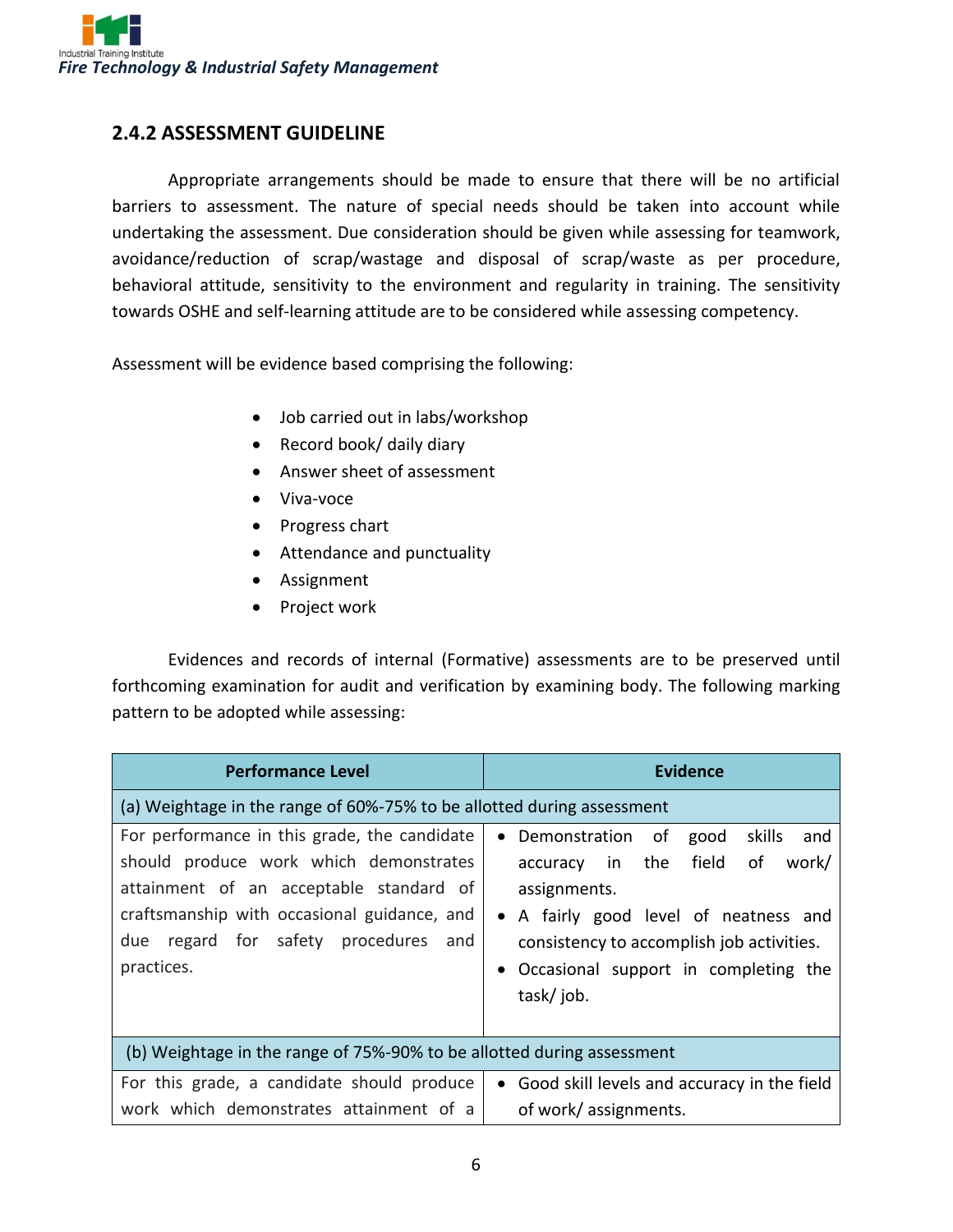| reasonable standard of craftsmanship, with<br>safety<br>little<br>guidance, and regard<br>for<br>procedures and practices.                                                                                                                                          | • A good level of neatness and consistency<br>to accomplish job activities.<br>Little support in completing the task/job.<br>$\bullet$                                                                          |
|---------------------------------------------------------------------------------------------------------------------------------------------------------------------------------------------------------------------------------------------------------------------|-----------------------------------------------------------------------------------------------------------------------------------------------------------------------------------------------------------------|
| (c) Weightage in the range of more than 90% to be allotted during assessment                                                                                                                                                                                        |                                                                                                                                                                                                                 |
| For performance in this grade, the candidate,<br>with minimal or no support in organization<br>and execution and with due regard for safety<br>procedures and practices, has produced work<br>which demonstrates attainment of a high<br>standard of craftsmanship. | • High skill levels and accuracy in the field<br>of work/ assignments.<br>• A high level of neatness and consistency<br>to accomplish job activities.<br>• Minimal or no support in completing the<br>task/job. |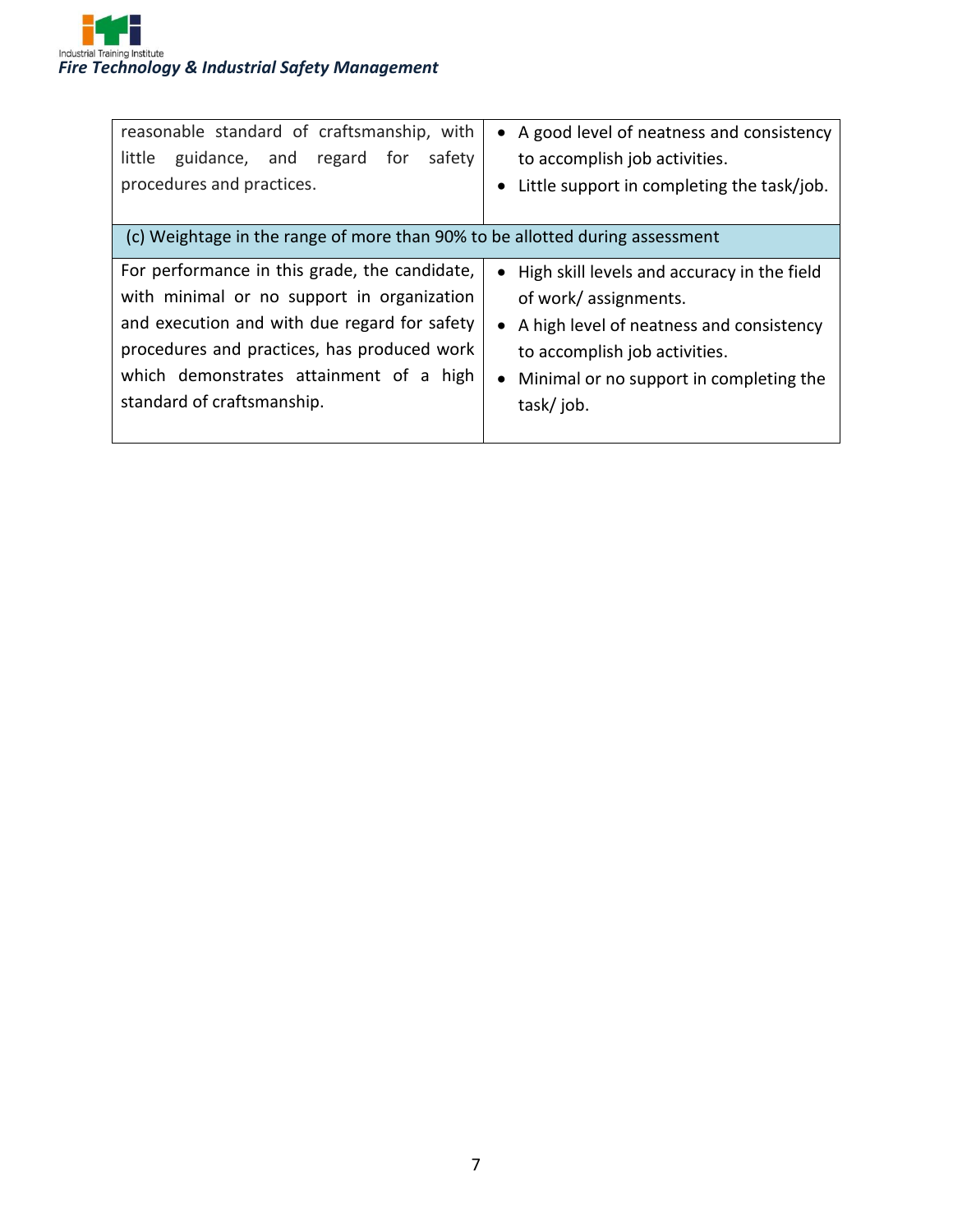

**Fire Fighters, Other**; Fire Fighters, other includes all other Fire Fighters engaged in extinguishing or controlling fire not elsewhere classified.

**Fire Inspectors, Other**; include all other associate professionals engaged in government, industrial and other enterprises, who inspect different structures to ensure compliance with central/state government laws and with approved plans, specifications and standards, or inspect fire prevention systems and investigate fire sites to determine cause of fire not elsewhere classified.

#### **Reference NCO-2015:**

- (i) 3119.1000 Fire Fighters
- (ii) 5411.9900 Fire Inspector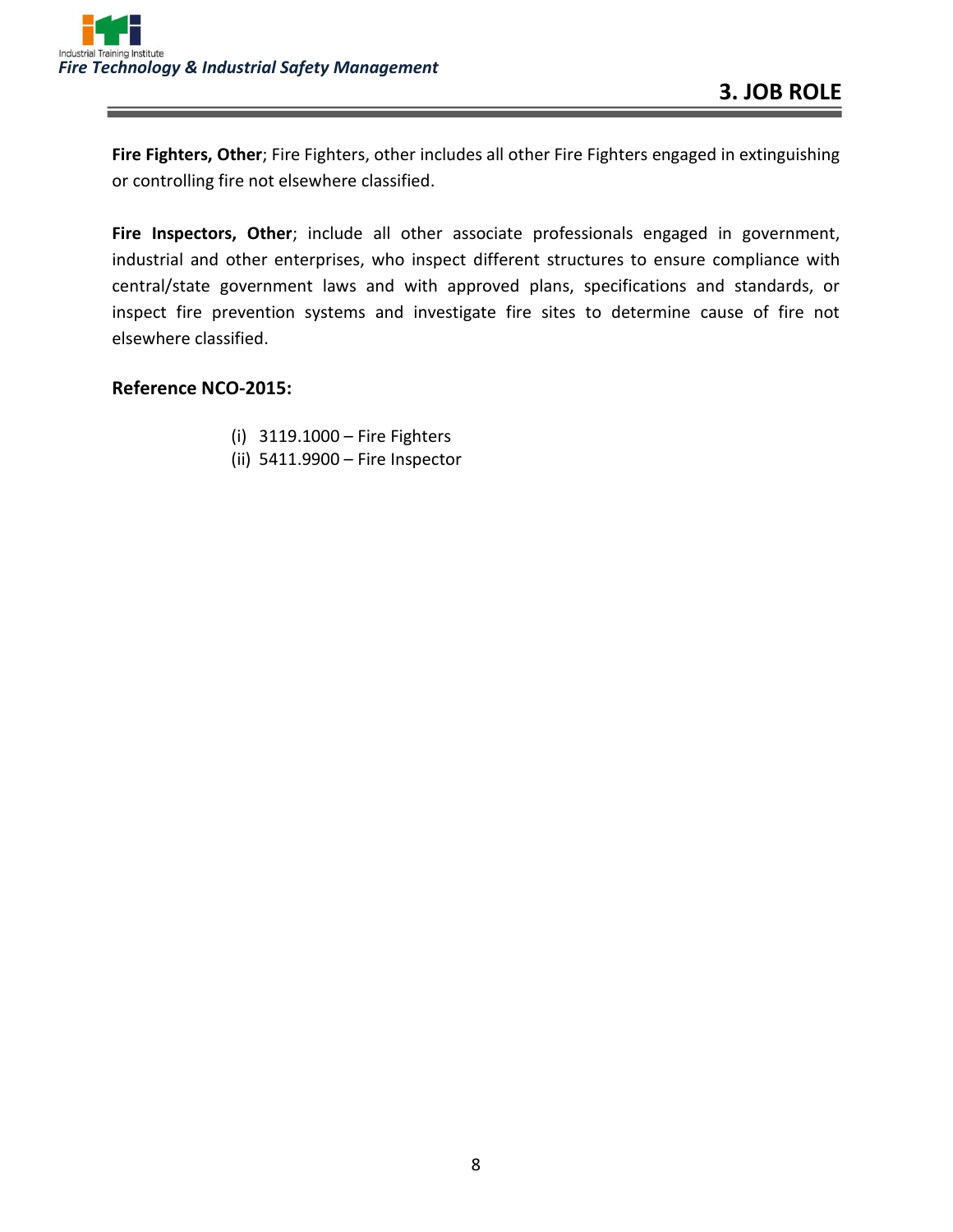

### **4. GENERAL INFORMATION**

| <b>Name of the Trade</b>                                                                 | FIRE TECHNOLOGY AND INDUSTRIAL SAFETY MANAGEMENT                                                                                                                                                                                                                                                                                                                                                                                                                                                    |
|------------------------------------------------------------------------------------------|-----------------------------------------------------------------------------------------------------------------------------------------------------------------------------------------------------------------------------------------------------------------------------------------------------------------------------------------------------------------------------------------------------------------------------------------------------------------------------------------------------|
| <b>Trade Code</b>                                                                        | DGT/1029                                                                                                                                                                                                                                                                                                                                                                                                                                                                                            |
| <b>NCO - 2015</b>                                                                        | 3119.1000, 5411.9900                                                                                                                                                                                                                                                                                                                                                                                                                                                                                |
| <b>NSQF Level</b>                                                                        | Level 4                                                                                                                                                                                                                                                                                                                                                                                                                                                                                             |
| <b>Duration of Craftsmen</b><br><b>Training</b>                                          | One Year (1600 Hours)                                                                                                                                                                                                                                                                                                                                                                                                                                                                               |
| <b>Entry Qualification</b>                                                               | Passed class 10 <sup>th</sup> class Examination.<br>a.<br>The minimum physical requirements are<br>b.<br>Height - 165 cm<br>i.<br>Weight - 52 kg<br>ii.<br>Chest - Normal 81 cm - Expanded 85 cm<br>iii.<br>A registered MBBS doctor must certify that the<br>iv.<br>candidate is medically fit to undertake the course                                                                                                                                                                             |
| <b>Minimum Age</b>                                                                       | 14 years as on first day of academic session.                                                                                                                                                                                                                                                                                                                                                                                                                                                       |
| <b>Eligibility for PwD</b>                                                               | LD                                                                                                                                                                                                                                                                                                                                                                                                                                                                                                  |
| Unit Strength (No. of<br>Student)                                                        | 24 (There is no separate provision of supernumerary seats)                                                                                                                                                                                                                                                                                                                                                                                                                                          |
| <b>Space Norms</b>                                                                       | 1000 Sq. m (for practical Training area)                                                                                                                                                                                                                                                                                                                                                                                                                                                            |
| <b>Power Norms</b>                                                                       | 2 KW                                                                                                                                                                                                                                                                                                                                                                                                                                                                                                |
| <b>Instructors Qualification for:</b>                                                    |                                                                                                                                                                                                                                                                                                                                                                                                                                                                                                     |
| <b>Fire Technology and</b><br>(i)<br><b>Industrial Safety</b><br><b>Management Trade</b> | B.Voc/Degree in Fire & Safety Engineering/Fire Science from<br>AICTE/UGC recognized university/ college with one-year experience<br>in the relevant field.<br><b>OR</b><br>Advanced Post Graduate Diploma (Minimum 2 years) in Industrial<br>Safety Engineering/ Fire and Industrial Safety Engineering / Health,<br>Safety & Environment or relevant Advanced Diploma (Vocational)<br>from DGT from recognized board of education with two year'<br>experience in the relevant filed.<br><b>OR</b> |

Defense/Paramilitary forces Officer JCOs/NCOs with 10 years of experience in the relevant field.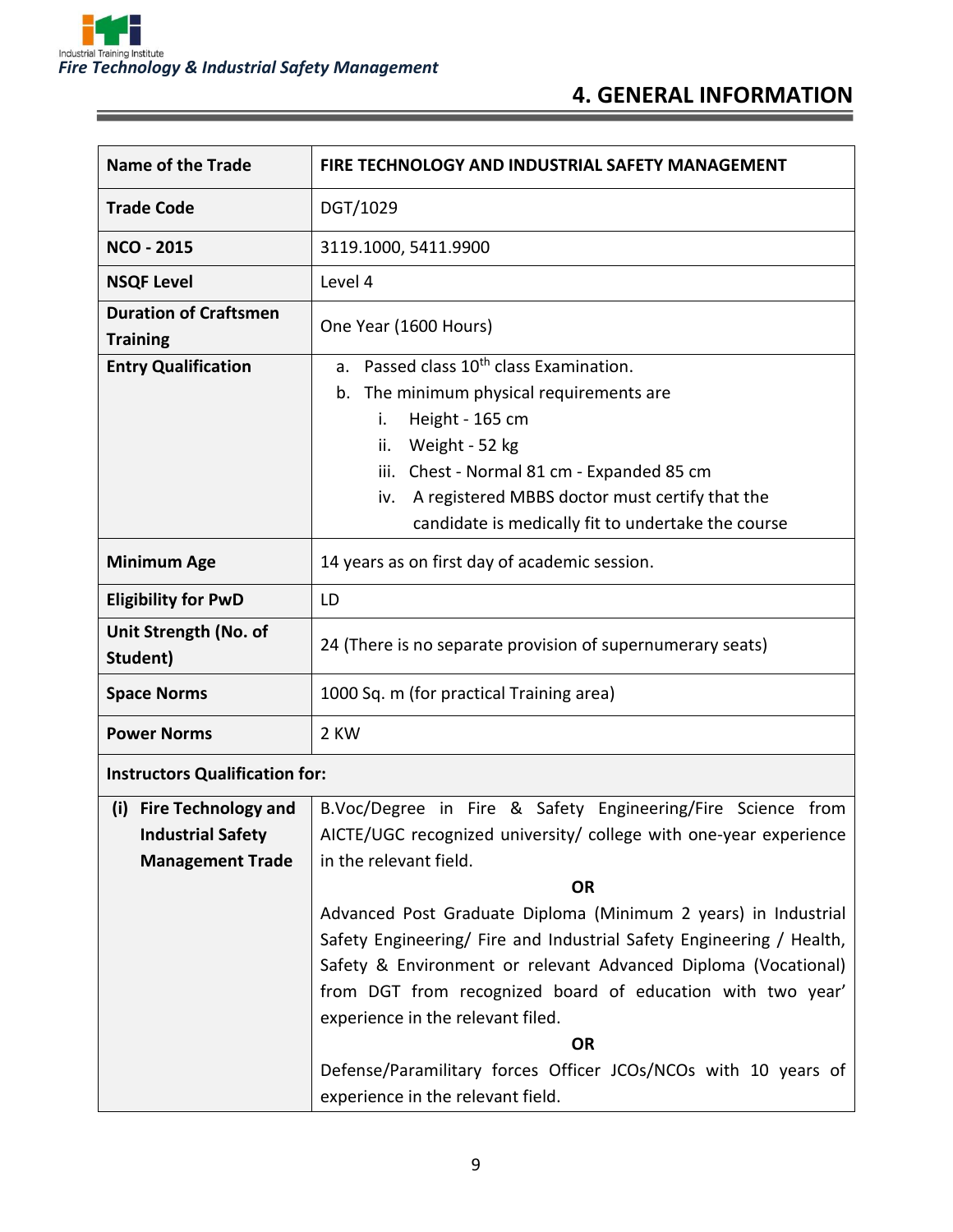|                                                             |                                 | <b>OR</b>                                                                  |                             |  |
|-------------------------------------------------------------|---------------------------------|----------------------------------------------------------------------------|-----------------------------|--|
|                                                             |                                 | National Examination Board Occupational Safety and                         | Health                      |  |
|                                                             |                                 | (NEBOSH)/Occupational Safety and Health Administrator (OSHA)               |                             |  |
|                                                             |                                 | Certification with one-year experience in the relevant field.              |                             |  |
|                                                             |                                 | <b>OR</b>                                                                  |                             |  |
|                                                             |                                 | NTC/NAC passed in the trade of "Fire Technology and Industrial             |                             |  |
|                                                             |                                 | Safety Management" with three years' experience in the relevant            |                             |  |
|                                                             | field.                          |                                                                            |                             |  |
|                                                             |                                 |                                                                            |                             |  |
|                                                             | <b>Essential Qualification:</b> |                                                                            |                             |  |
|                                                             |                                 | Relevant National Craft Instructor Certificate (NCIC) in any of the        |                             |  |
|                                                             | variants under DGT              |                                                                            |                             |  |
|                                                             |                                 |                                                                            |                             |  |
|                                                             |                                 | Note:- Out of two Instructors required for the unit of $2$ (1+1), one must |                             |  |
|                                                             |                                 | have Degree/Diploma and other must have NTC/NAC qualifications.            |                             |  |
|                                                             |                                 | However, both of them must possess NCIC in any of its variants.            |                             |  |
| (ii) Employability Skill                                    |                                 | MBA/BBA/Any Graduate/Diploma in any discipline with Two years'             |                             |  |
|                                                             |                                 | experience with short term ToT Course in Employability Skills from         |                             |  |
|                                                             | DGT institutes.                 |                                                                            |                             |  |
|                                                             |                                 | (Must have studied English/ Communication Skills and Basic                 |                             |  |
|                                                             |                                 | Computer at 12th / Diploma level and above)                                |                             |  |
|                                                             |                                 |                                                                            |                             |  |
|                                                             |                                 | <b>OR</b>                                                                  |                             |  |
|                                                             |                                 | Existing Social Studies Instructors in ITIs with short term ToT Course     |                             |  |
|                                                             |                                 | in Employability Skills from DGT institutes.                               |                             |  |
| (iii) Minimum Age for                                       | 21 Years                        |                                                                            |                             |  |
| <b>Instructor</b>                                           |                                 |                                                                            |                             |  |
| <b>List of Tools and</b>                                    | As per Annexure - I             |                                                                            |                             |  |
| <b>Equipment</b>                                            |                                 |                                                                            |                             |  |
| Distribution of training on Hourly basis: (Indicative only) |                                 |                                                                            |                             |  |
|                                                             |                                 |                                                                            |                             |  |
| <b>Total Hrs /week</b>                                      | <b>Trade Practical</b>          | <b>Trade Theory</b>                                                        | <b>Employability Skills</b> |  |
| 40 Hours                                                    | 30 Hours                        | 6 Hours                                                                    | 4 Hours                     |  |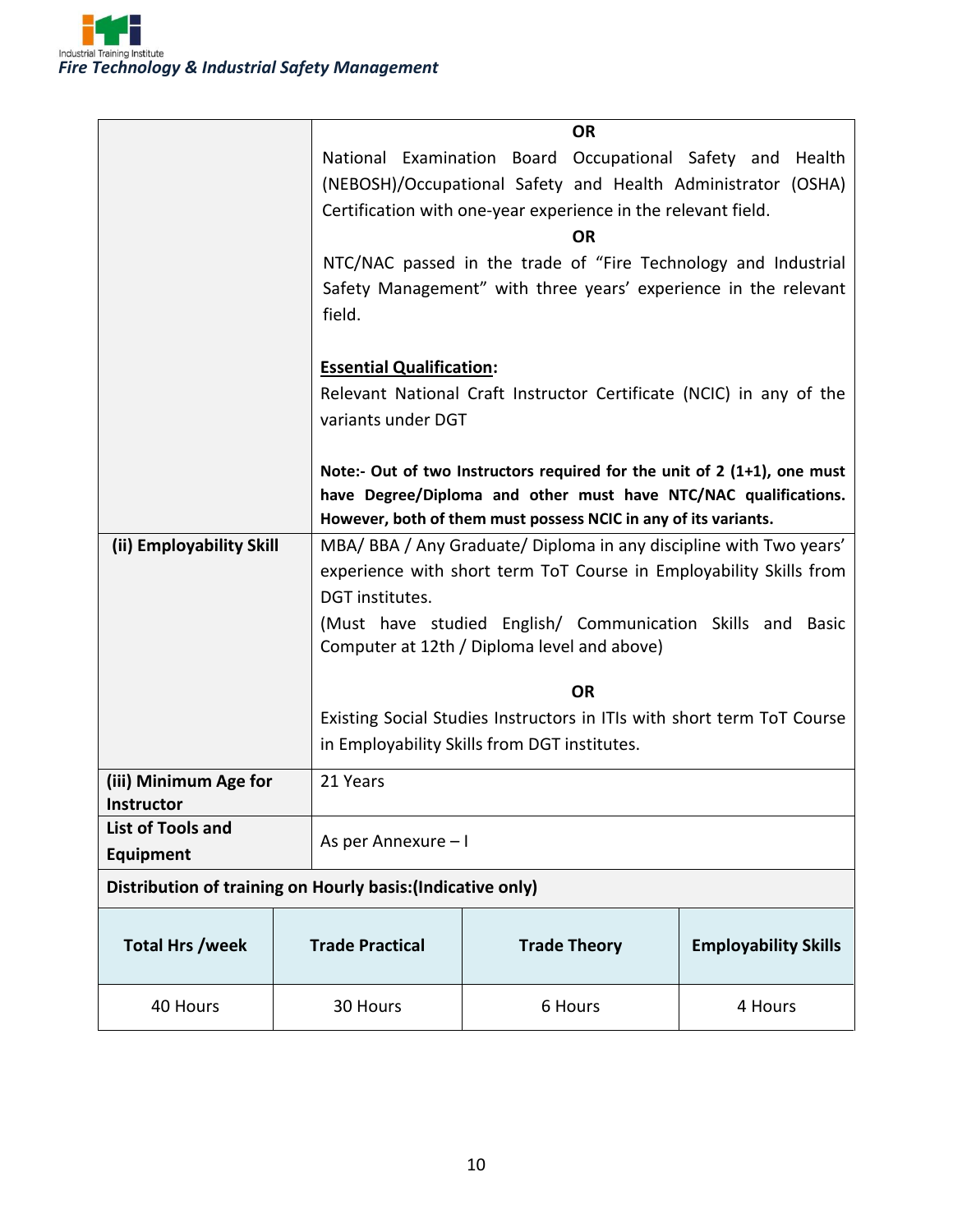

## **5. LEARNING OUTCOME**

*Learning outcomes are a reflection of total competencies of a trainee and assessment will be carried out as per the assessment criteria.*

#### **5.1 LEARNING OUTCOMES (TRADE SPECIFIC)**

- 1. Identify and select suitable chemicals (industrial, inflammable liquid) usable on the workplace following safety precautions.
- 2. Identify, select and execute the application of different types of extinguishers, hoses and hose fittings.
- 3. Select and prepare the hydrant and pump system for proper application.
- 4. Plan and execute the concept of hydraulics in workplace.
- 5. Select and categorize electrical hazard and risk and its mitigation.
- 6. Identify and select methods of using ladder in practical field.
- 7. Select the BA set and its application in appropriate place.
- 8. Identify and use small and special gears.
- 9. Plan and execute elementary treatment at any incidental spot.
- 10. Utilize knots and hitches in different special job and fire.
- 11. Plan and execute to uplift various gears with proper techniques, carry out Hazard and Risk evaluation selecting the proper method of rescue and F.F.
- 12. Analyze the concept of accident caused and prevention, accident investigation, analysis and safety management.
- 13. Select and apply provisions related to safety, health and welfare in respect of Factory Act, 1948.
- 14. Assess available resources and their proper use.
- 15. Interpret appropriate techniques of CPR.
- 16. Identify the importance of lighting, ventilation, work related stress and its measurement.
- 17. Plan and execute fixed firefighting installations for their effective utilization.
- 18. Select and use PPE, demonstrate its care and maintenance.
- 19. Select Automatic Fire Detection cum Alarm System to plan their effective utilization.
- 20. Plan and execute fire station administration.
- 21. Identify communication system in different organization and their scope of use.
- 22. Get accustomed with different fire situations and firefighting using extinguishers.
- 23. Plan and execute disaster response practices, IRS/JRT and salvage technique.
- 24. Select and apply correct rescue method.
- 25. Categorize building construction that can ensure fire and life safety.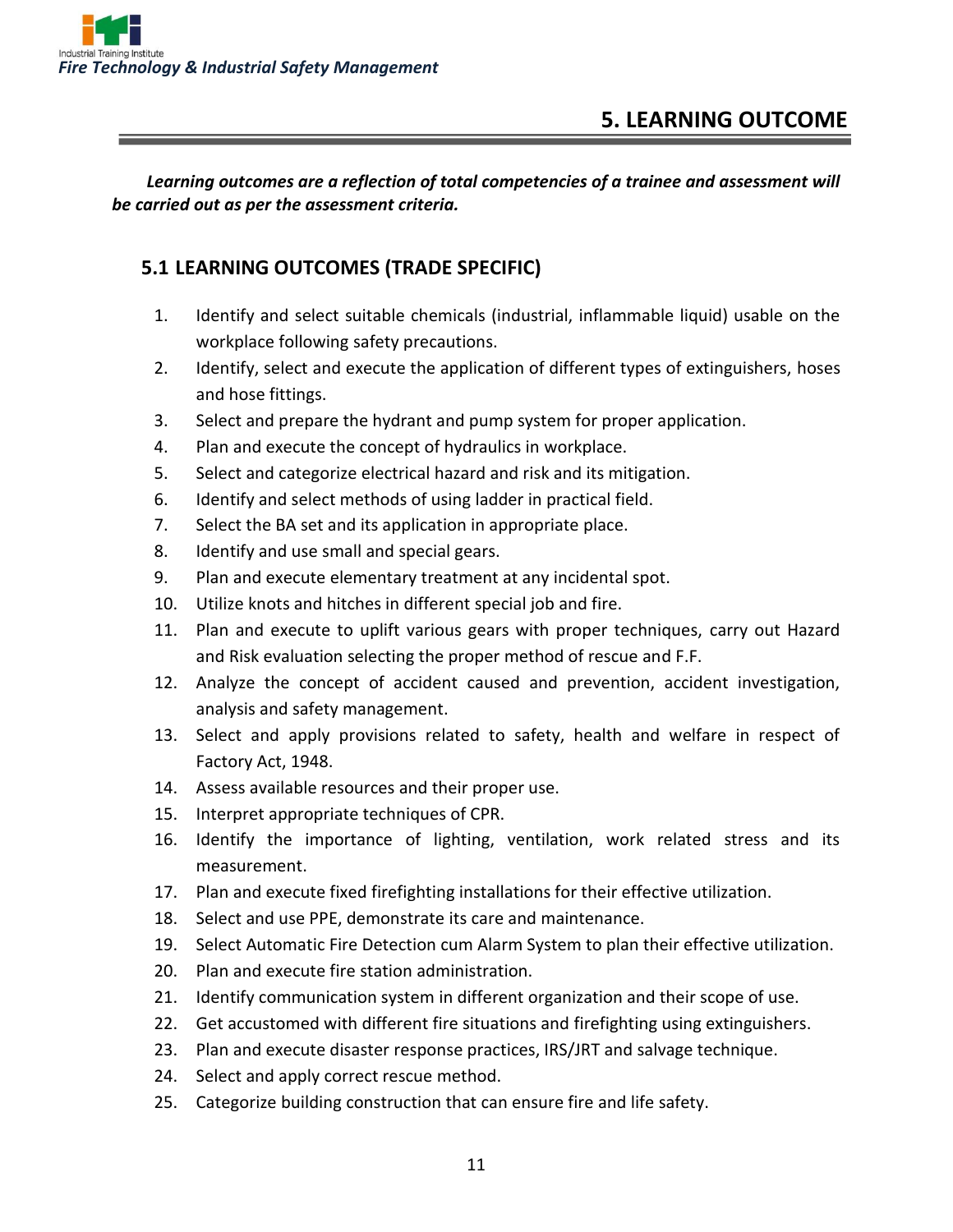

- 26. Plan and execute fire protection measures based on construction and occupancy.
- 27. Plan and survey Airport and Aircraft, port and ship for rescue system and firefighting system on it.
- 28. Identify occupational hazards associated with different dangerous chemicals, dust, gases, mist, vapours etc. to plan and execute rescue operations in these cases.
- 29. Comply with safety precautions while working at height, confined place and work permit system.
- 30. Identify the characteristics of various fire suppression agents including water and safety in manual and mechanical handling of materials.
- 31. Demonstrate hazard evaluation and risk analysis exercise.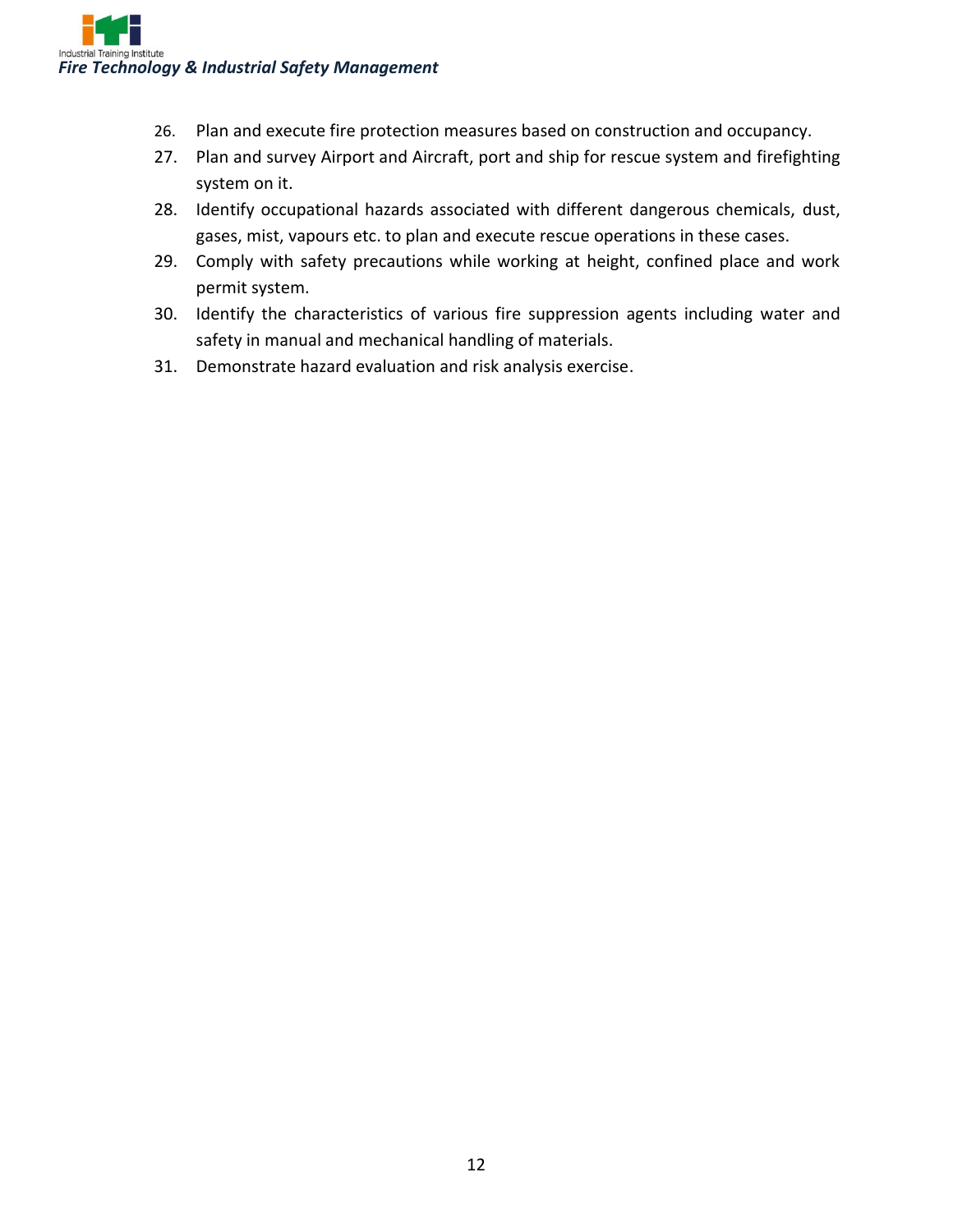

## **6. ASSESSMENT CRITERIA**

|    | <b>LEARNING OUTCOMES</b>      | <b>ASSESSMENT CRITERIA</b>                                              |
|----|-------------------------------|-------------------------------------------------------------------------|
|    | 1. Identify<br>select<br>and  | Identify various types of acids in the trade.                           |
|    | chemicals<br>suitable         | Identify the type of acids and their uses in the place.                 |
|    | (industrial, inflammable      | Select the suitable acids on the workplace.                             |
|    | liquid) usable on the         | Analyze the effect of acids on the suitable jobs.                       |
|    | workplace<br>following        |                                                                         |
|    | safety precautions.           |                                                                         |
|    |                               |                                                                         |
|    | 2. Identify,<br>select<br>and | Identify of fire and types of extinguishers.                            |
|    | execute the application       | Install the wall fitting and test it.                                   |
|    | of different types of         | Technique of fire extinction smoothing cooling and Starvation.          |
|    | extinguishers, hoses and      | Observe the safety/precaution during the operation Extinguisher.        |
|    | hose fittings.                | Identify type of suction and delivery hoses.                            |
|    |                               | Causes of hose decay & its prevention.                                  |
|    |                               | Use of percolating & non-percolating hose.                              |
|    |                               | Identify of hose reel, causes of decay and its care & maintenance.      |
|    |                               | Importance of hose reel hose in first aid firefighting in buildings and |
|    |                               | industries.                                                             |
|    |                               | Plan of work in compliance with standard tests of delivery hoses.       |
|    |                               | Standard test of Suction hose.                                          |
|    |                               | Identify the different groups of hose fitting.                          |
|    |                               | Measure of deep lift suction fittings.                                  |
|    |                               | Type of Breechings and its uses.                                        |
|    |                               | Identify the hose ramps, care and maintenance of hose fittings.         |
|    |                               |                                                                         |
| 3. | Select and prepare the        | Knowledge of Hydrant and Water supplies.                                |
|    | hydrant<br>and<br>pump        | Identify the hydrant gear and equipment.                                |
|    | for<br>proper<br>system       | Observe the making of hydrants and testing.                             |
|    | application.                  | Prepare the care and maintenance of operation.                          |
|    |                               | Identify the common type in use.                                        |
|    |                               | Methods of priming.                                                     |
|    |                               | Select and testing fault finding.                                       |
|    |                               | Working of centrifugal pump.                                            |
|    |                               | Observe care and maintenance of pump.                                   |
|    |                               |                                                                         |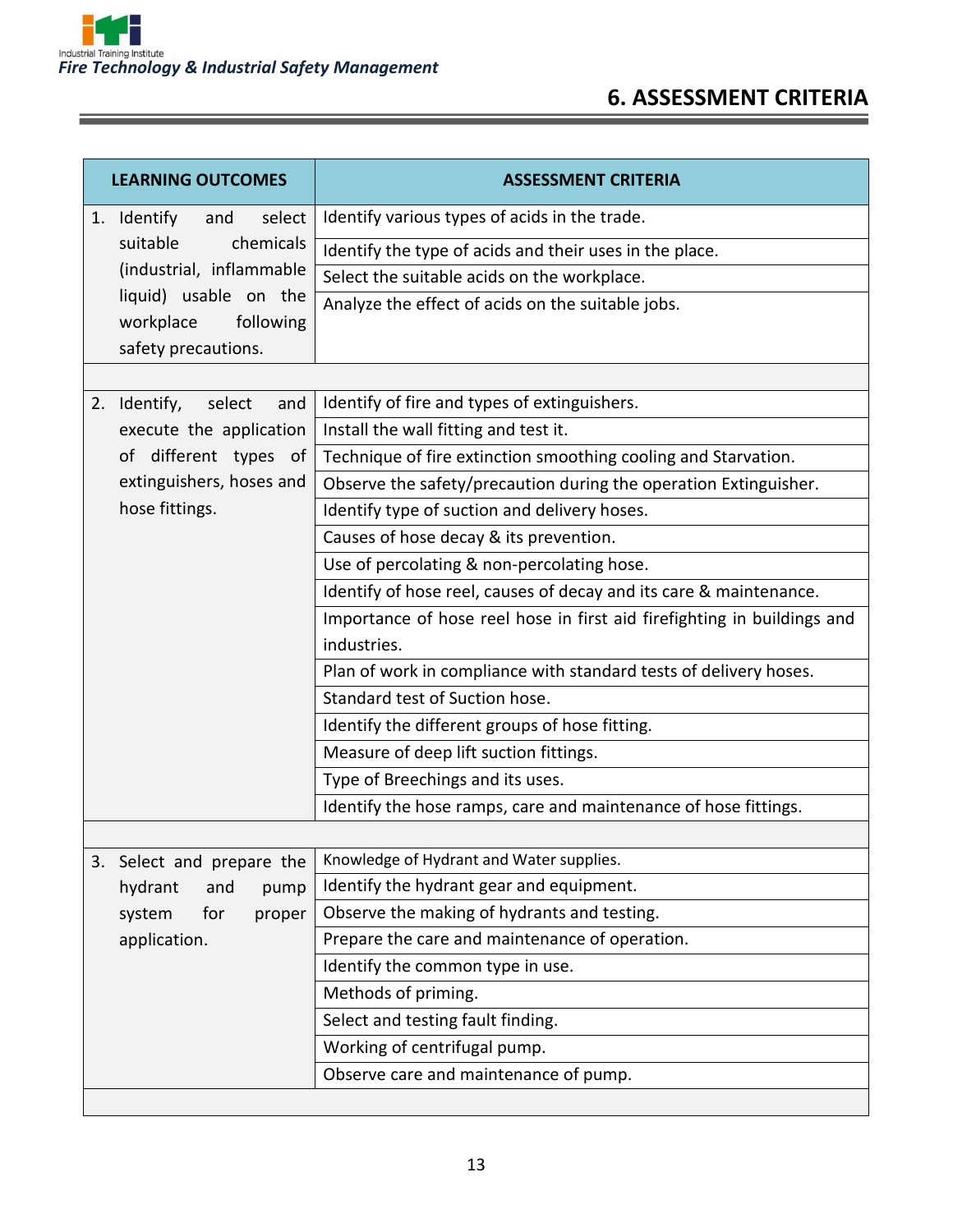|    | 4. Plan and execute the          | Check the hydraulic system.                                            |
|----|----------------------------------|------------------------------------------------------------------------|
|    | concept of hydraulics in         | Check the pressure.                                                    |
|    | workplace.                       | Calculate the water capacity of tank.                                  |
|    |                                  | Check the working of flow meter.                                       |
|    |                                  |                                                                        |
|    | 5. Select and<br>categorize      | Identify common causes of electrical fire.                             |
|    | electrical<br>hazard<br>and      | Select remedial measures.                                              |
|    | risk and its mitigation.         | Identify electrical hazards.                                           |
|    |                                  | Apply PPE.                                                             |
|    |                                  | Follow the electrical document for safety.                             |
|    |                                  |                                                                        |
|    | 6. Identify<br>select<br>and     | Select the appropriate ladder.                                         |
|    | methods of using ladder          | Pitching of ladder.                                                    |
|    | in practical field.              | Pitching of ladder.                                                    |
|    |                                  | Climbing the ladder.                                                   |
|    |                                  | Use leg Lock.                                                          |
|    |                                  |                                                                        |
|    | 7. Select the BA set and its     | Identify and operate B. A. set and relevant drill                      |
|    | application<br>in                | Donning & doffing of SCBA.                                             |
|    | appropriate place.               | SCBA Operation & Emergency Procedures.                                 |
|    |                                  | Inspection and Maintenance of SCBA.                                    |
|    |                                  |                                                                        |
| 8. | Identify and use small           | Identify, select and operate different small and special gears.        |
|    | and special gears.               | Drill with different small and special gears.                          |
|    |                                  |                                                                        |
|    | 9. Plan<br>execute<br>and        | Donning, running and Rescue of casualty through tunnel.                |
|    | elementary<br>treatment          | Apply Sylvester's Method, Holgar Nielsen Method, Rocking Stretcher     |
|    | at any incidental spot.          | Method, Emerson Method                                                 |
|    |                                  | Perform Mouth to Mouth Respiration.                                    |
|    |                                  |                                                                        |
|    | 10. Utilize knots and hitches    | Practical use of different knots and hitches in rescue & fire fighting |
|    | in different special job         | Testing of different type of lines.                                    |
|    | and fire.                        | Care and maintenance.                                                  |
|    |                                  |                                                                        |
|    | 11. Plan<br>and<br>execute<br>to | Causes, Identification, Evaluation & Control of hazard and risk.       |
|    | uplift various gears with        | Hauling up gears and combined drill.                                   |
|    | proper techniques, carry         |                                                                        |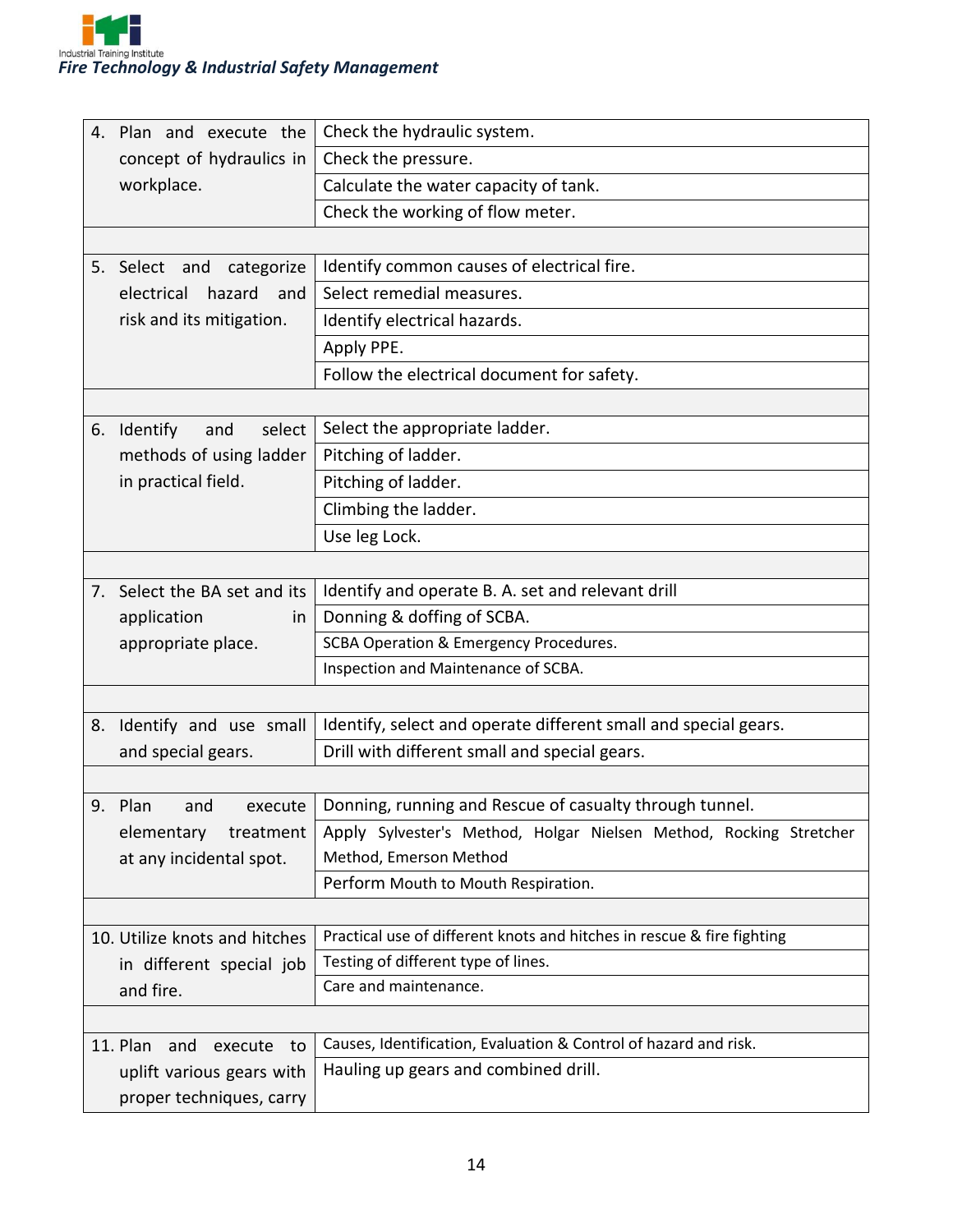

| Risk<br>out Hazard and<br>evaluation selecting the<br>method<br>of<br>proper |                                                                           |
|------------------------------------------------------------------------------|---------------------------------------------------------------------------|
| rescue and F.F.                                                              |                                                                           |
|                                                                              | Identify different industrial accidents.                                  |
| 12. Analyze the concept of<br>accident<br>caused<br>and                      | Prepare accident reports.                                                 |
| accident<br>prevention,                                                      | Identify Methods Adopted for Reducing Accidents.                          |
| investigation,<br>analysis                                                   | Investigation and analysis of Accidents.                                  |
| and<br>safety                                                                | Safety Slogans, Safety Precautions adopted in the Plant.                  |
| management.                                                                  | Apply Safety Management, Safety Policy, Safety Committee, Responsibility  |
|                                                                              | of Management, Safety Officers Duties & Responsibilities, Safety Targets, |
|                                                                              | Objectives, Standards, Practices and Performances in workplace.           |
|                                                                              |                                                                           |
| 13. Select<br>apply<br>and                                                   | Select & apply provisions related to safety.                              |
| related<br>to<br>provisions                                                  | Observation of provisions of the legislation applicable to different      |
| health<br>safety,<br>and                                                     | factories.                                                                |
| welfare in respect of                                                        |                                                                           |
| Factory Act, 1948.                                                           |                                                                           |
|                                                                              |                                                                           |
| available<br>14. Assess                                                      | Identify and select various types of Fire Fighting Small and Special      |
| their<br>and<br>resources                                                    | rescue gear at Fire Service Station.                                      |
| proper use.                                                                  | Practical Use of equipments like cutting tools.                           |
|                                                                              | Lifting tools Maintenance of tools.                                       |
|                                                                              |                                                                           |
| 15. Interpret<br>appropriate                                                 | Identify techniques of CPR.                                               |
| techniques of CPR.                                                           | Apply appropriate techniques of CPR.                                      |
|                                                                              | Identify and apply Methods for rescue without equipment.                  |
| 16. Identify the importance                                                  | Measurement of illumination by Photo meter.                               |
| of lighting, ventilation,                                                    | Measurement of number of air changes in a room.                           |
| work related stress and                                                      | Measurement of vibration of machine and equipments.                       |
| its measurement.                                                             |                                                                           |
|                                                                              |                                                                           |
| 17. Plan and execute fixed                                                   | Identify Sprinkler System and their care and maintenance and              |
| firefighting installations                                                   | operational Procedure.                                                    |
| effective<br>for<br>their                                                    | Plan and execute fixed firefighting installation.                         |
| utilization.                                                                 | Utilize fixed firefighting.                                               |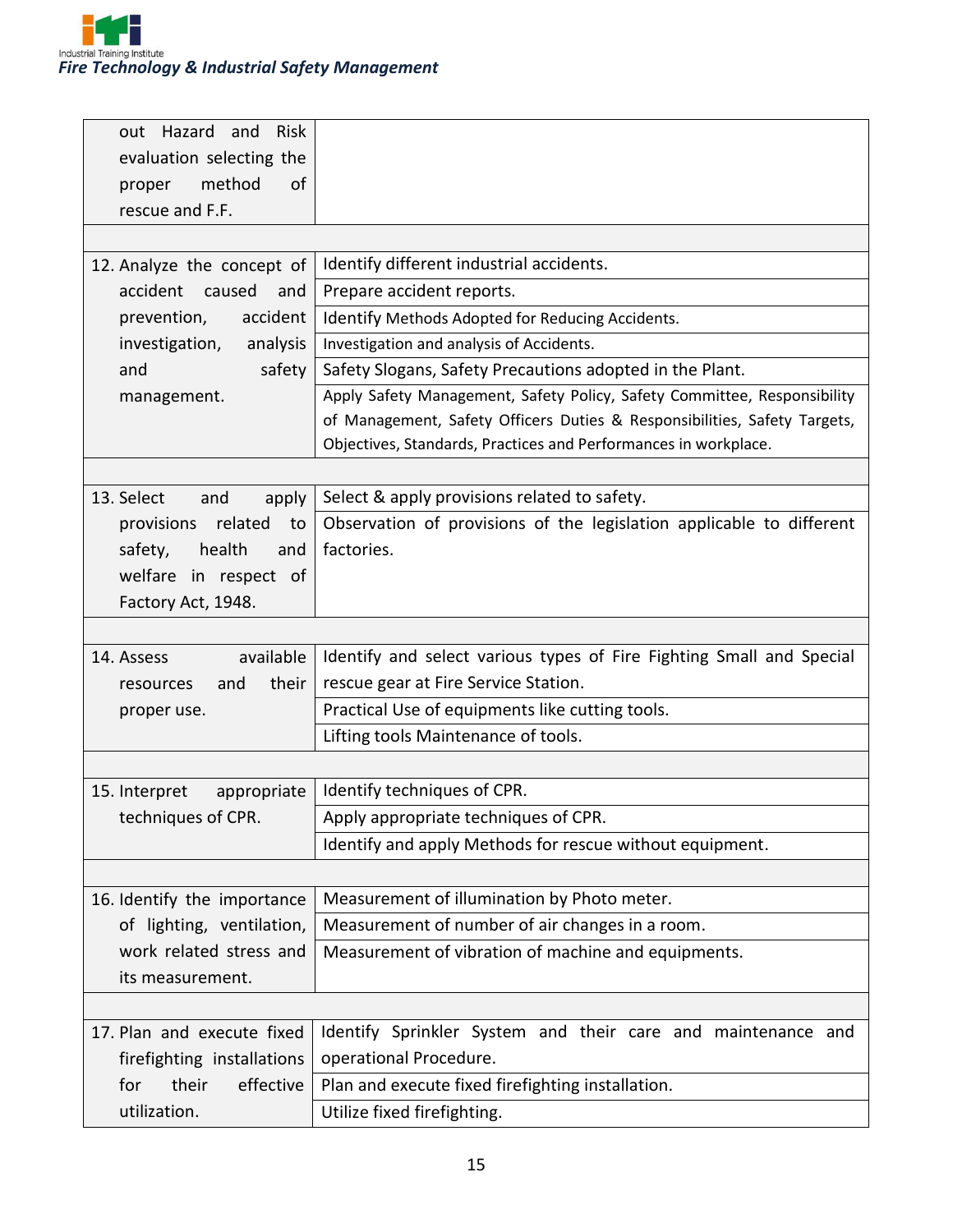

|                               | Identify Elementary requirements of Drenchers, Rising Mains, Hose    |
|-------------------------------|----------------------------------------------------------------------|
|                               | Reels and Down-comer, Fire pump control panel.                       |
|                               | Install Fixed Foam.                                                  |
|                               |                                                                      |
| 18. Select and<br>PPE,<br>use | Identify various Personal Protective Equipments.                     |
| demonstrate<br>its<br>care    | Select and use Respiratory and Non-respiratory Personal Protective   |
| and maintenance.              | Equipment, their Care & Maintenance.                                 |
|                               | Observe standard and regulation related to PPE.                      |
|                               |                                                                      |
| 19. Select Automatic Fire     | Identify various types of detectors.                                 |
| Detection cum Alarm           | Select Automatic Fire Detection cum Alarm System as per need.        |
| System to plan their          | Plan Automatic Fire Detection cum Alarm Systems effective            |
| effective utilization.        | utilization.                                                         |
|                               |                                                                      |
| 20. Plan and execute fire     | Identify various important duties of a fire station.                 |
| station administration.       | Drill with ladder and water tender.                                  |
|                               | Foam Drill with FBIOX single delivery.                               |
|                               | Foam Drill with FB5X single delivery.                                |
|                               | Wet Drill with double delivery.                                      |
|                               | Dry Drill with double delivery.                                      |
|                               |                                                                      |
| 21. Identify communication    | Identify different communication required at various fire service    |
| different<br>system<br>in     | departments.                                                         |
| organization and their        | Identify, select and apply various lines, communication Equipment in |
| scope of use.                 | Fire Service.                                                        |
|                               | Select & use Method of receiving report of emergencies.              |
|                               | Identify and use Radio Communication and VHF.                        |
|                               | Practices Writing of Occurrence Book, Duty Card/ Register, Logbook,  |
|                               | Hose Book, Stock Register and their maintenance.                     |
|                               | Apply fire affected room searching techniques.                       |
|                               |                                                                      |
| 22. Get accustomed with       | Perform Live fire extinction using all kind of extinguisher.         |
| different fire situations     | Identify Fire Hazards in rural areas and cause of fire.              |
| and firefighting<br>using     | Identify, select and apply Method of Firefighting in rural areas.    |
| extinguishers.                | Identify Difficulties in dealing with Rural fires.                   |
|                               |                                                                      |
| 23. Plan<br>and<br>execute    | Identify Natural and Man-made Disaster.                              |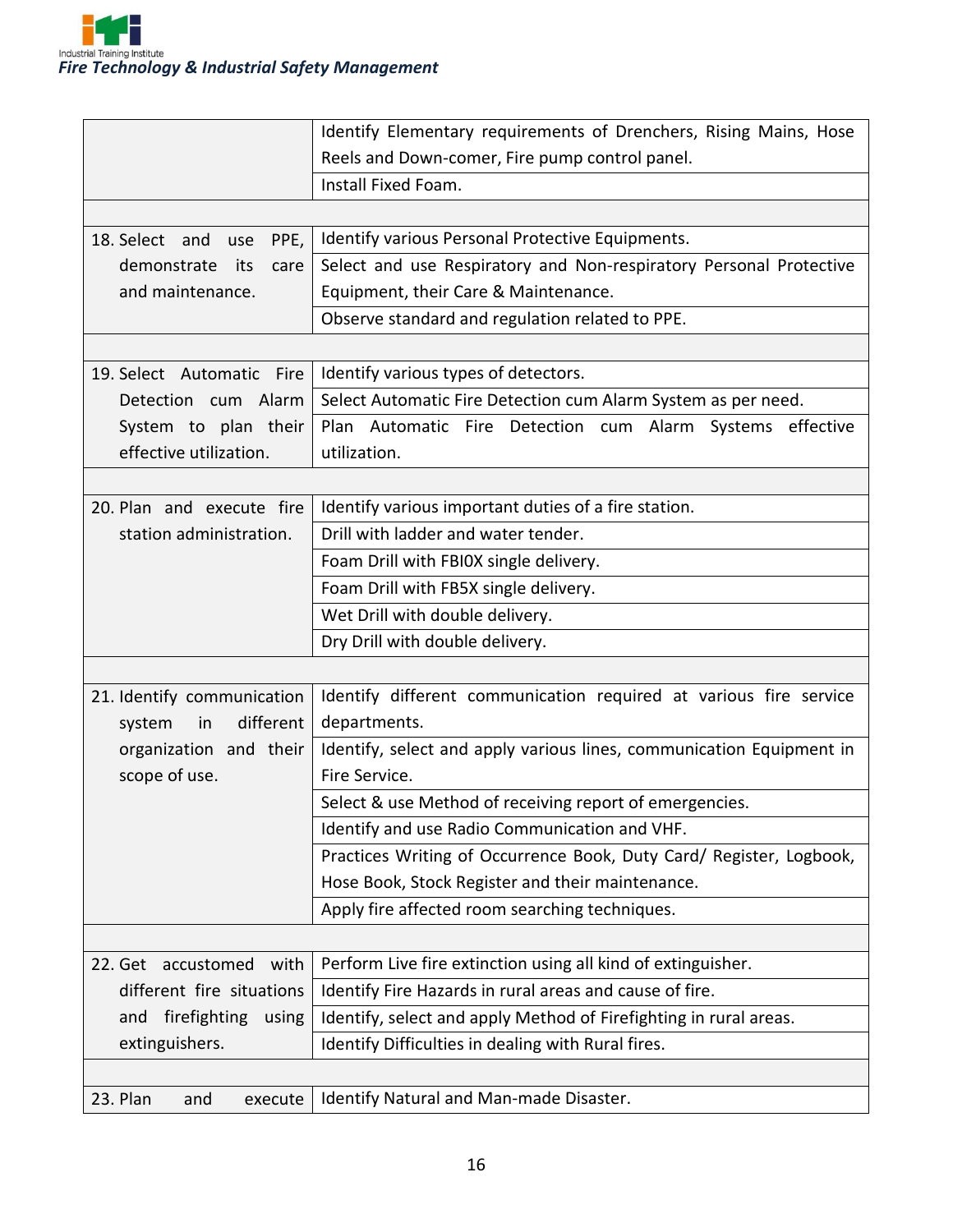

| disaster<br>response          | Use various agencies, first responders, control of situation.            |
|-------------------------------|--------------------------------------------------------------------------|
| practices, IRS/JRT and        | Identify different types of disasters.                                   |
| salvage technique.            | Simulated Practices to control life and properties damages from          |
|                               | natural disaster.                                                        |
|                               | Perform Water relay drill (All types).                                   |
|                               | Identify and select Equipment for Salvage & working at Fires.            |
|                               | Use salvage sheets & equipments and there care & maintenance.            |
|                               | Identify, select and apply Methods of entry into building.               |
|                               | Identify, select and apply Different searching methods to locate &       |
|                               | rescue a trapped causality.                                              |
|                               |                                                                          |
| 24. Select and apply correct  | Observe safety Precautions when working in smoke laden buildings.        |
| rescue method.                | Identify, select and apply various Emergency methods of rescue.          |
|                               | Identify hazards associated with various rescue operations.              |
|                               | Select & apply various rescue equipments.                                |
|                               |                                                                          |
| 25. Categorize<br>building    | Familiarization at construction site.                                    |
| construction<br>that<br>can   | Identify building materials.                                             |
| life<br>fire<br>ensure<br>and | Plan escapes routine.                                                    |
| safety.                       | Practical training about Care and maintenance of sprinklers.             |
|                               | Use of Automatic fire alarm system, fire exit drill.                     |
|                               |                                                                          |
| 26. Plan and execute fire     | Classification of building in the country.                               |
| protection<br>measures        | Identify Building materials and their behavior under fire conditions.    |
| based on construction         | Identify and apply various types of occupancies and firefighting         |
| and occupancy.                | techniques.                                                              |
|                               | Identify Important fire escapes with respect to there positioning.       |
|                               |                                                                          |
| 27. Plan and survey Airport   | Identify Different types of Aircrafts, Air craftfire fighting and rescue |
| and Aircraft, port and        | procedures.                                                              |
| ship for rescue system        | Identify types of emergencies and apply method of dealing with each      |
| and firefighting system       | emergency.                                                               |
| on it.                        | Recognize ship fire protection and firefighting& rescue from ship.       |
|                               |                                                                          |
| 28. Identify<br>occupational  | Identify HVAC system.                                                    |
| hazards associated with       | Identify various equipments used in rescue of causality.                 |
| different<br>dangerous        | Ladder Drill with Fireman Lift.                                          |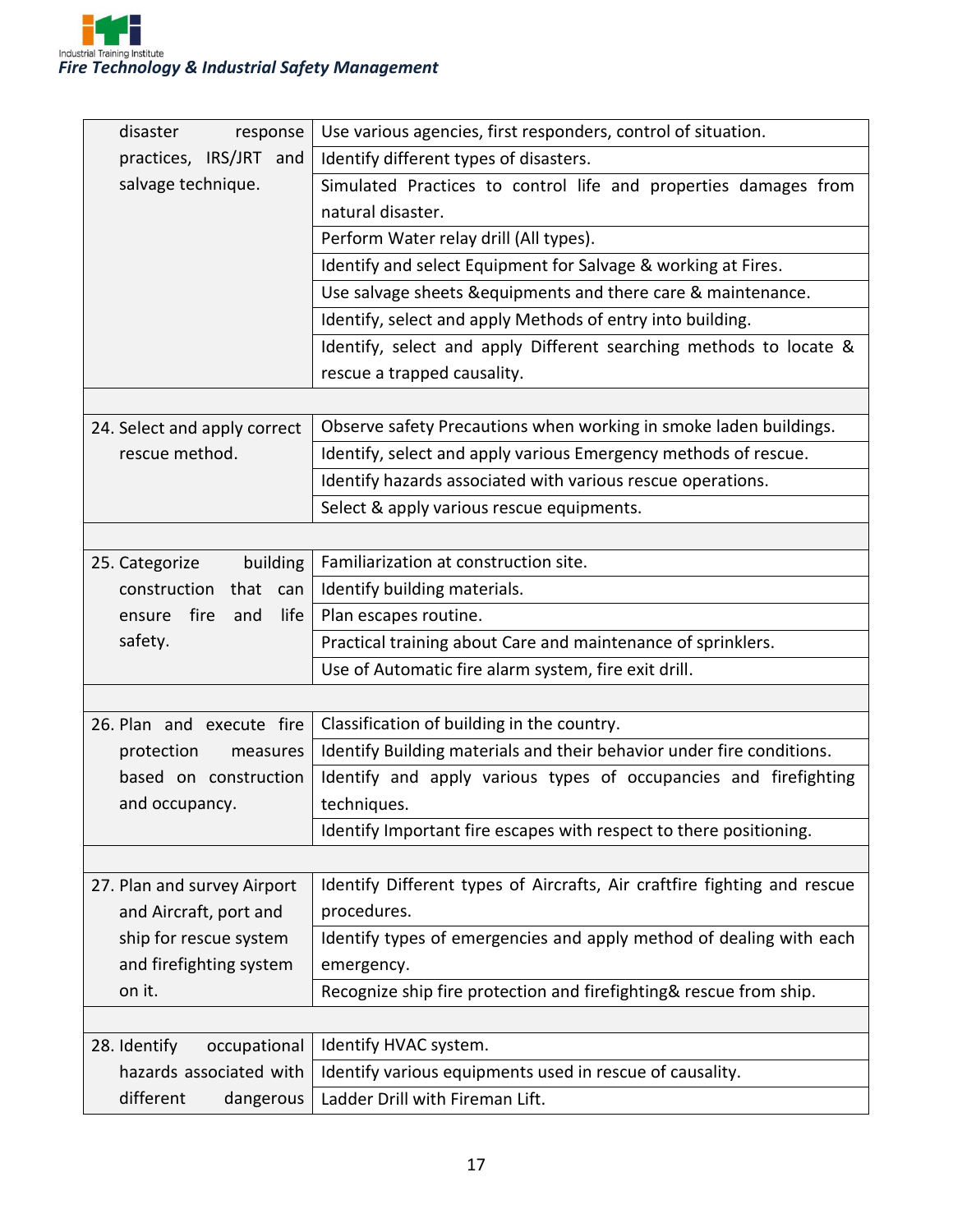

| chemicals, dust, gases,   | Sewer Rescue drill.                                                       |
|---------------------------|---------------------------------------------------------------------------|
| mist, vapours etc. to     | Stretcher drill.                                                          |
| plan and execute rescue   | Identify Occupational Hazards & Dangerous Chemicals.                      |
| operations<br>these<br>in | Identify Dangerous Properties of Chemicals, Dust, Gases, Fumes, Mist,     |
| cases.                    | Vapours, Smoke and Aerosols.                                              |
|                           |                                                                           |
| 29. Comply with<br>safety | Perform High elevation drill.                                             |
| while<br>precautions      | Perform Confined space rescue.                                            |
| working<br>height,<br>at  | Observe safety precaution related to Scaffolds, Ladders, and Work at      |
| confined<br>place<br>and  | height including Roof Work.                                               |
| work permit system.       |                                                                           |
|                           |                                                                           |
| 30. Identify<br>the       | Identify the characteristics of various fire suppression agents including |
| characteristics<br>of     | water.                                                                    |
| various fire suppression  | Perform Mechanical and Manual Material Handling.                          |
| agents including water    | Observe Safety related to Mechanical and Manual Material Handling,        |
| and safety in manual      | Lifting Appliances, Transport / Earthmoving& Material Handling            |
| mechanical<br>and         | Equipments.                                                               |
| handling of materials.    |                                                                           |
|                           |                                                                           |
| hazard<br>31. Demonstrate | Perform exercise on Hazard evaluation and risk.                           |
| evaluation<br>risk<br>and | Use safety belt, helmets, gloves and goggles.                             |
| analysis exercise.        | Identify Transportation and handling of dangerous chemicals and           |
|                           | explosives.                                                               |
|                           |                                                                           |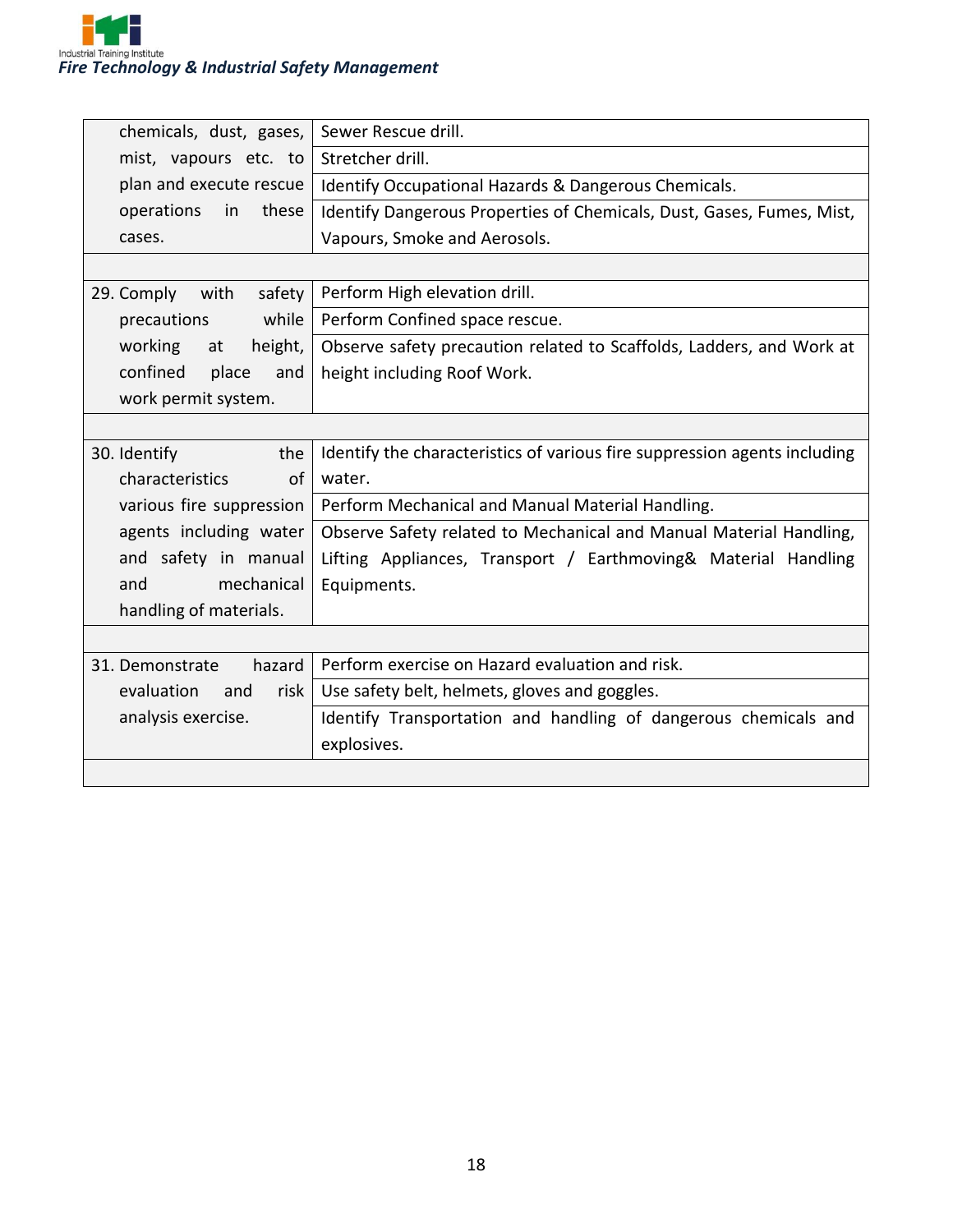| <b>SYLLABUS FOR FIRE TECHNOLOGY &amp; INDUSTRIAL SAFETY MANAGEMENT TRADE</b> |                                                                                                                                                          |                |                                                                                                                                                                                                                                                                                                                |                                                                                                                                                                                                                                                                                                                    |
|------------------------------------------------------------------------------|----------------------------------------------------------------------------------------------------------------------------------------------------------|----------------|----------------------------------------------------------------------------------------------------------------------------------------------------------------------------------------------------------------------------------------------------------------------------------------------------------------|--------------------------------------------------------------------------------------------------------------------------------------------------------------------------------------------------------------------------------------------------------------------------------------------------------------------|
|                                                                              |                                                                                                                                                          |                | <b>DURATION: ONE YEAR</b>                                                                                                                                                                                                                                                                                      |                                                                                                                                                                                                                                                                                                                    |
| <b>Duration</b>                                                              | Reference<br><b>Learning Outcome</b>                                                                                                                     |                | <b>Professional Skills</b><br>(Trade Practical)<br><b>With Indicative Hours</b>                                                                                                                                                                                                                                | <b>Professional Knowledge</b><br>(Trade Theory)                                                                                                                                                                                                                                                                    |
| Professional<br>Skill 90 Hrs;<br>Professional<br>Knowledge<br>18 Hrs         | Identify and select<br>suitable chemicals<br>(industrial,<br>inflammable<br>liquid) usable on<br>workplace<br>the<br>following<br>safety<br>precautions. | 1.<br>2.       | Familiarization<br>with<br>the<br>Institute, Documentation of<br>Student, Issuance of Dress,<br>Books,<br>Hostel<br>Accommodation (If required)<br>and Store. (08hrs)<br>Importance of trade training,<br>Equipments used<br>in the<br>trade, types of work done by<br>the trainees in the trade. (07<br>hrs.) | Discipline:<br>Introduction,<br>Discipline,<br>Importance<br>of<br>General Principles of discipline,<br>essentials for discipline and<br>outward Signs.<br>&<br>Definitions<br>Meaning<br>of<br>Discipline<br><b>Basic Physics and Chemistry</b><br>related to Fire : Definition of<br>Matter and energy, Physical |
|                                                                              |                                                                                                                                                          | 3.<br>4.       | Introduction<br>safety<br>to<br>equipments and their uses.<br>Introduction of first aid, Road<br>safety, operation of Electrical<br>mains. (08hrs)<br>Knowledge of General Safety,<br>Occupational<br>health<br>and<br>hygiene. (07 hrs.)                                                                      | like<br>of<br>properties<br>matter<br>specific<br>Density,<br>gravity,<br>Relative density, Vapor density,<br>&<br><b>Melting</b><br><b>Boiling</b><br>point,<br>flammable limits, latent heat,<br>Effects of density on behavior<br>of gases,, Basics of oxidizing and<br>reducing<br>Acids.<br>agents,           |
|                                                                              |                                                                                                                                                          | 5.<br>6.<br>7. | of<br>Various<br>Demonstration<br>acids. (20hrs)<br>Demonstration of different<br>reactive substances.<br>water<br>(10 hrs)<br>flammable<br>liquids<br>Organic<br>commonly<br>and<br>used                                                                                                                      | Flammable liquids-classification<br>and types of tanks, Dust and<br>Explosion, Liquid and Gas Fires,<br>LPG. UCVE, BLEVE, Slope-over<br>and Boil over, Gas laws, P-V-T<br>relation for perfect gas.<br>Anatomy of Fire: Definition of                                                                              |
|                                                                              |                                                                                                                                                          | 8.             | industrial chemicals. (25 hrs)<br>Alkalis & Gases. (05 hrs)                                                                                                                                                                                                                                                    | Combustion,<br>Elements<br>of<br>Combustion,<br>Products<br>οf<br>Combustion, Heat of reaction<br>and calorific value, Flash point,                                                                                                                                                                                |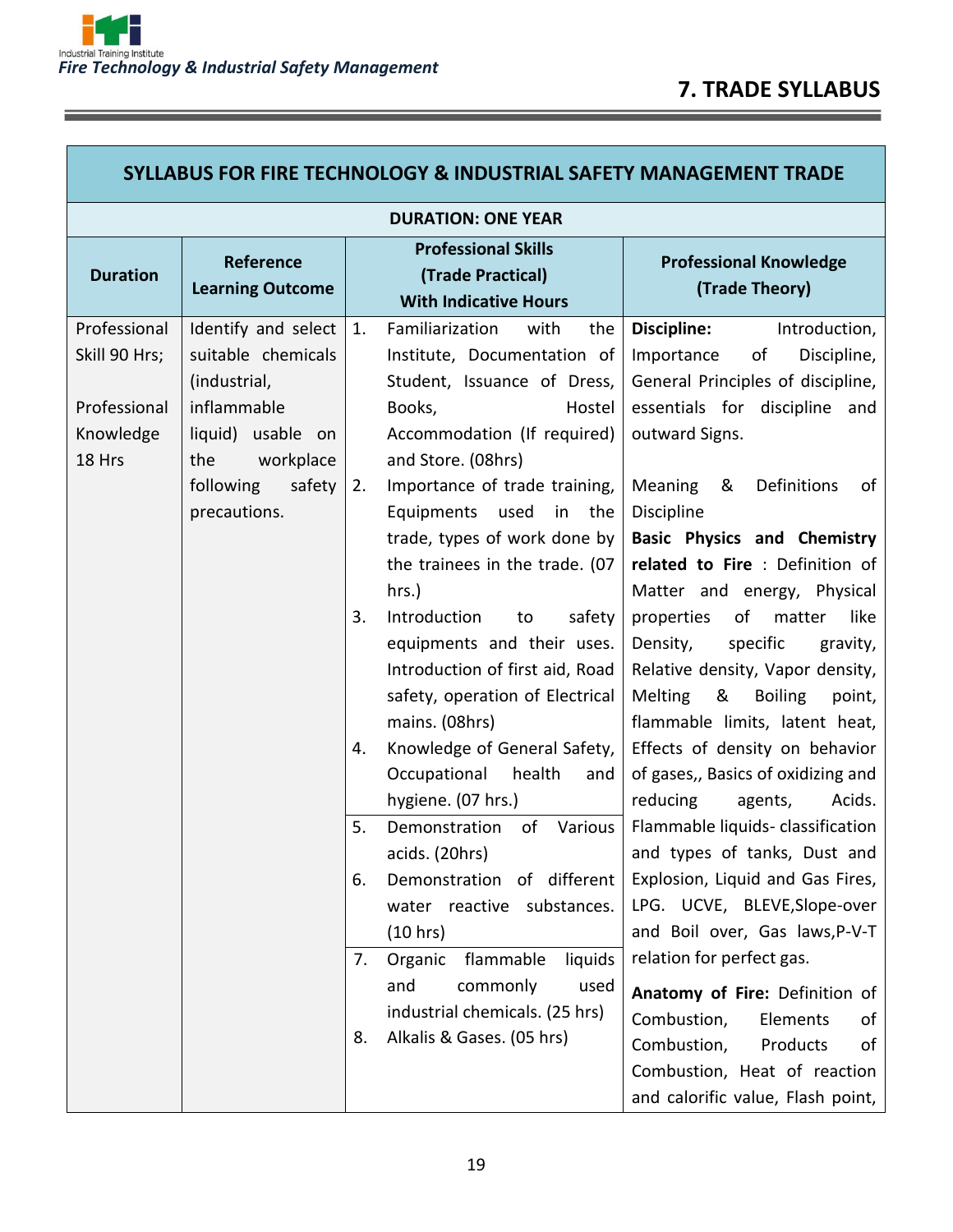

|                                                                      |                                                                                                                                          |                                                                                                                                                                                                                                                                                                                                                                                                                                                                                                                                                                                                                     | Fire point, Ignition temperature<br>and spontaneous combustion.<br>Fire Triangle, Tetrahedron and<br>Pyramid,<br>source<br>of<br>heat(chemical,<br>mechanical.<br>Electrical<br>&<br>Nuclear),<br>Classification<br>fire<br>of<br>and<br>methods of fire extinguishment,<br>Oxygen and its effects on<br>combustion,<br>Mode<br>of<br>heat<br>transfer(Conduction,<br>Convection<br>&<br>Radiation).<br>(18Hrs)                                                                                                                                                                                                                                                                                                                                                                                                                                      |
|----------------------------------------------------------------------|------------------------------------------------------------------------------------------------------------------------------------------|---------------------------------------------------------------------------------------------------------------------------------------------------------------------------------------------------------------------------------------------------------------------------------------------------------------------------------------------------------------------------------------------------------------------------------------------------------------------------------------------------------------------------------------------------------------------------------------------------------------------|------------------------------------------------------------------------------------------------------------------------------------------------------------------------------------------------------------------------------------------------------------------------------------------------------------------------------------------------------------------------------------------------------------------------------------------------------------------------------------------------------------------------------------------------------------------------------------------------------------------------------------------------------------------------------------------------------------------------------------------------------------------------------------------------------------------------------------------------------|
| Professional<br>Skill 60 Hrs;<br>Professional<br>Knowledge<br>12 Hrs | Identify, select and<br>execute<br>the<br>of<br>application<br>different types of<br>extinguishers,<br>hoses<br>and<br>hose<br>fittings. | Identification and selection<br>9.<br>according to suitability of<br>following extinguishers:<br>(i)<br>water type<br>(ii)<br>foam type<br>(iii) powder type<br>(iv) gas type<br>Trolley mounted (15hrs)<br>(v)<br>10. Hose drill<br>(i)<br>hose pick up<br>(ii)<br>hose laying<br>(iii) hose joining<br>replacement<br>(iv) hose<br>at<br>different<br>position<br>(15<br>hrs)<br>11. Familiarization<br>of<br>foam<br>making branch<br>Use of FB2X, FB5X and<br>i.<br>FB10X,<br>ii.<br>Care and maintenance of<br>foam equipments, (20hrs)<br>12. Wet drill using foam and<br>foam making equipments. (10<br>hrs) | <b>Classification</b><br>of<br><b>Fire</b><br>&<br>Extinguishers - Classification of<br>Fire and types of extinguishers,<br>method<br>maintenance,<br>of<br>operation. Techniques of fire<br>extinction-Smothering<br>cooling<br>and starvation. Halon and its<br>effect<br>detrimental<br>on.<br>environment. Alternatives<br>of<br>Halon.<br>of fire<br><b>Types</b><br>extinguishing<br>agents,<br>Rating<br>system<br>for<br>portable<br>fire<br>extinguishers,<br>Limitation of fire extinguishers,<br>Inspection requirement.<br>Hose and Hose Fittings: Types<br>of Suction and Delivery Hoses,<br>Hose-reel, causes of decay, Care<br>and Maintenance, Marking of<br>Hose, Repair of hose, Standard<br>Delivery<br>tests<br>of<br>Hoses,<br>Definition and different groups<br>of Hose Fittings. Types and<br>Construction<br>οf<br>Suction; |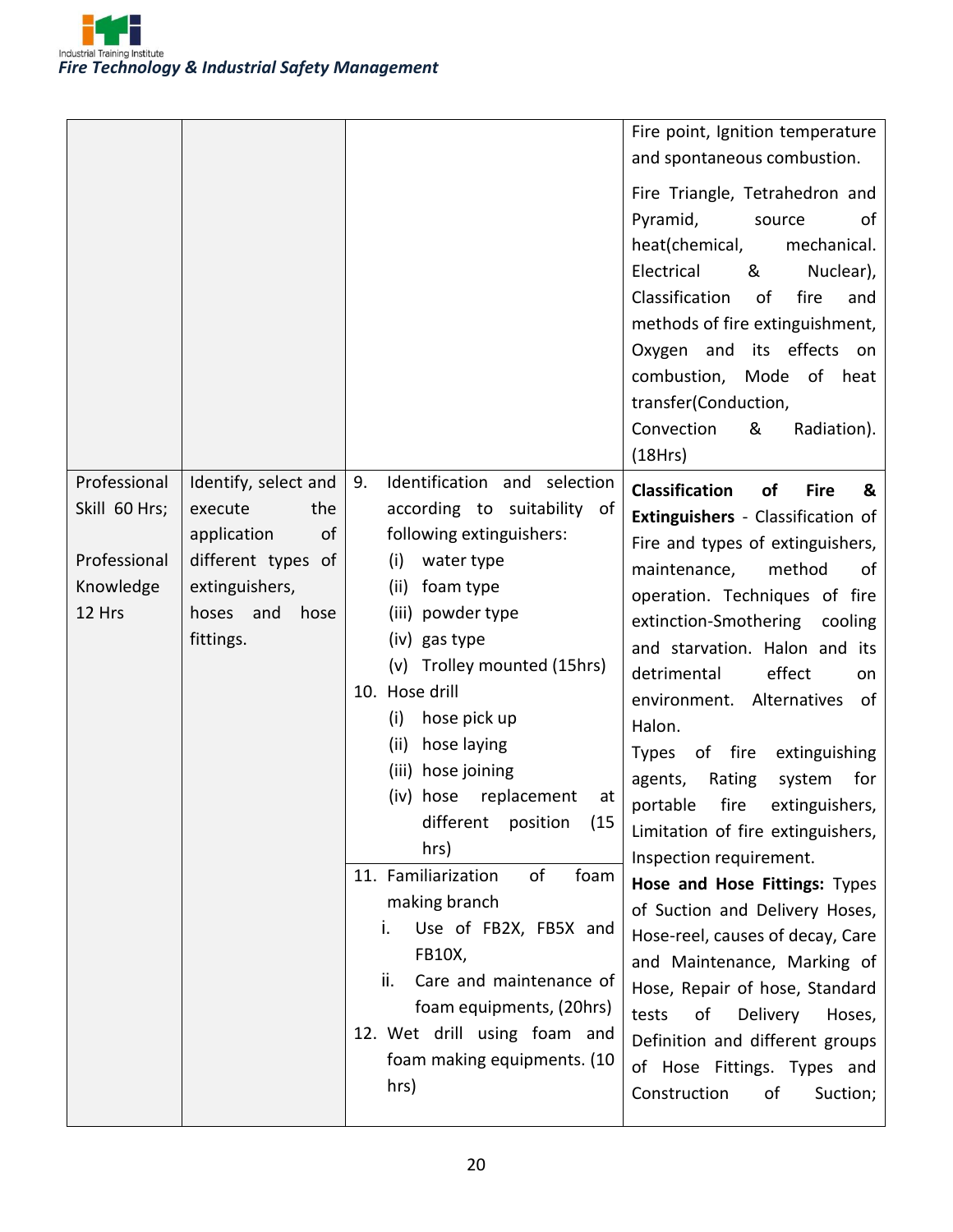

|               |                     |                                 | Monitors,<br>Water-cum-foam             |
|---------------|---------------------|---------------------------------|-----------------------------------------|
|               |                     |                                 | Monitor, Nozzles & branch               |
|               |                     |                                 | holders, collecting head and            |
|               |                     |                                 | suction hose, Fittings; frost           |
|               |                     |                                 | valve, Deep lift suction fittings,      |
|               |                     |                                 | Breechings, Adaptors and Blank          |
|               |                     |                                 | cap suction reduction piece,            |
|               |                     |                                 | Ramps,<br>Care<br>Hose<br>&             |
|               |                     |                                 | Maintenance of Hose Fittings.           |
|               |                     |                                 | Definition of fire stream, solid        |
|               |                     |                                 | tip or stream, special purpose.         |
|               |                     |                                 | &<br>Foam<br>Foam<br><b>Making</b>      |
|               |                     |                                 | Equipment:<br>Water<br>as<br>an         |
|               |                     |                                 | extinguish<br>ant-<br>its<br>merits,    |
|               |                     |                                 | modification.<br>demerits<br>and        |
|               |                     |                                 | Introduction to all types of            |
|               |                     |                                 | foam concentrate, properties of         |
|               |                     |                                 | foams<br>and<br>techniques<br>of        |
|               |                     |                                 | extinguishment by foam, types           |
|               |                     |                                 | of foams, Characteristics of            |
|               |                     |                                 | foam, foam<br>making<br>good            |
|               |                     |                                 | Equipment- Mechanical. High             |
|               |                     |                                 | Expansion and Low Expansion             |
|               |                     |                                 | foam<br>Foam.<br>Storage<br>of          |
|               |                     |                                 | Dry<br>Chemical<br>Compound.            |
|               |                     |                                 | Powder- Types and application.          |
|               |                     |                                 | Carbon dioxide as extinguisher.         |
|               |                     |                                 | Method of High expansion foam           |
|               |                     |                                 | generation and special use.             |
|               |                     |                                 | Methods of foam applications.           |
|               |                     |                                 | (12Hrs)                                 |
| Professional  | Select and prepare  | 13. Familiarization<br>and      | <b>Hydrant</b><br>&<br><b>Fittings:</b> |
| Skill 60 Hrs; | the hydrant and     | demonstration<br>Hydrant<br>of  | Introduction of Hydrant and             |
|               | pump system for     | its<br>associated<br>and        | Water supplies, Hydrant Gears           |
| Professional  | proper application. | equipments.                     | and<br>Equipment,<br>Marking,           |
| Knowledge     |                     | Hydrant Drill I : Opening<br>i. | Testing,<br>maintenance<br>cares        |
| 12 Hrs        |                     | of single line of three         | Operation.                              |
|               |                     | hoses. (03 hrs)                 | Source of water supply, Water           |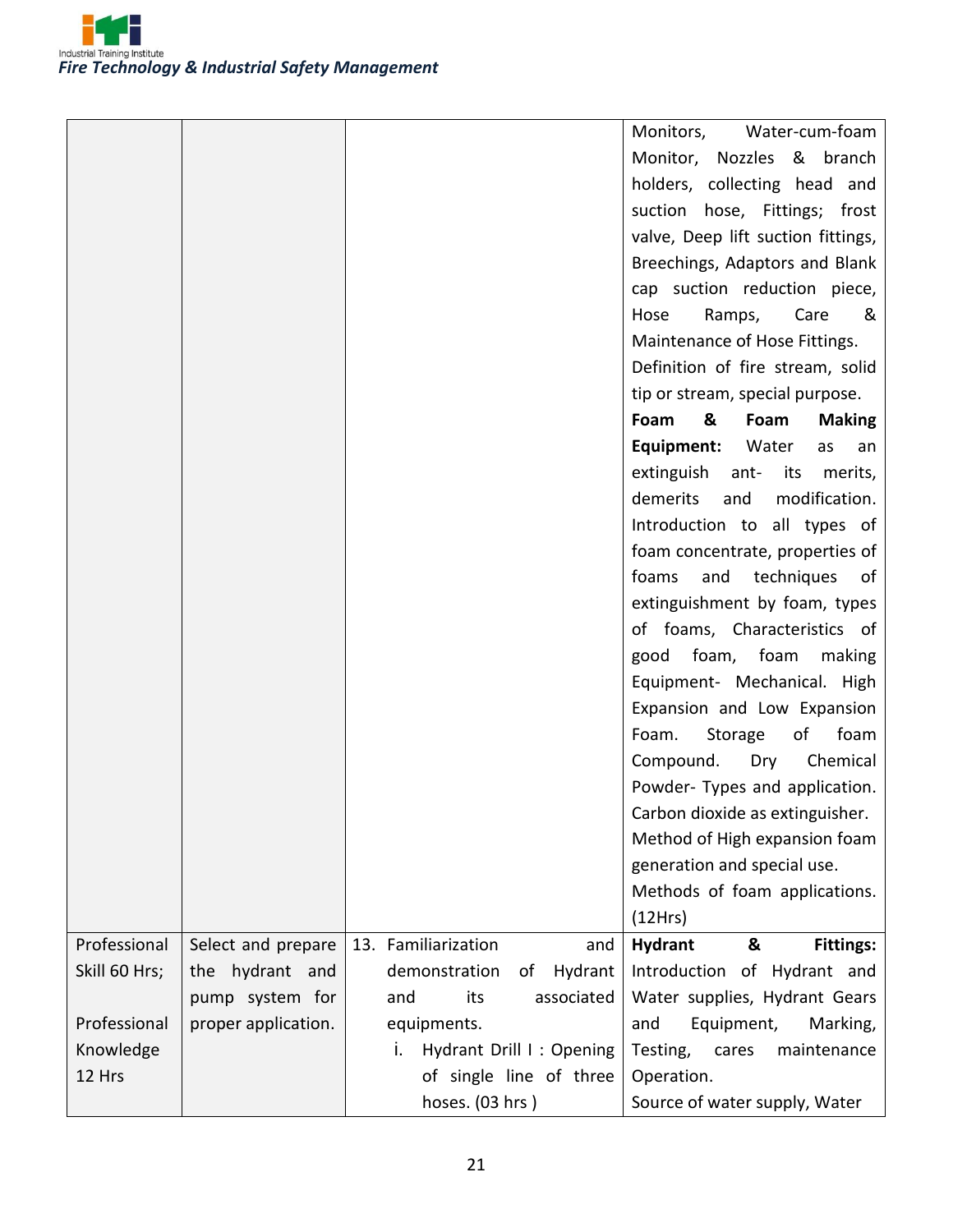

|                                                                      |                                                                            | ii.<br>Hydrant Drill. II : Change<br>of burst hose. (04hrs)<br>iii. Hydrant Drill. III: Increase<br>one length hose. (03 hrs)<br>iv. Hydrant<br>Drill.<br>IV:<br>Decrease<br>length<br>one<br>hose. (03 hrs)<br>v. Hydrant Drill. V: Use of<br>the collecting breaching.<br>(03 hrs)<br>vi. Hydrant<br>Drill.VI:<br>collecting<br>Disconnect<br>Breaching. (05hrs)<br>vii. Hydrant<br>Drill.VII:<br>Use<br>dividing<br>breaching<br>(05hrs)<br>viii. Hydrant<br>Drill.<br>VIII:<br>dividing<br>Disconnect<br>Beaching. (04hrs)<br>14. 4 men pump drill. (15hrs)<br>15. 6 men pump drill (dry and<br>wet both) (15 hrs) | distribution system, Rural water<br>Determining<br>supply,<br>Static,<br><b>Residual and Flow Pressure</b><br>Pump<br>& Pump<br>Operation:<br>Classification of common types<br>in use, Methods of Priming,<br>Testing and Fault-finding, care<br>and Maintenance and standard<br>Test, Introduction of centrifugal<br>pump, care and maintenance.<br>Advantages and disadvantages<br>centrifugal<br>of<br>pump,<br>of<br>Atmospheric<br>importance<br>pressure<br>Cooling systems. (12Hrs) |
|----------------------------------------------------------------------|----------------------------------------------------------------------------|------------------------------------------------------------------------------------------------------------------------------------------------------------------------------------------------------------------------------------------------------------------------------------------------------------------------------------------------------------------------------------------------------------------------------------------------------------------------------------------------------------------------------------------------------------------------------------------------------------------------|---------------------------------------------------------------------------------------------------------------------------------------------------------------------------------------------------------------------------------------------------------------------------------------------------------------------------------------------------------------------------------------------------------------------------------------------------------------------------------------------|
| Professional<br>Skill 30 Hrs;<br>Professional<br>Knowledge<br>06 Hrs | Plan and execute<br>concept<br>οf<br>the<br>hydraulics<br>in<br>workplace. | 16. Water volume calculation of<br>different<br>water<br>reservoirs.(07hrs)<br>17. Practical use of flow meter<br>different<br>and<br>pressure<br>gauges. (08 hrs)<br>18. Fire ground calculation and<br>calculation.<br>theoretical<br>(15hrs)                                                                                                                                                                                                                                                                                                                                                                        | Hydraulics: Pressure and Head,<br>Flow,<br>pressure<br>and<br>Nozzle's<br>mensuration,<br>discharge, calculation of water<br>capacity of tank, requirement<br>for specific fire size.<br>Composition<br>of<br>Water,<br>Atmospheric Pressure, Weight<br>& Capacity of Water per cu.ft.<br>Practical & Theoretical Suction<br>Lift, Friction Loss, & Water<br>Hammer. (06Hrs)                                                                                                                |
| Professional<br>Skill 30 Hrs;<br>Professional                        | Select<br>and<br>categorize<br>electrical<br>hazard<br>and risk and its    | 19. Visit to thermal power plant<br>electrical<br>sub-station.<br>and<br>(30hrs)                                                                                                                                                                                                                                                                                                                                                                                                                                                                                                                                       | <b>Electricity:</b><br>Fundamentals<br>οf<br>electricity,<br>Generation<br>and<br>Distribution, Common causes of<br>electrical fire and its remedial                                                                                                                                                                                                                                                                                                                                        |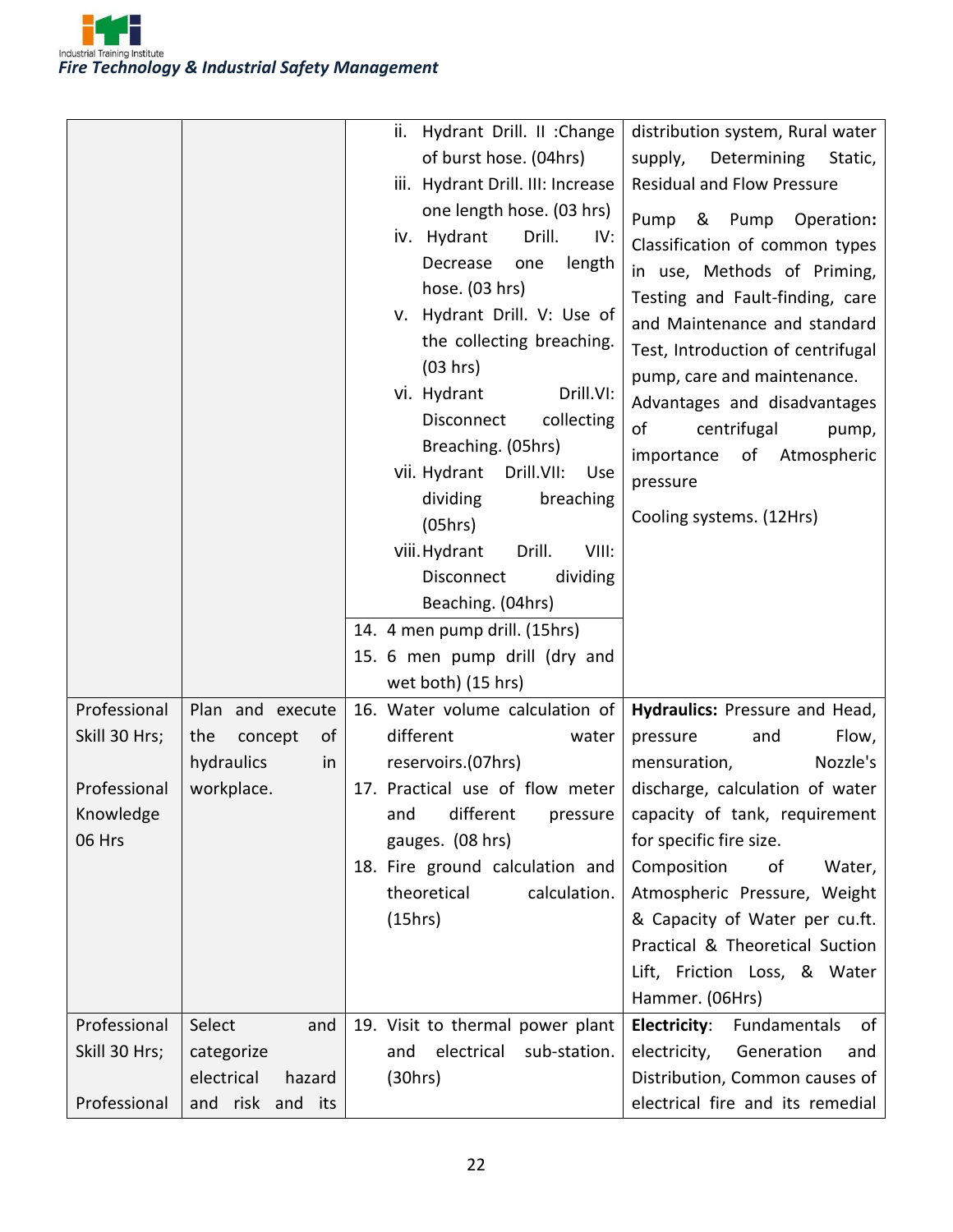

| Knowledge     | mitigation.              |                                                   | electrical<br>hazards<br>measures,       |
|---------------|--------------------------|---------------------------------------------------|------------------------------------------|
| 06 Hrs        |                          |                                                   | including static electricity and         |
|               |                          |                                                   | protective measures and fire-            |
|               |                          |                                                   | fighting procedure, Elementary           |
|               |                          |                                                   | knowledge of Fire Protection             |
|               |                          |                                                   | and firefighting in different            |
|               |                          |                                                   | premises, electrocution.                 |
|               |                          |                                                   | Electrical safety in non-                |
|               |                          |                                                   | industrial installation, Industrial      |
|               |                          |                                                   | Installation and mines.                  |
|               |                          |                                                   | Hazardous area classification            |
|               |                          |                                                   | and use of electrical equipment          |
|               |                          |                                                   | in hazardous area, Case studies          |
|               |                          |                                                   | etc. (06Hrs)                             |
| Professional  | Identify and select      | 20. Demonstration<br>and                          | Ladders: Introduction, Types of          |
| Skill 30 Hrs; | methods of using         | familiarization of Extension                      | Ladders, Construction features           |
|               | ladder in practical      | Ladder                                            | conventional(terminology<br>οf           |
| Professional  | field.                   | i.<br>Introduction of parts of                    | and parts) Ladders, Operational          |
| Knowledge     |                          | extension ladder. (02hrs)                         | use, Elementary Knowledge of             |
| 06 Hrs        |                          | ii.<br>Rescue Operation from                      | T.T.L. & Snorkel visit at regular        |
|               |                          | buildings. (03hrs)                                | service<br>these<br>fire<br>having       |
|               |                          | Drill I: Pitching of ladder<br>iii.               | appliances.                              |
|               |                          | (05hrs)                                           | (As per Bureau of I.S.).                 |
|               |                          | Drill<br>$\blacksquare$<br>Climbing<br>the<br>iv. | Method of ladder pitching and            |
|               |                          | ladder (05hrs)                                    | climbing, use of Arm-Hold and            |
|               |                          | Drill III: Use<br>leg<br>v.<br>Lock               | Leg-Lock(06Hrs)                          |
|               |                          | (05hrs)                                           |                                          |
|               |                          | vi. Drill IV: Ladder Drill with                   |                                          |
|               |                          | Fireman Lift (05 hrs)                             |                                          |
|               |                          | vii. Drill V: L2 Drill (05hrs)                    |                                          |
| Professional  | Select the BA set        | 21. Familiarization<br>and                        | Tender<br>and<br><b>Special</b><br>Water |
| Skill 30 Hrs; | and its application      | demonstration of B. A. set                        | Appliance : Introduction and             |
|               | appropriate<br><i>in</i> | and relevant drill. (10hrs)                       | description<br>of<br>Rescue/             |
| Professional  | place.                   | 22. Donning & doffing of SCBA.                    | Emergency Tender, C02 tender,            |
| Knowledge     |                          | (05 hrs)                                          | DCP Tender, Hose laying lorry,           |
| 06 Hrs        |                          | 23. SCBA Operation & Emergency                    | Water<br>Bouser<br>High<br>and           |
|               |                          | Procedures. (10 hrs)                              | special<br>pressure<br>pumps,            |
|               |                          | 24. Inspection and Maintenance                    | appliances. (Type & Operation            |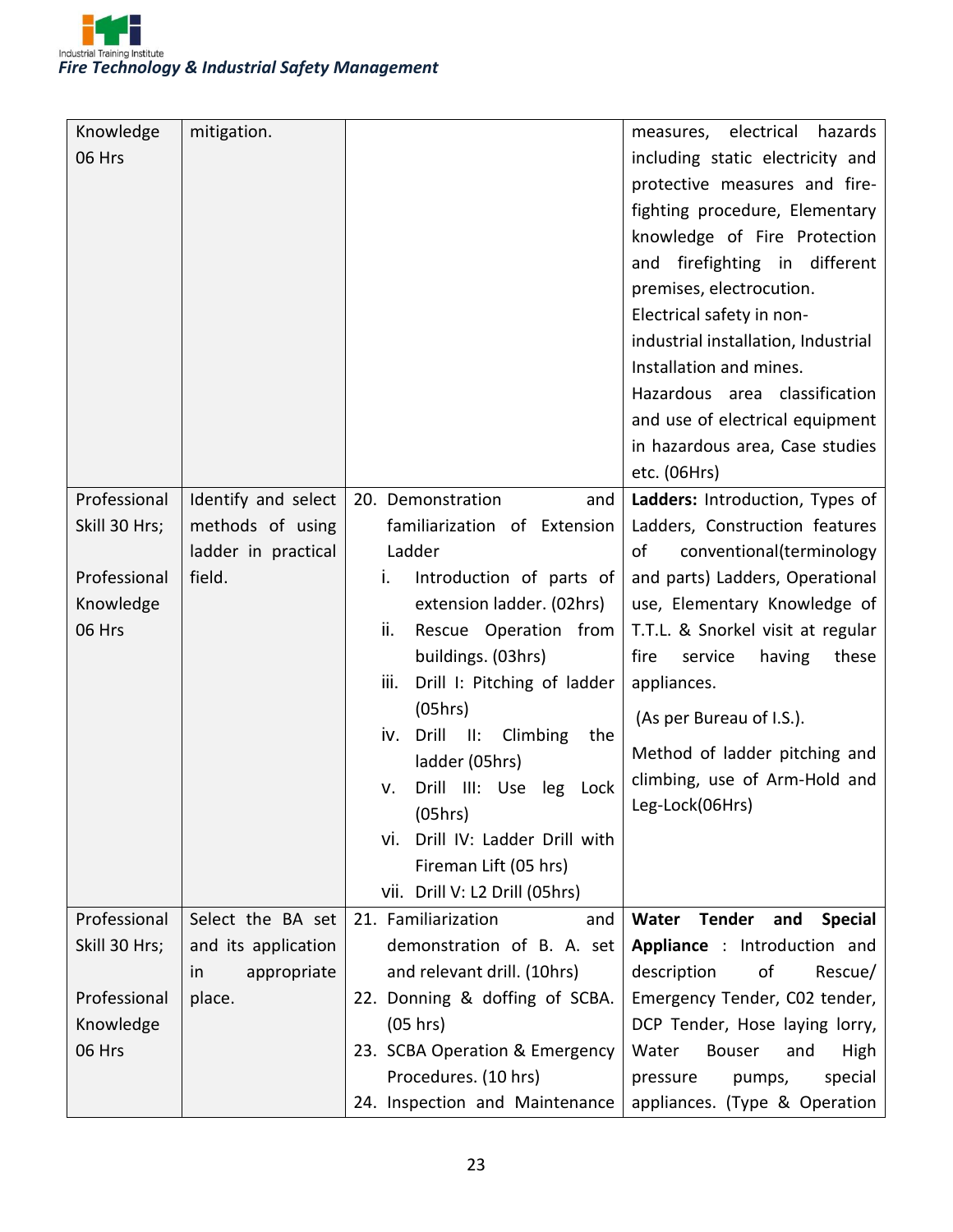

|               |                      | of SCBA. (05 hrs)                       | of Foam tender, Multipurpose               |
|---------------|----------------------|-----------------------------------------|--------------------------------------------|
|               |                      |                                         | fire tender, Crash fire tender,            |
|               |                      |                                         | Hydraulic<br>Elevated                      |
|               |                      |                                         | Platform.)(06Hrs)                          |
| Professional  | Identify and<br>use  | 25. Familiarization<br>and              | <b>Small &amp; Special gears: Function</b> |
| Skill 30 Hrs; | small and special    | demonstration<br>of different           | Construction-G.R.<br>Tools;<br>&           |
|               | gears.               | small<br>and<br>special<br>gears.       | &<br>Construction-<br>Function             |
| Professional  |                      | (15hrs)                                 | Breaking in and Cutting tools,             |
| Knowledge     |                      | 26. Drill with different small and      | Pulley<br>blocks;<br>Function<br>୍ୟ &      |
| 06 Hrs        |                      | special gears. (15hrs)                  | Construction-Lighting Function             |
|               |                      |                                         | & Construction-Lifting & Rescue            |
|               |                      |                                         | tools; Operation of hydraulically          |
|               |                      |                                         | operated, diesel operated and              |
|               |                      |                                         | electrically<br>operated<br>tools,.        |
|               |                      |                                         | &<br>maintenance<br>Care<br>of             |
|               |                      |                                         | equipment. (06Hrs)                         |
| Professional  | Plan and execute     | 27. Drill I: Donning, running and       | First Aid: Definition of First-Aid,        |
| Skill 30 Hrs; | elementary           | Rescue of casualty through              | Qualities of first aider, Shock-           |
|               | treatment at any     | tunnel.                                 | Signs and Symptoms, Asphyxia-              |
| Professional  | incidental spot.     | Familiarization and study<br>İ.         | Signs and Symptoms, Wounds                 |
| Knowledge     |                      | First Aid Box. (02 hrs)                 | and Hemorrhage -Classification             |
| 06 Hrs        |                      | ii.<br>Stretcher Drill. (02 hrs)        | of injuries, Signs, Symptoms and           |
|               |                      | iii.<br>Fireman Lift Drill. (02 hrs)    | management, Burns, Scalds and              |
|               |                      | Use Bandage. (02 hrs)<br>İV.            | frost Bits signs and symptoms              |
|               |                      | Standard<br>drills<br>V.<br>on          | and management. Causes and                 |
|               |                      | Ambulance (05 hrs)                      | types of fractures Sprain &                |
|               |                      | 28. Rescue drill.(02 hrs)               | Dislocation-Signs<br>and                   |
|               |                      | 29. Sylvester's Method (05hrs)          | Bite-<br>symptoms,<br>Snake                |
|               |                      | 30. Holgar Nielsen Method.(02           | Treatment. (06Hrs)                         |
|               |                      | hrs)                                    |                                            |
|               |                      | Stretcher<br>31. Eve<br>Rocking         |                                            |
|               |                      | Method.(02 hrs)                         |                                            |
|               |                      | 32. Emerson Method (04hrs)              |                                            |
|               |                      | 33. Mouth to Mouth Respiration.         |                                            |
|               |                      | (02 hrs)                                |                                            |
| Professional  | Utilize<br>knots and | different<br>34. Practical<br>of<br>use | Ropes and Lines: Construction              |
| Skill 30 Hrs; | hitches in different | knots and hitches in rescue &           | & Fibers used for rope(Rope                |
|               | special job<br>and   | fire fighting. (07hrs)                  | materials-Natural and synthetic            |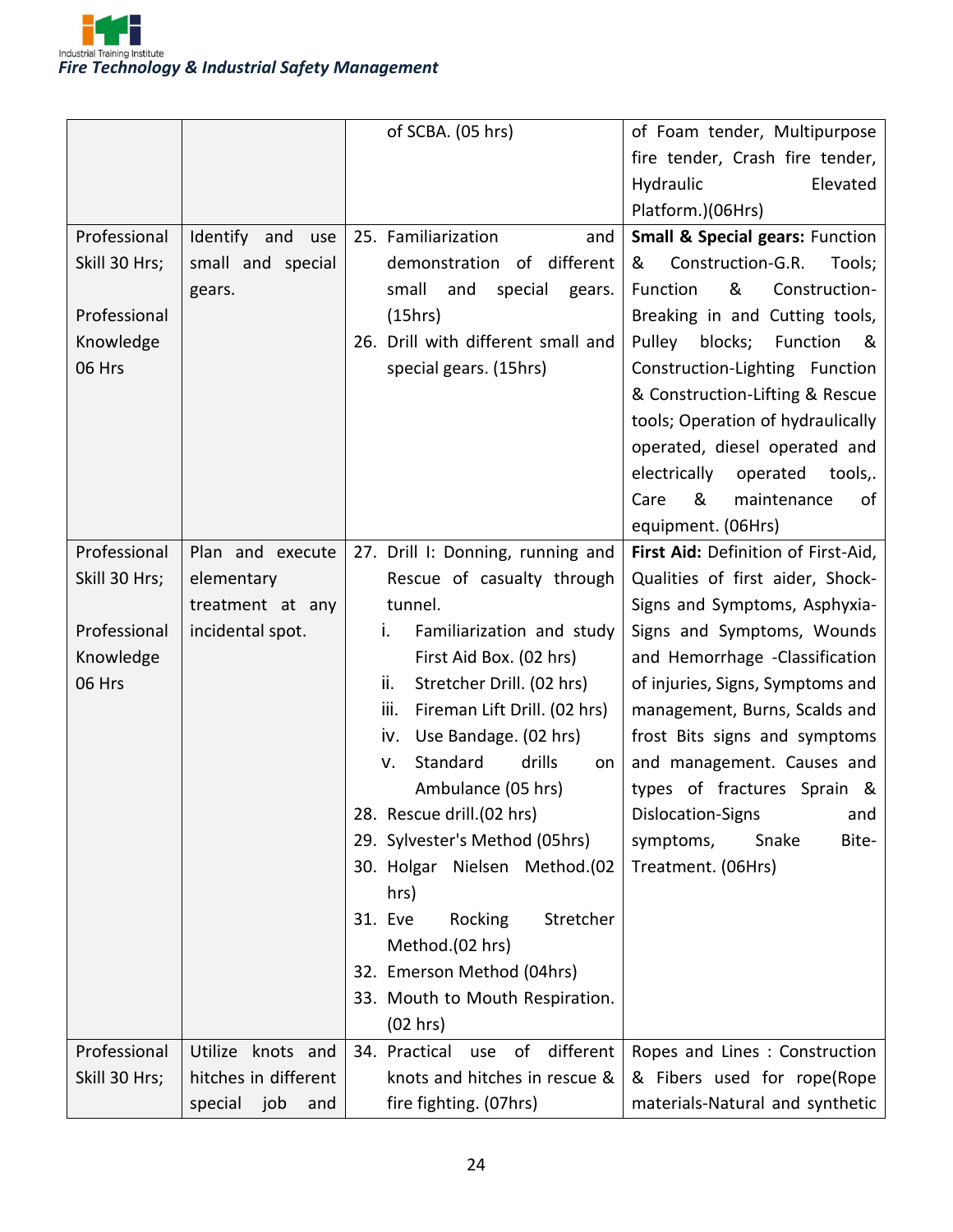

| Professional  | fire.                | 35. Testing of different type of    | & their characteristics), types            |
|---------------|----------------------|-------------------------------------|--------------------------------------------|
| Knowledge     |                      | lines. (08hrs)                      | and uses of lines, causes of               |
| 06 Hrs        |                      | 36. Care<br>and<br>maintenance.     | Deterioration Inspection and               |
|               |                      | (15hrs)                             | tests, methods of testing, care            |
|               |                      |                                     | maintenance, standard<br>and               |
|               |                      |                                     | knots and their uses. (Method              |
|               |                      |                                     | of rope construction- Hauser               |
|               |                      |                                     | laid, Braided etc)(06Hrs)                  |
| Professional  | Plan and execute     | 37. Hauling<br>up<br>gears<br>and   | Hazard<br><b>Risk:</b><br>and<br>Causes,   |
| Skill 30 Hrs; | uplift various<br>to | combined drill. (30hrs)             | Identification,<br>Evaluation<br>୍ଷ        |
|               | gears with proper    |                                     | Control. HAZOP + HIRA Sources              |
| Professional  | techniques, carry    |                                     | Information<br>for<br>Hazard<br>on         |
| Knowledge     | Hazard<br>out<br>and |                                     | Evaluation.<br>Risk<br>Risk<br>and         |
| 06 Hrs        | evaluation<br>Risk   |                                     | Analysis confined space. (06Hrs)           |
|               | selecting<br>the     |                                     |                                            |
|               | proper method of     |                                     |                                            |
|               | rescue and F.F.      |                                     |                                            |
| Professional  | the<br>Analyze       | 38. Site visit for post analysis of | Accident: Industrial Accidents             |
| Skill 30 Hrs; | of<br>concept        | different incidents. (30 hrs)       | (Definition), Classification<br>of         |
|               | accident<br>caused   |                                     | Accidents, Need for the Analysis           |
| Professional  | and<br>prevention,   |                                     | Accidents (Objective<br>of<br>of           |
| Knowledge     | accident             |                                     | accident prevention), Accidents            |
| 06 Hrs        | investigation,       |                                     | Reports, Methods Adopted for               |
|               | analysis and safety  |                                     | Accidents,<br>Reducing                     |
|               | management.          |                                     | Investigation and analysis of              |
|               |                      |                                     | Safety<br>Accidents,<br>Slogans,           |
|               |                      |                                     | Safety Precautions adopted in              |
|               |                      |                                     | the Plant. (Causes and cost of             |
|               |                      |                                     | Accident/ incident,<br>Accident            |
|               |                      |                                     | prevention technique                       |
|               |                      |                                     | Safety Concept: Introduction to            |
|               |                      |                                     | Management,<br>Safety<br>Safety            |
|               |                      |                                     | Safety Committee, ,<br>Policy,             |
|               |                      |                                     | Responsibility of Management,              |
|               |                      |                                     | Safety<br><b>Officers</b><br><b>Duties</b> |
|               |                      |                                     | &Responsibilities,<br>Safety               |
|               |                      |                                     | Targets, Objectives, Standards,            |
|               |                      |                                     | Practices<br>and<br>Performances.          |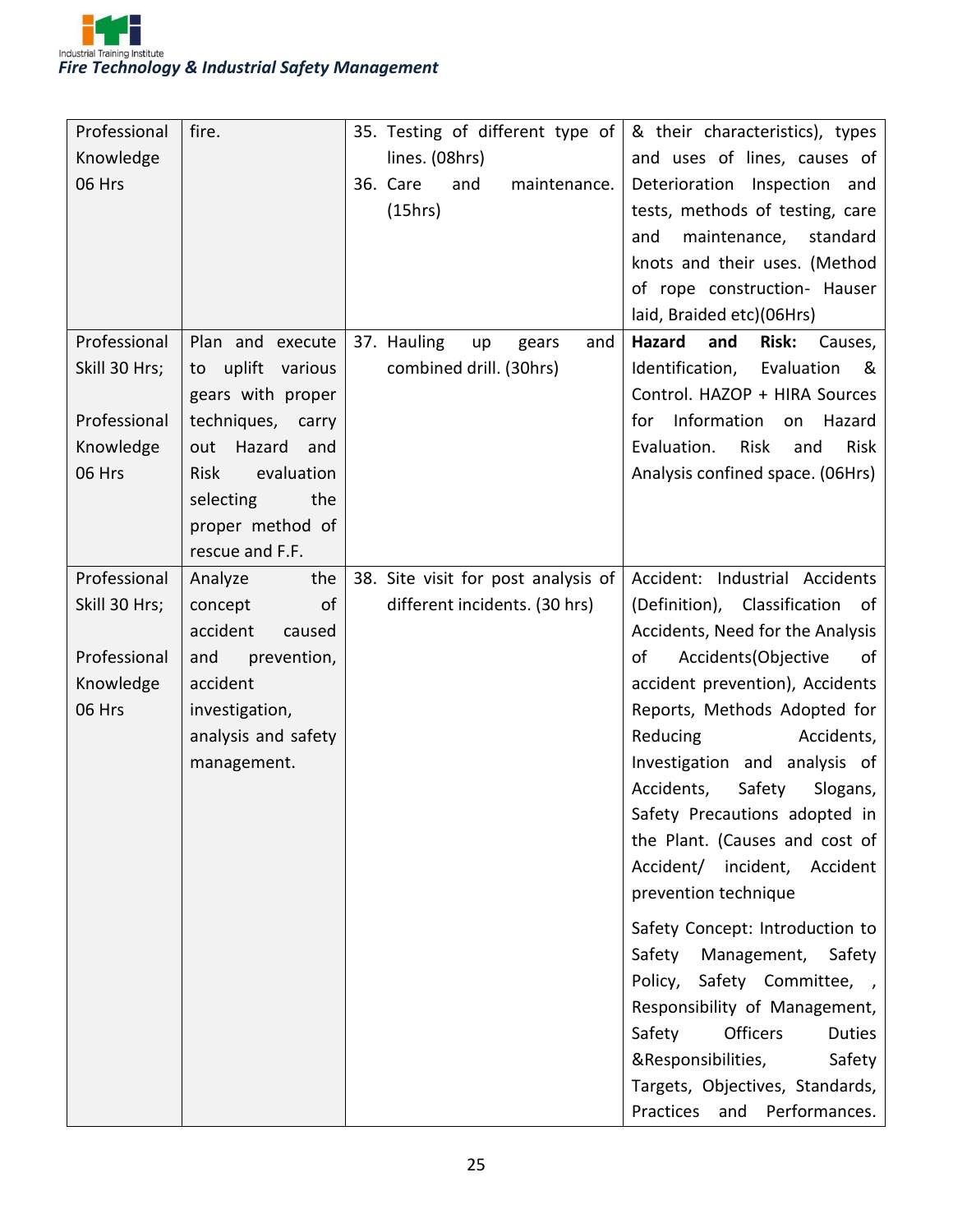

|                                               |                                                                                     |                                                                                                                                      | (06Hrs)                                                                                                                                                                                                                                                                                                                                                                                                                                                                                          |
|-----------------------------------------------|-------------------------------------------------------------------------------------|--------------------------------------------------------------------------------------------------------------------------------------|--------------------------------------------------------------------------------------------------------------------------------------------------------------------------------------------------------------------------------------------------------------------------------------------------------------------------------------------------------------------------------------------------------------------------------------------------------------------------------------------------|
| Professional<br>Skill 30 Hrs;<br>Professional | Select and apply<br>provisions related<br>to safety, health<br>welfare<br>and<br>in | 39. Visit to factories. (15hrs)<br>40. Observation of provisions of<br>the legislation applicable to<br>different factories. (15hrs) | Safety, Health and environment<br>legislation.<br>1. FACTORIES<br><b>ACT</b><br>1948                                                                                                                                                                                                                                                                                                                                                                                                             |
| Knowledge<br>06 Hrs                           | respect of Factory<br>Act, 1948.                                                    |                                                                                                                                      | (Amended)<br>&<br>relevant<br>statutory rules:-<br>Health - Cleanness, Disposal of<br>Ventilation<br>Waste,<br>and<br>Temperatures, Dust & Fumes,<br>Drinking Water,<br>Lighting,<br>Latrines & urinals.<br>Safety - Fencing of machineries,<br>Work on or near machinery in<br>lifts,<br>motion,<br>Hoists<br>and<br>Pressure plants, Floors, Stairs<br>means<br>of<br>and<br>escape,<br>Protection against fumes &<br>gases, Safety offers.                                                    |
|                                               |                                                                                     |                                                                                                                                      | Welfare - Washing facilities in<br>Dry clothing, Storing, Sitting,<br>First Aid Appliances, Canteen,<br>Shelters for rest & lunch,<br>Crèches, Welfare officers, Right<br>& Obligation of workers.<br>2. Workmen<br>compensation<br>act and rules.<br>ESI Act and rules.<br>3.<br>Contract labour act.<br>4.<br>Indian boiler act.<br>5.<br>Static and mobile (unfired)<br>6.<br>pressure vessel rules.<br>BOCW act and rules.<br>7.<br>Introduction to Fire<br>8.<br>&<br>safety Audit. (06Hrs) |
| Professional<br>Skill 30 Hrs;                 | available<br>Assess<br>resources<br>and                                             | 41. Familiarization with various<br>types of Fire Fighting Small                                                                     | <b>Construction Industry: General</b><br>Safety<br>Provisions related to                                                                                                                                                                                                                                                                                                                                                                                                                         |
|                                               |                                                                                     |                                                                                                                                      |                                                                                                                                                                                                                                                                                                                                                                                                                                                                                                  |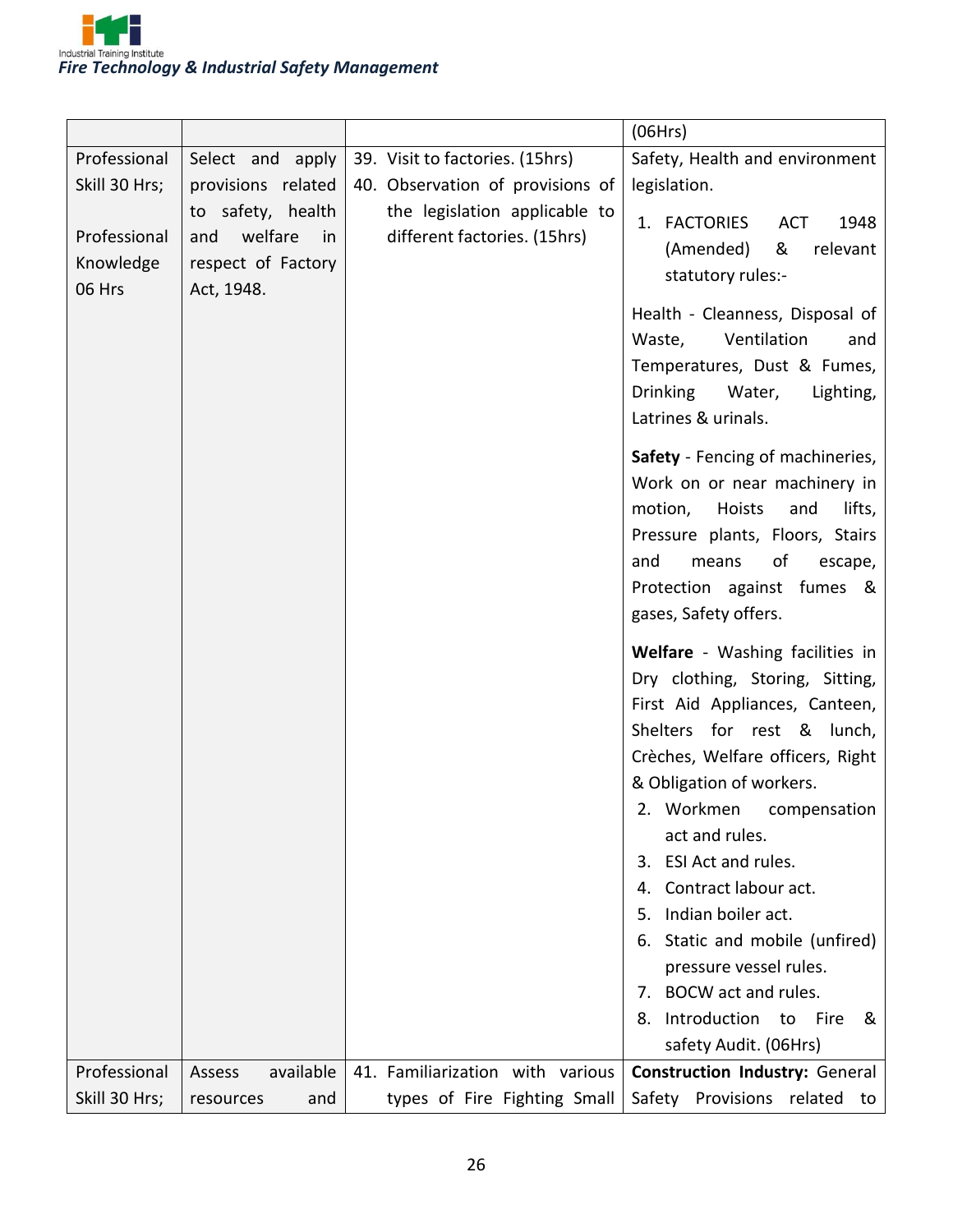|               | their proper use.     | and Special rescue gear at           | construction industry, Safety in         |
|---------------|-----------------------|--------------------------------------|------------------------------------------|
| Professional  |                       | Fire Service Station. (10hrs)        | of<br>Construction<br>the<br>use         |
| Knowledge     |                       | 42. Practical Use of equipments      | Machinery, Safe Access / Egress          |
| 06 Hrs        |                       | like cutting tools. (08hrs)          | Importance of Good<br>House              |
|               |                       | 43. Lifting tools Maintenance of     | Keeping. (06Hrs)                         |
|               |                       | tools. (12hrs)                       |                                          |
| Professional  | Interpret             | 44. Techniques of CPR                | Resuscitation                            |
| Skill 30 Hrs; | appropriate           | One Sitter. (03hrs)<br>i)            | Resuscitation means' Artificial          |
|               | techniques of CPR.    | ii) Two Sitter. (03hrs)              | following<br>Respiration<br>and          |
| Professional  |                       | iii) Three Sitter. (05hrs)           | methods are being used.                  |
| Knowledge     |                       | iv) Four Sitter. (03hrs)             | <b>Holger Neilson</b><br>i.              |
| 06 Hrs        |                       | v) Fireman lift. (03hrs)             | Silvestor<br>ii.                         |
|               |                       | vi) CPR drill. (05hrs)               | iii. Shepherd                            |
|               |                       | vii) Choking. (03hrs)                | iv. Mouth to mouth and                   |
|               |                       | viii) Shaffer's Method. (05hrs)      | v. Nose to mouth                         |
|               |                       | Above said methods sl. no. I to viii | Cardiopulmonary Resuscitation            |
|               |                       | are rescue procedures. Methods       | method is different. (06Hrs)             |
|               |                       | for rescue without equipment         |                                          |
| Professional  | Identify<br>the       | 44. Measurement of illumination      | Lighting, Ventilation & Work-            |
|               |                       |                                      |                                          |
| Skill 30 Hrs; | of<br>importance      | by Photo meter. (07 hrs)             | related stress: Introduction to          |
|               | lighting,             | 45. Measurement of number of         | Lighting,<br>Ventilation,<br>Heat        |
| Professional  | ventilation,<br>work  | air changes in a room by             | Stress, Cold<br>Stress,<br>Noise,        |
| Knowledge     | related stress and    | velometer. (08 hrs)                  | vibration and color codes.               |
| 06 Hrs        | its measurement.      | 46. Measurement of sound level.      | Difference between Flux and              |
|               |                       | (07 hrs)                             | Lux (lumen), Measurement and             |
|               |                       | 47. Measurement of vibration of      | Management of work-related               |
|               |                       | machine and equipments. (08          | stress, Heat stress, and cold            |
|               |                       | hrs)                                 | stress. (06Hrs)                          |
| Professional  | Plan and execute      | 48. Familiarization<br>and           | Fixed Fire Fighting Installations:       |
| Skill 30 Hrs; | fixed<br>firefighting | demonstration of fixed fire          | Introduction<br>of<br>Sprinkler          |
|               | installations<br>for  | fighting installations. (30 hrs)     | System and<br>their care and             |
| Professional  | effective<br>their    |                                      | maintenance and operational              |
| Knowledge     | utilization.          |                                      | Procedure,<br>Elementary                 |
| 06 Hrs        |                       |                                      | requirements<br>of<br>Drenchers,         |
|               |                       |                                      | Rising Mains, Hose Reels and             |
|               |                       |                                      | Down-comer, Fire pump control            |
|               |                       |                                      | <b>Types</b><br>of<br>panel.<br>F<br>FF. |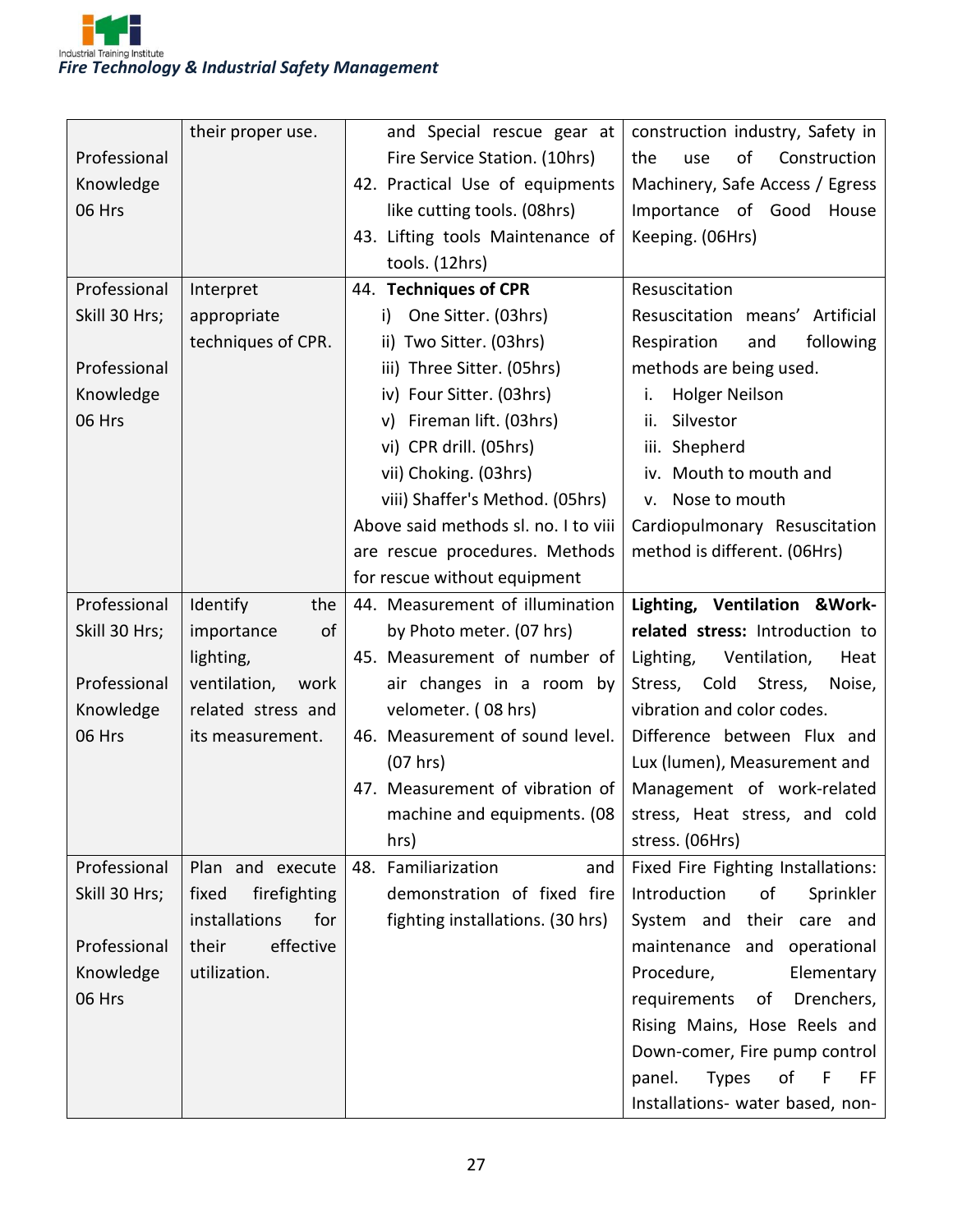

|               |                      |                                    | water based.                                                |
|---------------|----------------------|------------------------------------|-------------------------------------------------------------|
|               |                      |                                    | Fixed Foam installation, Foam                               |
|               |                      |                                    | pours, foam makers, HVWS,                                   |
|               |                      |                                    | MVWS, Total flooding system                                 |
|               |                      |                                    | CO2, FM-200 etc. (06Hrs)                                    |
| Professional  | Select and use PPE,  | 49. Familiarization<br>and         | Personal Protective Equipment :                             |
| Skill 30 Hrs; | demonstrate<br>its   | demonstration of PPE and           | Need for Personal Protection                                |
|               | and<br>care          | other life saving equipments.      | Equipment, Selection, Use, Care                             |
| Professional  | maintenance.         | (30hrs)                            | & Maintenance Respiratory and                               |
| Knowledge     |                      |                                    | Non-respiratory<br>Personal                                 |
| 06 Hrs        |                      |                                    | Protective Equipment, Head                                  |
|               |                      |                                    | Protection, Ear Protection, Face                            |
|               |                      |                                    | Eye<br>Protection,<br>Hand<br>and                           |
|               |                      |                                    | Protection, Foot<br>Protection,                             |
|               |                      |                                    | Body Protection.                                            |
|               |                      |                                    | Standards & regulations (06Hrs)                             |
| Professional  | Select<br>Automatic  | 50. Familiarization<br>and         | <b>Automatic Fire Detection cum</b>                         |
| Skill 30 Hrs; | Fire Detection cum   | different<br>demonstration<br>of   | Alarm System: Introduction of                               |
|               | Alarm System to      | Automatic Fire Detection cum       | Types of Detectors- Smoke,                                  |
| Professional  | plan their effective | Alarm System. (30 hrs)             | Flame/Gas<br>Detectors,<br>Heat,                            |
| Knowledge     | utilization.         |                                    | principles, F.D.A.<br>Operating                             |
| 06 Hrs        |                      |                                    | Panel M.C.P. & P.A. with talk                               |
|               |                      |                                    | back. (06Hrs)                                               |
| Professional  | Plan and execute     | 51. Water tender drill.            | <b>Administration:</b><br><b>Fire</b><br><b>Service</b>     |
| Skill 30 Hrs; | fire<br>station      | Drill I: L-2 Drill with ladder and | Service<br>Organization,<br>Fire                            |
|               | administration.      | water tender (05hrs)               | Executive duties of Officer-in-                             |
| Professional  |                      |                                    | Drill II: Foam Drill with FBIOX   Charge of a Fire Station, |
| Knowledge     |                      | single delivery. (05hrs)           | Administrative duties of Officer-                           |
| 06 Hrs        |                      | Drill III: Foam Drill with FB5X    | in-Charge of a station                                      |
|               |                      | single delivery. (10hrs)           | a) Writing of a report,                                     |
|               |                      | Drill IV: Wet Drill with double    | b) Occurrence Book,                                         |
|               |                      | delivery. (05hrs)                  | Hose Card/Register,<br>C)                                   |
|               |                      | Drill V: Dry Drill with double     | Fire reports,<br>d)                                         |
|               |                      | delivery. (05hrs)                  | Workshop Orders,<br>e)                                      |
|               |                      |                                    | Log books,<br>f)                                            |
|               |                      |                                    | Stock Registers,<br>g)                                      |
|               |                      |                                    | Orderly Room Registers,<br>h)                               |
|               |                      |                                    | Defaulter Register,<br>i)                                   |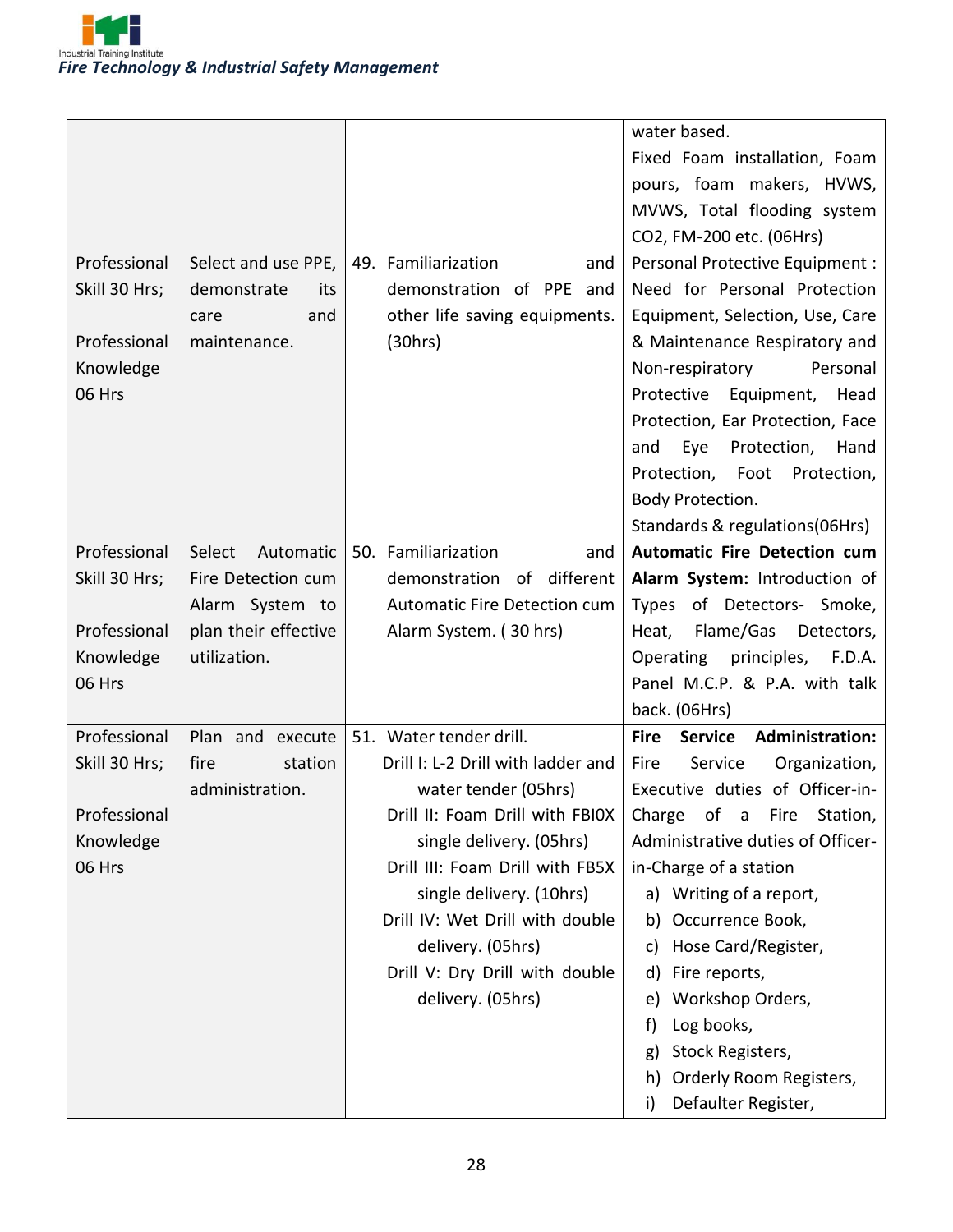

|               |                       |                                                 | j)<br>Leave Register,                |
|---------------|-----------------------|-------------------------------------------------|--------------------------------------|
|               |                       |                                                 | Station Discipline. (06Hrs)<br>k)    |
| Professional  | Identify              | Industrial/ Fire Service Station                | Watch<br>Room<br>Procedure<br>&      |
| Skill 30 Hrs; | communication         | <b>Visit</b>                                    | Mobilizing:<br>Identification<br>of  |
|               | system in different   | 52. Visit of modern control room                | communication requirement of         |
| Professional  | organization<br>and   | and watch rooms of state fire                   | Fire Service, Watch Room,            |
| Knowledge     | their scope of use.   | service/ Industry. (15hrs)                      | Control<br>Room,<br>Equipment        |
| 06 Hrs        |                       | 53. Visit to Fire Service Station.              | Station Ground, Turn-out area,       |
|               |                       | Familiarization<br>to<br>Fire<br>А.             | of<br>Area<br>Topography,<br>and     |
|               |                       | Station Writing practices                       | Telephone Call area, Mobilizing      |
|               |                       | of                                              | boards and maps. The log &           |
|               |                       | i) Occurrence Book                              | occurrence book, introduction        |
|               |                       | ii) Duty Card/ Register                         | to Various lines, communication      |
|               |                       | iii) Log Book                                   | Equipment<br>in<br>Fire<br>Service,  |
|               |                       | iv) Hose Book                                   | Introduction<br>Radio<br>to          |
|               |                       | v) Stock Register                               | Communication and Use of VHF         |
|               |                       | B. fire affected room searching                 | (Method of receiving<br>Sets.        |
|               |                       | techniques.                                     | report of emergencies,)              |
|               |                       | C. SOP, SDP. (15hrs)                            | Practical Fireman ship: Qualities    |
|               |                       |                                                 | of Fireman and his important         |
|               |                       |                                                 | duties at a Fire Station and Fire    |
|               |                       |                                                 | ground.                              |
|               |                       |                                                 | Duties of fireman on the way to      |
|               |                       |                                                 | fire scene, on the fire ground,      |
|               |                       |                                                 | and after returning from the         |
|               |                       |                                                 | fire call. (06Hrs)                   |
| Professional  | Get                   | accustomed   54. Live fire extinction using all | Rural Fire: Fire Hazards in rural    |
| Skill 30 Hrs; | with different fire   | kind of extinguisher. (30hrs)                   | οf<br>fire,<br>areas<br>and<br>cause |
|               | situations<br>and     |                                                 | Haystacks, Special appliance &       |
| Professional  | firefighting<br>using |                                                 | equipment,<br>Method<br>of           |
| Knowledge     | extinguishers.        |                                                 | Firefighting in rural areas.         |
| 06 Hrs        |                       |                                                 | Difficulties in dealing with Rural   |
|               |                       |                                                 | fires. (06 Hrs)                      |
| Professional  | Plan and execute      | 55. Simulated Practices to control              | Water Relay: Types of relay-         |
| Skill 60 Hrs; | disaster<br>response  | life and properties damages                     | distribution<br>systems,<br>water    |
|               | practices,<br>IRS/JRT | from natural disaster. (15hrs.)                 | Advantages<br>System.<br>and         |
| Professional  | salvage<br>and        | 56. Water relay drill (All types).              | disadvantages-Calculation<br>of      |
| Knowledge     | technique.            | (10hrs)                                         | hose. spacing of intermediate        |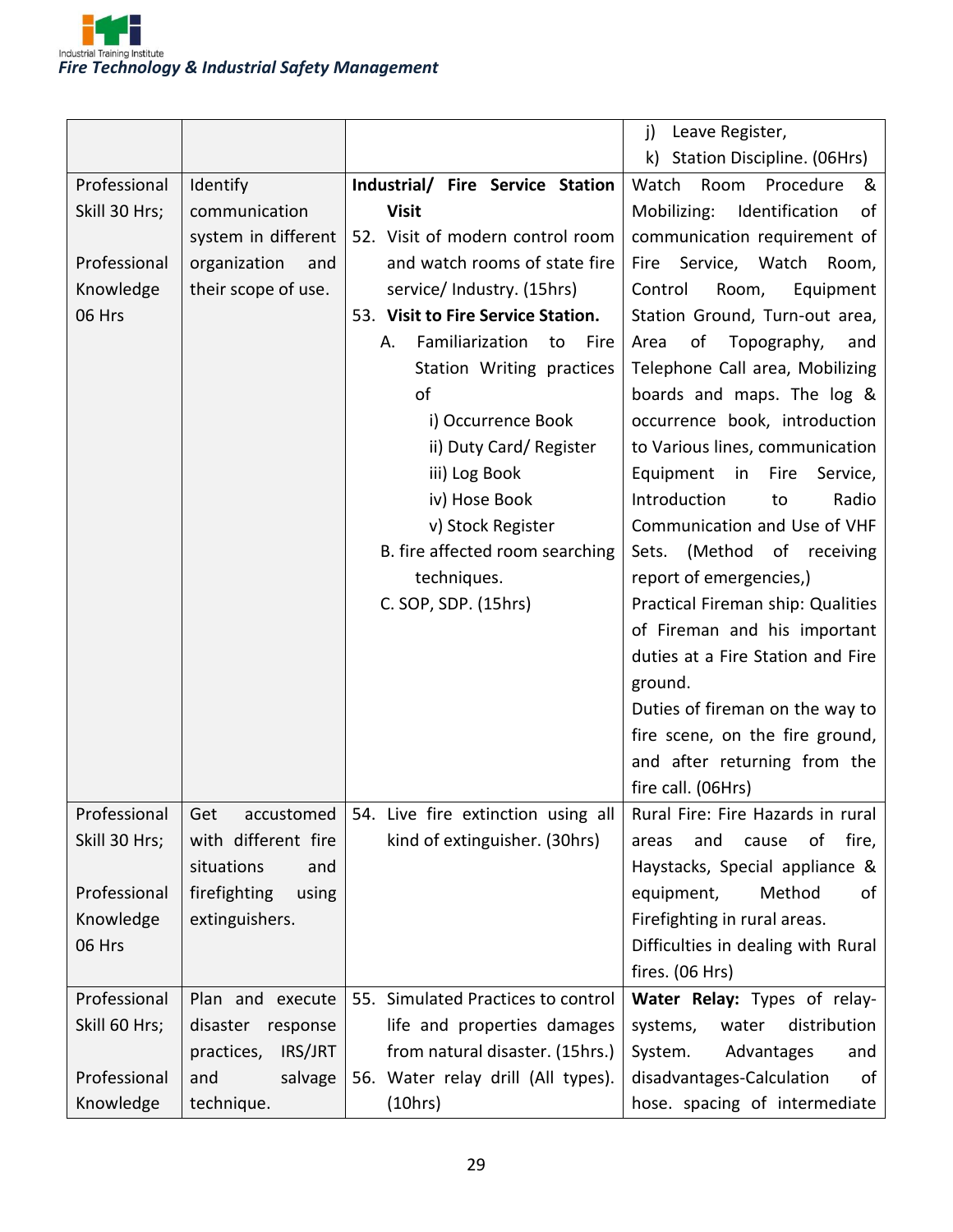

| 12 Hrs        |                      |     | 57. Practical<br>of<br>salvage<br>use | pumps, important points for                |
|---------------|----------------------|-----|---------------------------------------|--------------------------------------------|
|               |                      |     | &equipments<br>sheets<br>and          | carrying out Relay & Study of              |
|               |                      |     | there care & maintenance.             | gauges.                                    |
|               |                      |     | (15 hrs)                              | Introduction,<br>Salvage<br>$\blacksquare$ |
|               |                      |     | 58. Methods<br>of<br>entry<br>into    | Equipment for Salvage and                  |
|               |                      |     | building, Different searching         | working at Fires. list of Salvage          |
|               |                      |     | methods to locate & rescue a          | tools and equipment, Safety                |
|               |                      |     | trapped causality. (10hrs)            | consideration at the time of               |
|               |                      |     | 59. SOP, SDP. (10hrs)                 | salvage                                    |
|               |                      |     |                                       | Disaster Management: Natural               |
|               |                      |     |                                       | Man-made<br>Disaster,<br>and               |
|               |                      |     |                                       | Preparedness for disaster, use             |
|               |                      |     |                                       | first<br>of<br>various<br>agencies,        |
|               |                      |     |                                       | responders, control of situation,          |
|               |                      |     |                                       | Incident Command<br>System                 |
|               |                      |     |                                       | (ICS)/ IRS/JRT. Understanding              |
|               |                      |     |                                       | classification,<br>disasters,              |
|               |                      |     |                                       | significance, causes and effects.          |
|               |                      |     |                                       | Remedy for mitigation. (12Hrs)             |
| Professional  | Select and<br>apply  | 60. | Precautions to be observed            | Various<br>techniques:<br>Rescue           |
| Skill 30 Hrs; | correct<br>rescue    |     | when working in smoke laden           | technique from lift,<br>Rescue             |
|               | method.              |     | buildings. (10 hrs.)                  | Collapsed<br>building,<br>Sewer,           |
| Professional  |                      |     | 61. Emergency<br>methods<br>of        | motor vehicle accident, Well &             |
|               |                      |     |                                       |                                            |
| Knowledge     |                      |     | rescue. (20 hrs)                      | river, Special equipment and               |
| 06 Hrs        |                      |     |                                       | requirements<br>for<br>training            |
|               |                      |     |                                       | rescue operations.                         |
|               |                      |     |                                       | Hazards associated with Rescue             |
|               |                      |     |                                       | operations, Search of Burning              |
|               |                      |     |                                       | Extrication<br>from<br>structure,          |
|               |                      |     |                                       | vehicles,<br>Machines,<br>Motor            |
|               |                      |     |                                       | Specialized Rescue<br>Situation            |
|               |                      |     |                                       | and tools. (06Hrs)                         |
| Professional  | Categorize building  |     | <b>Construction Site Visit</b>        | Means of Escape: Classification            |
| Skill 30 Hrs; | construction<br>that |     | 62. Familiarization<br>at             | of escape routes with reference            |
|               | can ensure fire and  |     | construction site. (05 hrs)           | to N.B.C. Fire exit drill.                 |
| Professional  | life safety.         |     | 63. Introduction<br>and               | What is fire exit? places of               |
| Knowledge     |                      |     | identification<br>building<br>of      | relative<br>safety,<br>places<br>of        |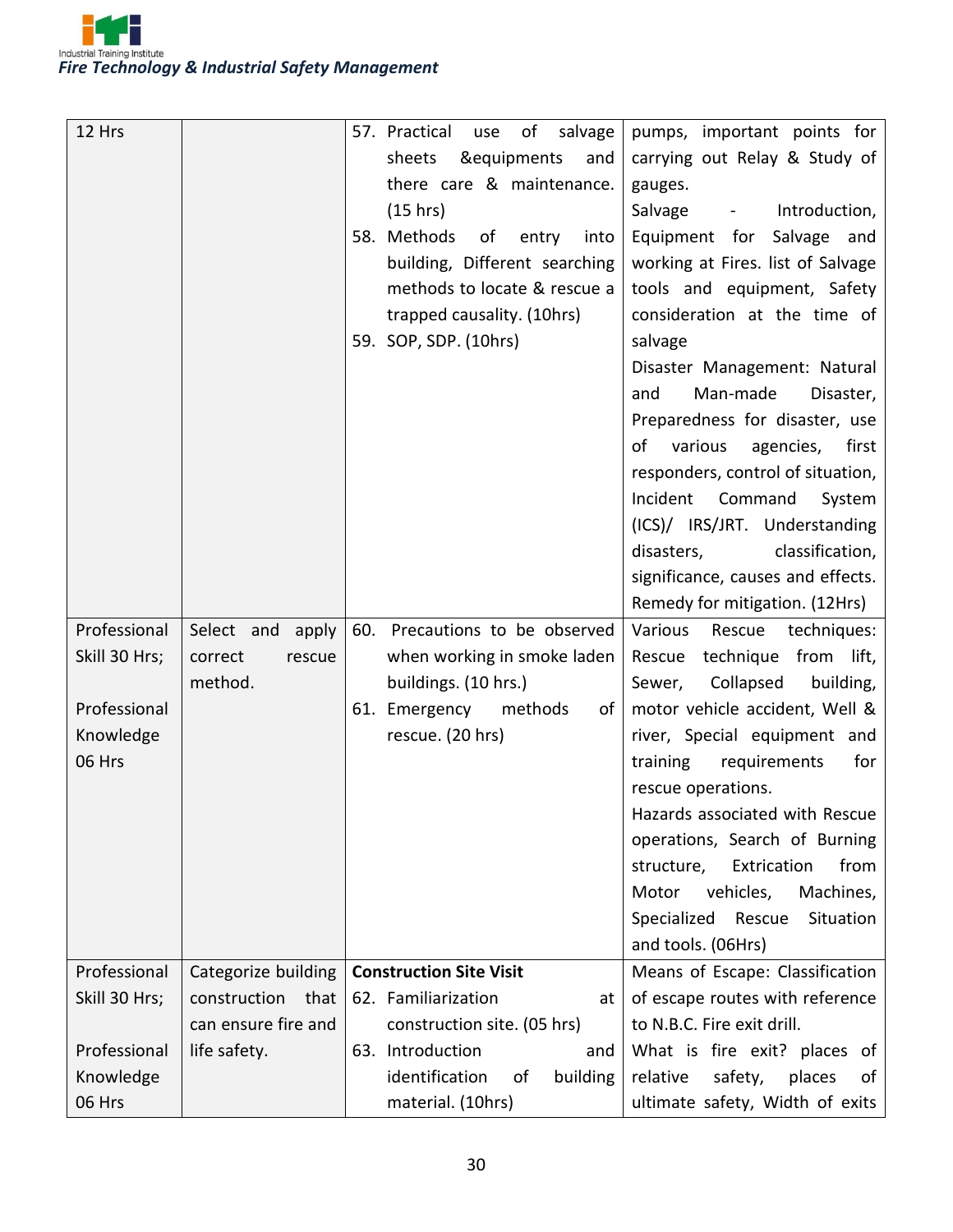

|               |                     | 64. Planning of escape routine.      | requirement and calculations.                                                                                                                                                                                                                                                                                                                                                                                                           |
|---------------|---------------------|--------------------------------------|-----------------------------------------------------------------------------------------------------------------------------------------------------------------------------------------------------------------------------------------------------------------------------------------------------------------------------------------------------------------------------------------------------------------------------------------|
|               |                     | (05 hrs)                             | (06Hrs)                                                                                                                                                                                                                                                                                                                                                                                                                                 |
|               |                     | 65. Familiarization<br>and           |                                                                                                                                                                                                                                                                                                                                                                                                                                         |
|               |                     | demonstration<br>fixed<br>of         |                                                                                                                                                                                                                                                                                                                                                                                                                                         |
|               |                     | installation at visit to high rise   |                                                                                                                                                                                                                                                                                                                                                                                                                                         |
|               |                     | building. (05 hrs)                   |                                                                                                                                                                                                                                                                                                                                                                                                                                         |
|               |                     | 66. Practical training about Care    |                                                                                                                                                                                                                                                                                                                                                                                                                                         |
|               |                     | and<br>maintenance<br>οf             |                                                                                                                                                                                                                                                                                                                                                                                                                                         |
|               |                     | sprinklers. Use of Automatic         |                                                                                                                                                                                                                                                                                                                                                                                                                                         |
|               |                     | fire alarm system, fire exit         |                                                                                                                                                                                                                                                                                                                                                                                                                                         |
|               |                     | drill. (05 hrs)                      |                                                                                                                                                                                                                                                                                                                                                                                                                                         |
| Professional  | Plan and execute    | 67. Visit<br>to<br>buildings<br>with | <b>Building</b><br><b>Construction</b>                                                                                                                                                                                                                                                                                                                                                                                                  |
| Skill 90 Hrs; | protection<br>fire  | different<br>types<br>οf             | Introduction,<br>highlighting                                                                                                                                                                                                                                                                                                                                                                                                           |
|               | measures based on   | construction& occupancy. (30         | importance of the subject,                                                                                                                                                                                                                                                                                                                                                                                                              |
| Professional  | construction<br>and | hrs)                                 | Classification of building in the                                                                                                                                                                                                                                                                                                                                                                                                       |
| Knowledge     | occupancy.          | 68. Construction Site Visit          | country, Building materials and                                                                                                                                                                                                                                                                                                                                                                                                         |
| 18 Hrs        |                     | Practices of good House<br>ı.        | behavior<br>under<br>fire<br>their                                                                                                                                                                                                                                                                                                                                                                                                      |
|               |                     | Keeping (20hrs)                      | conditions, signs of collapse of                                                                                                                                                                                                                                                                                                                                                                                                        |
|               |                     | Study of egress and safe<br>ii.      | building, various<br>types<br>of                                                                                                                                                                                                                                                                                                                                                                                                        |
|               |                     | access. (25hrs)                      | firefighting<br>occupancies<br>and                                                                                                                                                                                                                                                                                                                                                                                                      |
|               |                     | iii.<br>Hands on experience with     | techniques, Importance's of fire                                                                                                                                                                                                                                                                                                                                                                                                        |
|               |                     |                                      |                                                                                                                                                                                                                                                                                                                                                                                                                                         |
|               |                     |                                      |                                                                                                                                                                                                                                                                                                                                                                                                                                         |
|               |                     |                                      |                                                                                                                                                                                                                                                                                                                                                                                                                                         |
|               |                     |                                      |                                                                                                                                                                                                                                                                                                                                                                                                                                         |
|               |                     |                                      |                                                                                                                                                                                                                                                                                                                                                                                                                                         |
|               |                     |                                      |                                                                                                                                                                                                                                                                                                                                                                                                                                         |
|               |                     |                                      |                                                                                                                                                                                                                                                                                                                                                                                                                                         |
|               |                     |                                      |                                                                                                                                                                                                                                                                                                                                                                                                                                         |
|               |                     |                                      |                                                                                                                                                                                                                                                                                                                                                                                                                                         |
|               |                     |                                      |                                                                                                                                                                                                                                                                                                                                                                                                                                         |
|               |                     |                                      |                                                                                                                                                                                                                                                                                                                                                                                                                                         |
|               |                     |                                      |                                                                                                                                                                                                                                                                                                                                                                                                                                         |
|               |                     |                                      |                                                                                                                                                                                                                                                                                                                                                                                                                                         |
|               |                     |                                      |                                                                                                                                                                                                                                                                                                                                                                                                                                         |
|               |                     | Hand and power tools.<br>(15hrs)     | escapes with respect to their<br>positioning, Reference to NBC<br>part II fire construction and<br>$\circ$ of<br>firefighting<br>provisioning<br>measures. Smoke management<br>&HVAC<br>Safety in Engineering Industries:<br>Machine<br>Operations<br>&<br>Guarding, Safety in the use of<br>Machines, Safety precaution<br>while using Hand Tools & Power<br>Tools, Need for selection & Care<br>of tools.<br>Types of Guarding(18Hrs) |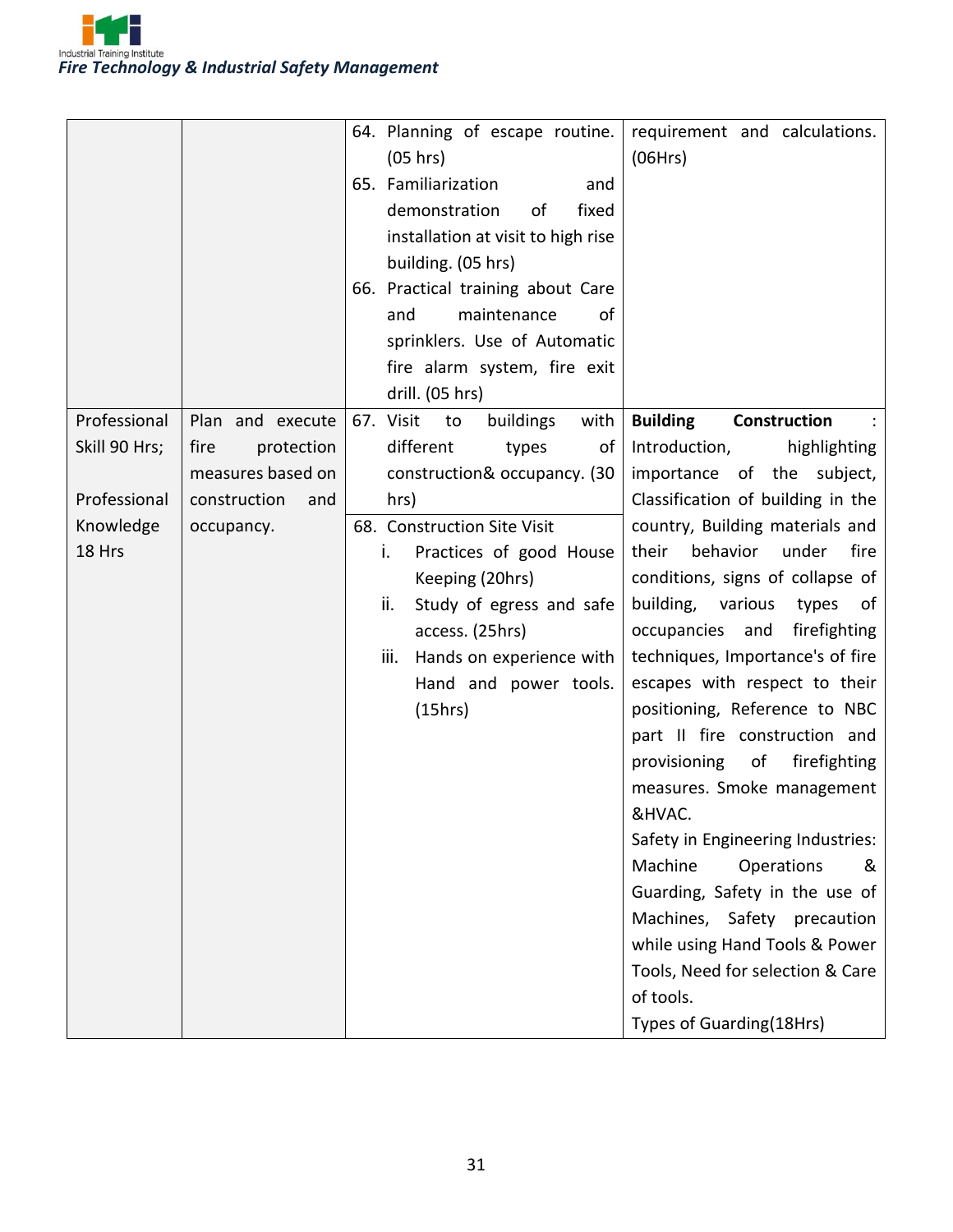

| Professional  | Plan and survey     | 69. Industrial<br>Visit:<br>airport, | Aircraft Fire and Rescue: Some                                        |
|---------------|---------------------|--------------------------------------|-----------------------------------------------------------------------|
| Skill 60 Hrs; | Airport<br>and      | aircraft,<br>helicopter<br>etc.      | common terminology including                                          |
|               | Aircraft, port and  | (30hrs)                              | 'Ejection Seats' etc, Preliminary                                     |
| Professional  | ship for<br>rescue  |                                      | about fire hazards in Aircraft                                        |
| Knowledge     | system<br>and       | 70. Visit to port Site and ships.    | and action required for Rescue                                        |
| 12 Hrs        | firefighting system | (30hrs)                              | and firefighting, Resource of<br>Fighting Fire in Air Ports.          |
|               | on it.              |                                      | Different types of Aircrafts, Air                                     |
|               |                     |                                      | craft firefighting and rescue                                         |
|               |                     |                                      | procedures,<br>types<br>of                                            |
|               |                     |                                      | emergencies, and method of                                            |
|               |                     |                                      | dealing with each emergency.                                          |
|               |                     |                                      | Hagers- types, fire protection                                        |
|               |                     |                                      | and firefighting.                                                     |
|               |                     |                                      | Ship<br>Fires:<br>Elementary                                          |
|               |                     |                                      | fire<br>ship<br>knowledge<br>οf<br>protection<br>firefighting&<br>and |
|               |                     |                                      | rescue from ship.                                                     |
|               |                     |                                      | Risk and fighting fires in ship,                                      |
|               |                     |                                      | Types of emergencies, Dock                                            |
|               |                     |                                      | Fires, Fire protection of jetti.                                      |
|               |                     |                                      | (12Hrs)                                                               |
|               |                     |                                      |                                                                       |
| Professional  | Identify            | 71. Familiarization HVAC system      | Occupational<br>&<br>Hazards                                          |
| Skill 30 Hrs; | occupational        | and demonstration of various         | Chemicals.<br>Dangerous                                               |
|               | hazards associated  | equipments used in rescue of         | Introduction to Occupational                                          |
| Professional  | different<br>with   | causality. (07hrs)                   | Health Hazards & Dangerous                                            |
| Knowledge     | dangerous           | 72. Ladder Drill with Fireman Lift   | Properties of Chemicals, Dust,                                        |
| 06 Hrs        | chemicals,<br>dust, | (8hrs.)                              | Gases, Fumes, Mist, Vapours,<br>Smoke and Aerosols, Concepts          |
|               | mist,<br>gases,     | 73. Sewer Rescue drill, (10hrs)      | Threshold<br>Limit Values,<br>of                                      |
|               | vapours etc. to     | 74. Stretcher drill (05hrs)          | Classification of Hazards.                                            |
|               | plan and execute    |                                      | Hazchem<br>codes,<br>Chemical                                         |
|               | rescue operations   |                                      | accidents source and causes,                                          |
|               | in these cases.     |                                      | Transportation risk in rail and                                       |
|               |                     |                                      | road,<br>by<br>emergency                                              |
|               |                     |                                      | management for release or                                             |
|               |                     |                                      | leakage of gas/chemicals during<br>transportation. (06Hrs)            |
| Professional  | Comply with safety  | 75. High elevation drill. (15hrs)    | Working at Height, Confined                                           |
| Skill 30 Hrs; | precautions while   | 76. Confined<br>space<br>rescue.     | Space:<br>Safety<br>precautions                                       |
|               | working at height,  | (15hrs)                              | related to Scaffolds, Ladders,                                        |
| Professional  | confined place and  |                                      | and Work at height including                                          |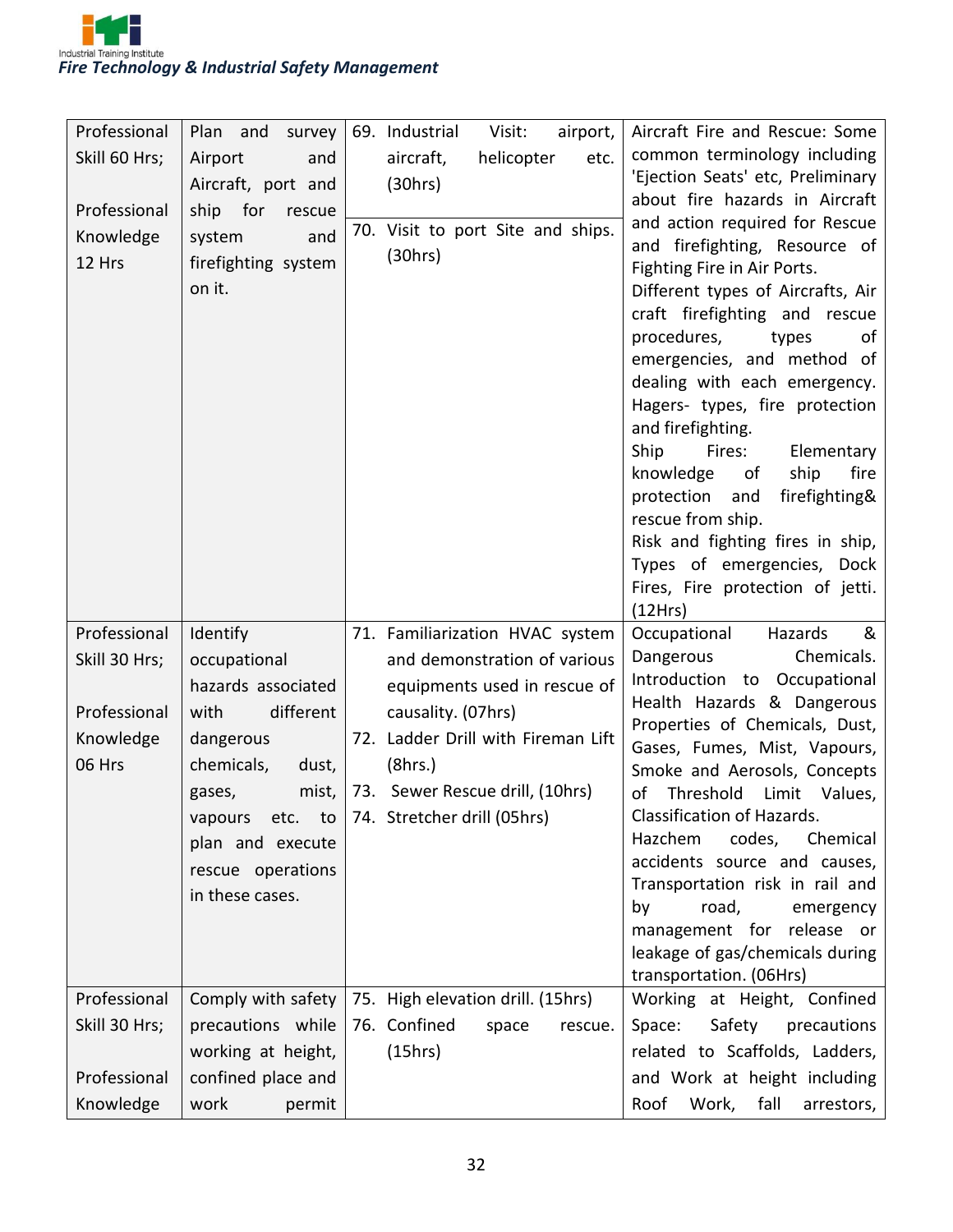

| 06 Hrs<br>Professional                                               | system.<br>the<br>Identify                                                                                                                                   | 77. Visit to industries to observe                                                                                                                                                                                                                                                                                                               | Confined Space, Work Permit<br>System, Excavation. (06 Hrs)<br>Material<br>Handling:<br>Safety                                                                                                                                                                                                                                                                                                                                                                                                                               |
|----------------------------------------------------------------------|--------------------------------------------------------------------------------------------------------------------------------------------------------------|--------------------------------------------------------------------------------------------------------------------------------------------------------------------------------------------------------------------------------------------------------------------------------------------------------------------------------------------------|------------------------------------------------------------------------------------------------------------------------------------------------------------------------------------------------------------------------------------------------------------------------------------------------------------------------------------------------------------------------------------------------------------------------------------------------------------------------------------------------------------------------------|
| Skill 30 Hrs;<br>Professional<br>Knowledge<br>06 Hrs                 | characteristics<br>of<br>various<br>fire<br>suppression agents<br>including<br>water<br>safety<br>and<br>in<br>manual<br>and<br>mechanical<br>handling<br>of | safety in material handling.<br>(30 hrs)                                                                                                                                                                                                                                                                                                         | Mechanical<br>related<br>to<br>and<br>Material<br>Handling,<br>Manual<br>Lifting Appliances, Transport /<br>Earthmoving&<br>Material<br>Handling Equipments - Cranes,<br>Forklift<br>Truck, Hoists,<br>and<br>Conveyors. (06Hrs)                                                                                                                                                                                                                                                                                             |
|                                                                      | materials.                                                                                                                                                   |                                                                                                                                                                                                                                                                                                                                                  |                                                                                                                                                                                                                                                                                                                                                                                                                                                                                                                              |
| Professional<br>Skill 60 Hrs;<br>Professional<br>Knowledge<br>12 Hrs | Demonstrate<br>hazard evaluation<br>and risk analysis<br>exercise.                                                                                           | 78. Hazard evaluation and risk<br>analysis exercise. (15hrs)<br>79. Practical usages of safety<br>belt, helmets, gloves and<br>goggles. (10 hrs)<br>80. Visit to industrial unit and<br>adoption of safety Practice.<br>(10 hrs)<br>81. Visit to industrial unit to<br>prevailing welfare<br>observe<br>measures and their condition.<br>(25hrs) | House<br>Waste<br>Keeping<br>and<br>Disposal: Introduction of Good<br>House Keeping & Maintenance,<br>Introduction of Disposal<br>of .<br>Waste Material.<br>Japanese concept of 5 "S".<br>Hazardous<br>Chemicals:<br>Dangerous<br>Chemicals<br>and<br>Introduction<br>substances,<br>to<br>Transportation and handling of<br>dangerous<br>chemicals<br>and<br>explosives,<br>Storage<br>of<br>hazardous<br>chemicals,<br>Fire<br>Safety and firefighting.<br>Interpretation and use of MSDS.<br>Chemical labeling. (12 hrs) |

#### **Project Work/ Industrial visit:**

#### **Broad Areas:**

- a) Water tender drill.
	- (i) Drill I : L-2 Drill with ladder and water tender
	- (ii) Drill II : Foam Drill with FBI0X single delivery
	- (iii) Drill III: Foam Drill with FB5X single delivery.
	- (iv) Drill IV: Wet Drill with double delivery.
	- (v) Drill V: Dry Drill with double delivery.
- b) Precaution to be observe when working in smoke laden buildings.
- c) Familiarization HVAC system and demonstration of various equipment used in rescue of causality.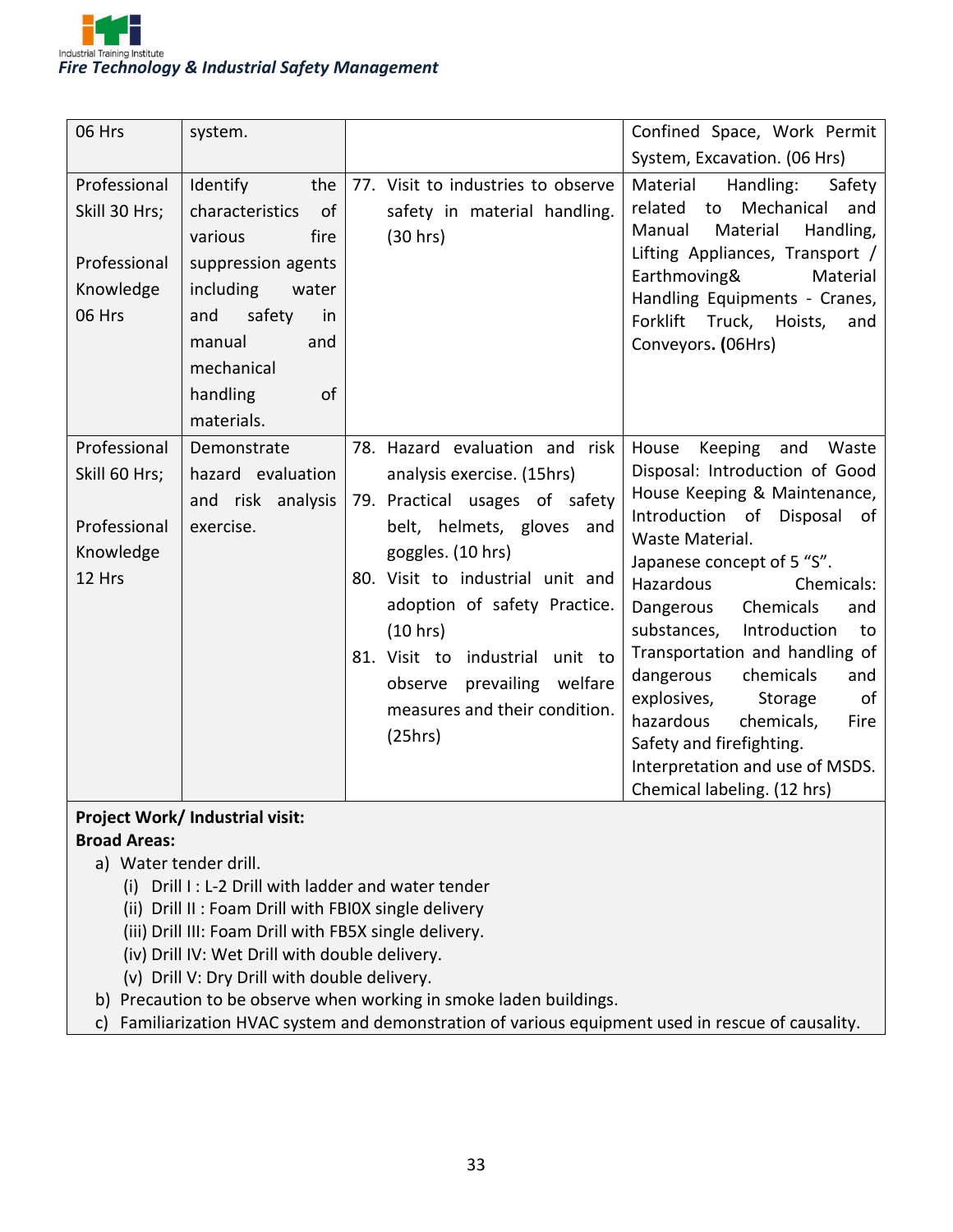

#### **SYLLABUS FOR CORE SKILLS**

1. Employability Skills(Common for all CTS trades) (160Hrs )

Detailed syllabus of Core Skills subjects which is common for a group of trades, provided separately in www.bharatskills.gov.in.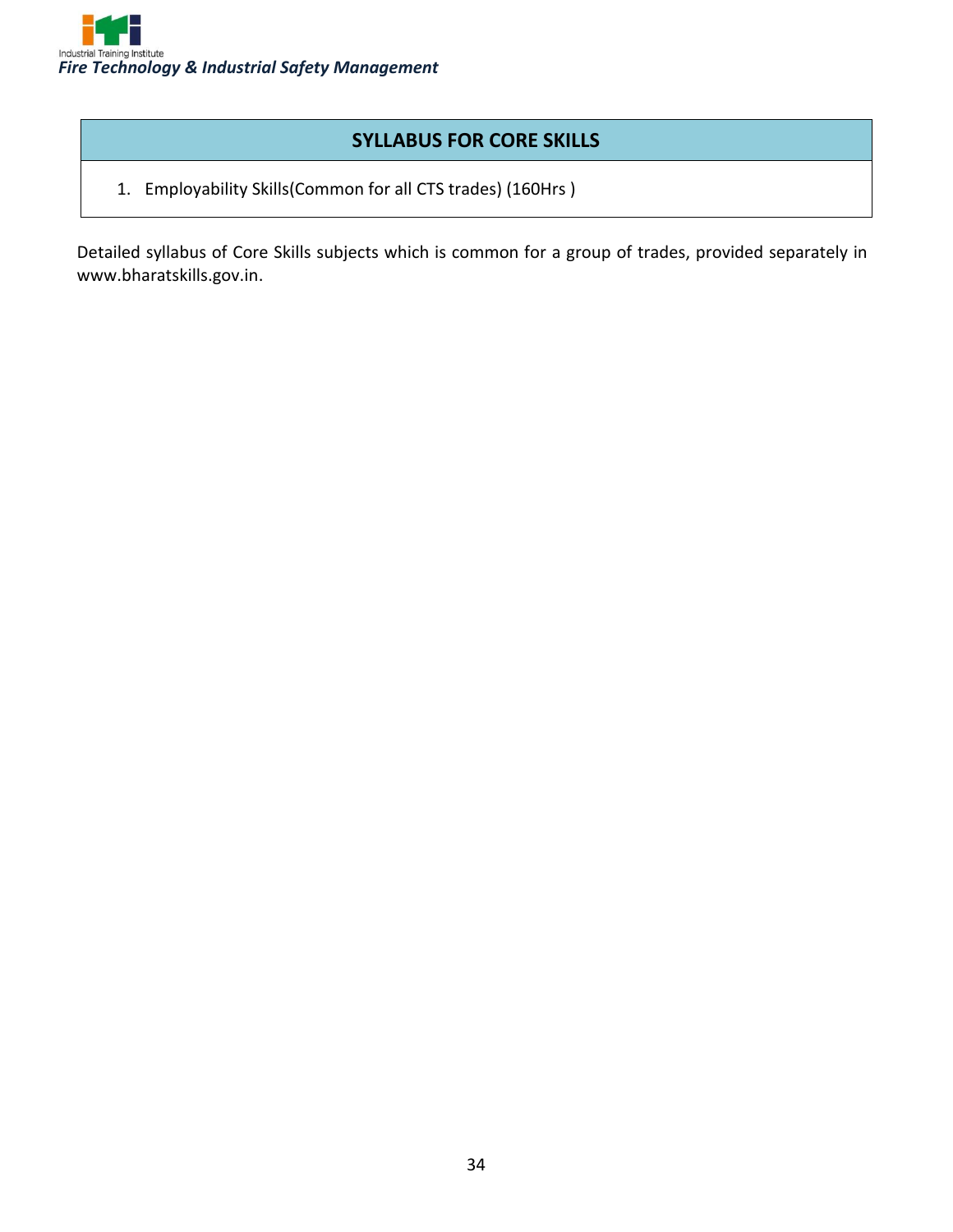| <b>List of Tools &amp; Equipment</b>                                             |                                                                                                     |                                         |             |  |
|----------------------------------------------------------------------------------|-----------------------------------------------------------------------------------------------------|-----------------------------------------|-------------|--|
| FIRE TECHNOLOGY AND INDUSTRIAL SAFETY MANAGEMENT<br>(For batch of 24 Candidates) |                                                                                                     |                                         |             |  |
| S No.                                                                            | Name of the Tools and<br><b>Equipment</b>                                                           | <b>Specification</b>                    | Quantity    |  |
|                                                                                  | A. TRAINEES TOOL KIT (For each additional unit trainees tool kit sl. 1-10 is required additionally) |                                         |             |  |
| 1.                                                                               | Water CO <sub>2</sub> Type Fire Extinguisher                                                        | 9 Liters                                | 08Nos.      |  |
| 2.                                                                               | Stored pressure Type Fire<br>Extinguisher                                                           | 9 Liters                                | 08 Nos.     |  |
| 3.                                                                               | Chemical Foam type Fire<br>Extinguisher                                                             | 9 Liters                                | 08 Nos.     |  |
| 4.                                                                               | Mechanical Foam type Fire<br>Extinguisher                                                           | 9 Liters                                | 08 Nos.     |  |
| 5.                                                                               | CO <sub>2</sub> Type Fire Extinguisher                                                              | 4.5 Kg                                  | 08 Nos.     |  |
| 6.                                                                               | <b>BCType Fire Extinguisher</b>                                                                     | 5/10 Kg                                 | 06Nos.      |  |
| 7.                                                                               | ABC Type Fire Extinguisher                                                                          | 5/10 Kg                                 | 06Nos.      |  |
| 8.                                                                               | <b>Extension Ladder</b>                                                                             | Size-45/35 ft                           | 03Nos.      |  |
| 9.                                                                               | All types of Branches or Nozzles                                                                    |                                         | 04 Nos.     |  |
| 10.                                                                              | <b>Fire Hose</b>                                                                                    | a) 15m                                  | 12Nos.      |  |
|                                                                                  |                                                                                                     | $b)$ 30 $m$                             | 05Nos.      |  |
|                                                                                  | B. SHOP TOOLS, INSTRUMENTS - For 2 (1+1) units no additional items are required                     |                                         |             |  |
|                                                                                  |                                                                                                     | <b>Lists of Tools:</b>                  |             |  |
| 11.                                                                              | <b>First Aid Box</b>                                                                                |                                         | As required |  |
| 12.                                                                              | All Types of small gears                                                                            |                                         | As required |  |
| 13.                                                                              | <b>BA Set</b>                                                                                       | <b>Negative &amp; Positive Pressure</b> | 02 Nos.     |  |
| 14.                                                                              | a) Gas Cylinders                                                                                    |                                         | 02 Nos.     |  |
|                                                                                  | b) Steel Back Plates                                                                                |                                         | 02 Nos.     |  |
|                                                                                  | c) Face Masks                                                                                       |                                         | 02 Nos.     |  |
| 15.                                                                              | <b>Portable Fire Pump/TFP</b>                                                                       |                                         | 02 Nos.     |  |
| 16.                                                                              | All types of couplings                                                                              |                                         | 1 Set       |  |
| 17.                                                                              | <b>Hydrant-Stand Pipe Type</b>                                                                      |                                         | 02 Nos.     |  |
| 18.                                                                              | <b>Fire Trays</b>                                                                                   |                                         | 02 Nos.     |  |
| 19.                                                                              | <b>Manual call point</b>                                                                            |                                         | 01 No       |  |
| 20.                                                                              | <b>Entry Suit/ Proximity Suit</b>                                                                   |                                         | 02 Nos.     |  |
| 21.                                                                              | Hose reel system                                                                                    |                                         | 01 No       |  |
| 22.                                                                              | Nitrogen Cylinder                                                                                   |                                         | 01 No       |  |
| 23.                                                                              | <b>Hose Box</b>                                                                                     |                                         | 01 No       |  |
| 24.                                                                              | <b>Fire Fighting Point complete Set</b>                                                             |                                         | 01 No       |  |
| 25.                                                                              | <b>Suction Hose</b>                                                                                 | 10 ft                                   | 02 Nos.     |  |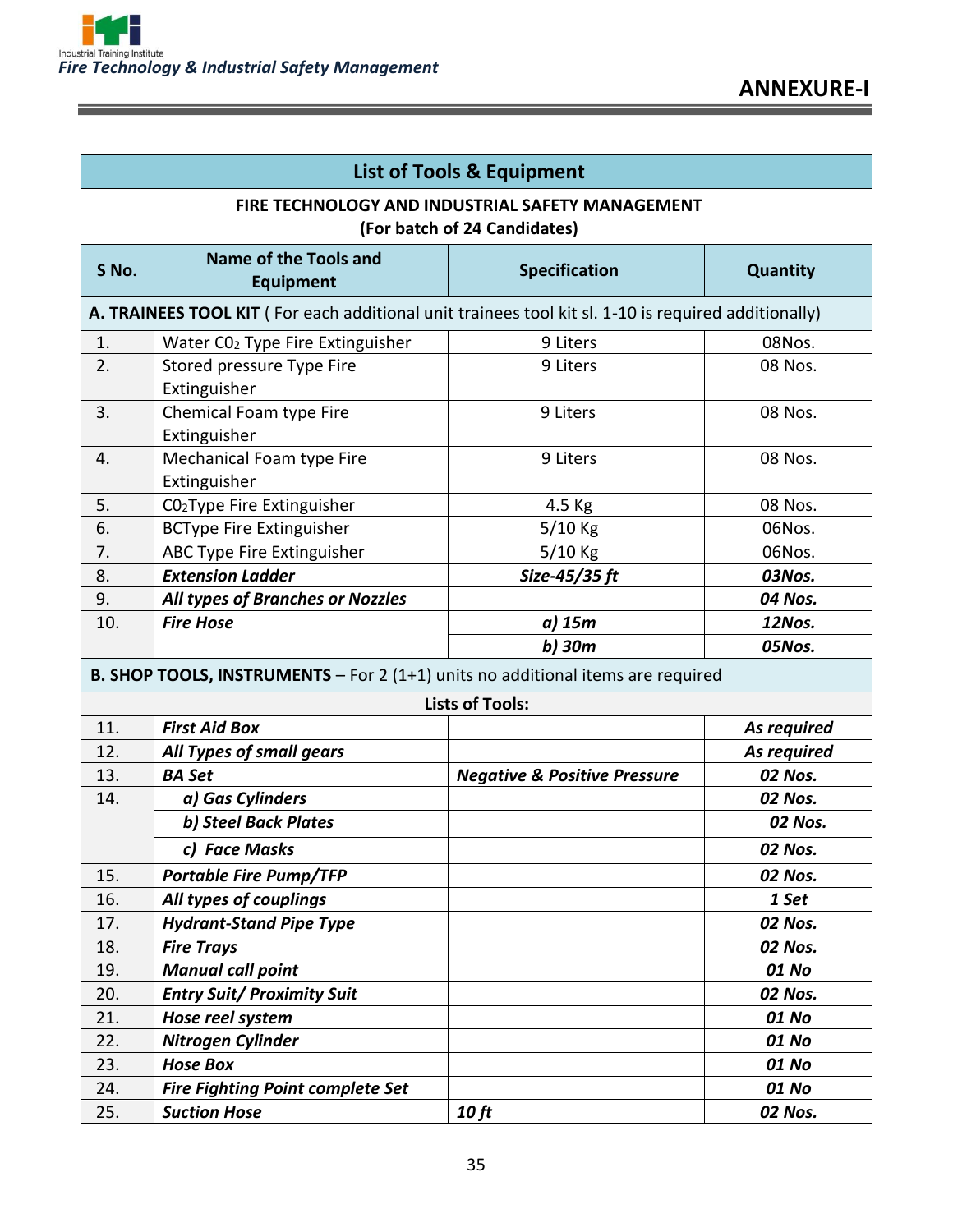

| 26. | <b>Suction Wrench</b>                      |             | 02 Nos. |
|-----|--------------------------------------------|-------------|---------|
| 27. | <b>Metal Strainer</b>                      |             | 02 Nos. |
| 28. | <b>Basket Strainer</b>                     |             | 01 No   |
| 29. | <b>Sprinkler</b>                           |             | 02 Nos. |
| 30. | <b>Ropes</b>                               | 100 ft Long | 01 No   |
| 31. | Lines 100 ft Long                          |             | 01 No   |
| 32. | Control Panel - Model-Pump                 |             | 01 No   |
| 33. | Personal Protective Equipment              |             |         |
|     | a) Helmet                                  | Type A,B,C  | 24Nos.  |
|     | b) Laser Welding Safety Goggles            |             | 12Nos.  |
|     | c) Face Shield                             |             | 12 Nos. |
|     | d) Welding Shield                          |             | 12 Nos. |
|     | e) Ear Muff                                |             | 12 Nos. |
|     | f) Ear Plug                                |             | 12 Nos. |
|     | g) Canal Caps                              |             | 12 Nos. |
|     | h) Safety Shoes                            |             | 24Nos.  |
|     | <b>Asbestos Gloves</b><br>Ð                |             | 12 Nos. |
|     | <b>Electrical Hand Gloves</b><br>i)        |             | 12 Nos. |
|     | Hand Gloves (Rubber)<br>k)                 |             | 12 Nos. |
|     | <b>Dust Mask</b><br>$\vert$                |             | 12 Nos. |
| 34. | Personal Protective Clothing for           |             |         |
|     | men                                        |             |         |
|     | a) Safety Shirt                            |             | 12 Nos. |
|     | b) Safety Trouser                          |             | 12 Nos. |
|     | c)Safety Jacket                            |             | 12 Nos. |
|     | d) Cooling Vest                            |             | 12 Nos. |
|     | e) Gum Boots                               |             | 12 Nos. |
|     | <b>C. LIST OF EQUIPMENT</b>                |             |         |
| 35. | <b>Personal Fall Arrest System (PFAS)</b>  |             | 02 Nos. |
| 36. | <b>Tripod</b>                              |             | 02 Nos. |
| 37. | <b>Pulley</b>                              |             | 02 Nos. |
| 38. | <b>Suspended Scaffold</b>                  |             | 02 Nos. |
| 39. | <b>Gas Detector</b>                        |             | 02 Nos. |
| 40. | Plastic Tunnel (Sewer Rescue Drill)        |             | 04 Nos. |
| 41. | <b>Body Harness</b>                        |             | 01 No   |
| 42. | <b>Collecting Breeching</b>                |             | 02 Nos. |
| 43. | <b>Dividing Breeching (Hand control)</b>   |             | 02 Nos. |
| 44. | <b>Hydrant Flange</b>                      |             | 02 Nos. |
| 45. | <b>Hydrant Key &amp; Bar (With hydrant</b> |             |         |
|     | Spindle)                                   |             | 01 No   |
| 46. | Adopter for Air Store Pressure             |             | 02 Nos. |
| 47. | <b>Hydraulic Pressure Testing Machine</b>  |             | 01 No   |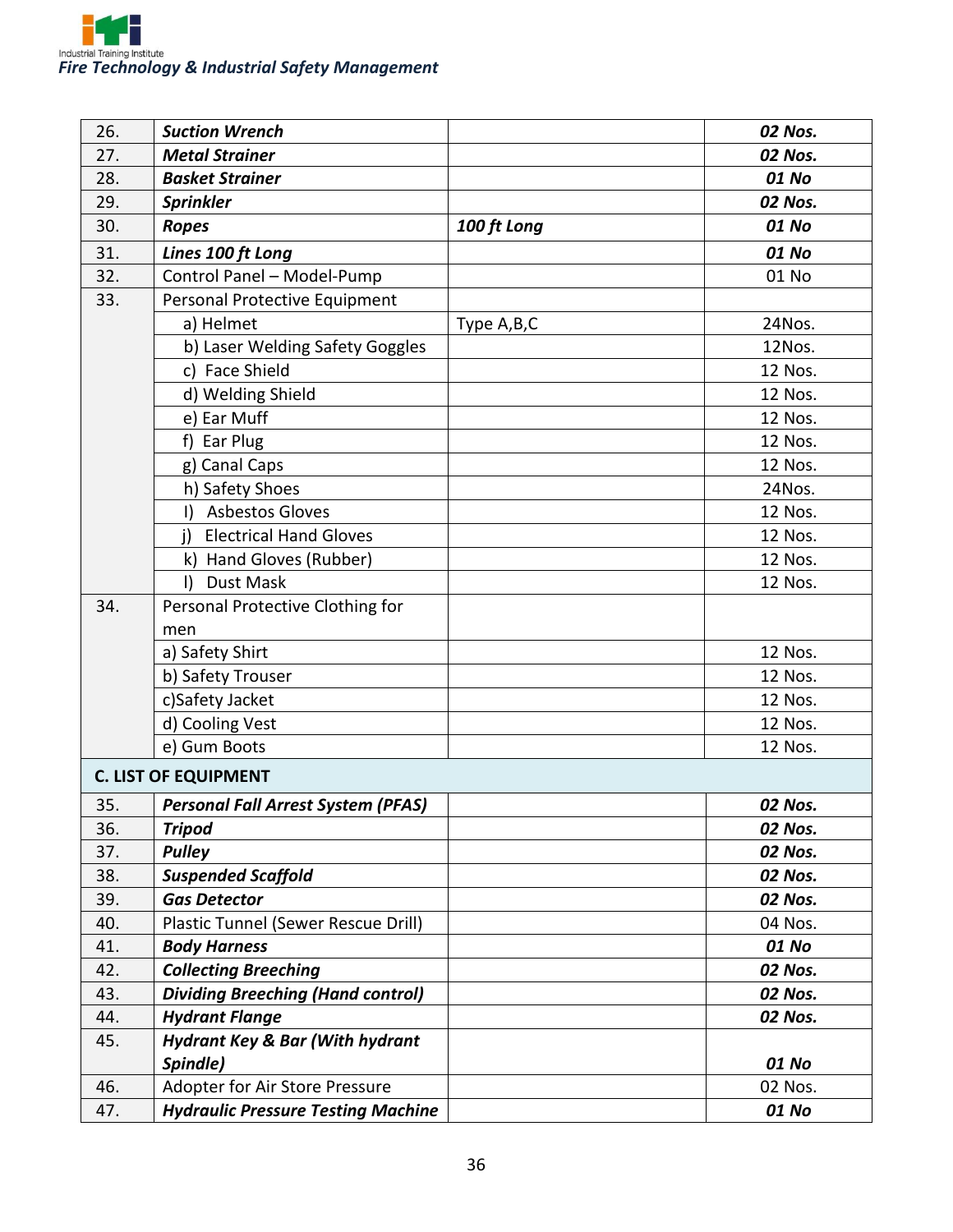| 48.          | <b>Sprinklers Head (Bulb Type, Fusible</b>                                                  |                                                                                                                                                                                                                                                                                                                                                                             |             |
|--------------|---------------------------------------------------------------------------------------------|-----------------------------------------------------------------------------------------------------------------------------------------------------------------------------------------------------------------------------------------------------------------------------------------------------------------------------------------------------------------------------|-------------|
|              | Type)                                                                                       |                                                                                                                                                                                                                                                                                                                                                                             | 02 Nos.     |
| 49.          | Safety Belt                                                                                 |                                                                                                                                                                                                                                                                                                                                                                             | 01 No       |
| 50.          | <b>Desktop computer</b>                                                                     | CPU: 32/64 Bit i3/i5/i7 or<br>latest processor, Speed: 3 GHz<br>or Higher. RAM:-4 GB DDR-III<br>Higher, Wi-Fi Enabled.<br>or<br><b>Network</b><br>Card:<br>Integrated<br>Gigabit Ethernet, with USB<br>Mouse, USB Keyboard and<br><b>Monitor</b><br>(Min.<br>17<br>Inch.<br><b>Licensed Operating</b><br>System<br>and Antivirus compatible with<br>trade related software. | 08Nos.      |
| 51.          | <b>Computer Table</b>                                                                       |                                                                                                                                                                                                                                                                                                                                                                             | 08Nos.      |
| 52.          | <b>Computers Chairs</b>                                                                     |                                                                                                                                                                                                                                                                                                                                                                             | 08Nos.      |
| 53.          | <b>White Board</b>                                                                          |                                                                                                                                                                                                                                                                                                                                                                             | 01 No       |
| 54.          | L.C.D. Projectors                                                                           |                                                                                                                                                                                                                                                                                                                                                                             | 02 Nos.     |
| 55.          | <b>UPS</b>                                                                                  |                                                                                                                                                                                                                                                                                                                                                                             | As required |
| 56.          | All types of Detectors 1 Peps. of                                                           |                                                                                                                                                                                                                                                                                                                                                                             | 05Nos.      |
|              | each                                                                                        |                                                                                                                                                                                                                                                                                                                                                                             |             |
| 57.          | Flux meter                                                                                  |                                                                                                                                                                                                                                                                                                                                                                             | 07Nos.      |
| 58.          | Dosi meter                                                                                  |                                                                                                                                                                                                                                                                                                                                                                             | 01 No       |
| 59.          | Cut model of Fire Extinguisher /<br><b>Fire pump</b>                                        |                                                                                                                                                                                                                                                                                                                                                                             | 02 Nos.     |
| 60.          | <b>Fire Suit</b>                                                                            |                                                                                                                                                                                                                                                                                                                                                                             | 02 Nos.     |
| 61.          | <b>Fire Tender (one For the Institute)</b>                                                  |                                                                                                                                                                                                                                                                                                                                                                             | 01 No       |
| 62.          | <b>Rescue Van ( one For the Institute)</b>                                                  |                                                                                                                                                                                                                                                                                                                                                                             | 01 No.      |
|              | D. SHOP FLOOR FURNITURE AND MATERIALS - For 2 (1+1) units no additional items are required. |                                                                                                                                                                                                                                                                                                                                                                             |             |
| 63.          | Instructor's table                                                                          |                                                                                                                                                                                                                                                                                                                                                                             | 1 No.       |
| 64.          | Instructor's chair                                                                          |                                                                                                                                                                                                                                                                                                                                                                             | 2 Nos.      |
| 65.          | Metal Rack                                                                                  | 100cm x 150cm x 45cm                                                                                                                                                                                                                                                                                                                                                        | 4 Nos.      |
| 66.          | Lockers with 16 drawers standard                                                            |                                                                                                                                                                                                                                                                                                                                                                             |             |
|              | size                                                                                        |                                                                                                                                                                                                                                                                                                                                                                             | 2 Nos.      |
| 67.          | <b>Steel Almirah</b>                                                                        | 2.5 m x 1.20 m x 0.5 m                                                                                                                                                                                                                                                                                                                                                      | 2 Nos.      |
| 68.          | Black board/white board                                                                     |                                                                                                                                                                                                                                                                                                                                                                             | 1 No.       |
| 69.          | Fire Extinguisher                                                                           |                                                                                                                                                                                                                                                                                                                                                                             | 2 Nos.      |
| 70.          | <b>Fire Buckets</b>                                                                         |                                                                                                                                                                                                                                                                                                                                                                             | 2 Nos.      |
| <u>Note:</u> |                                                                                             |                                                                                                                                                                                                                                                                                                                                                                             |             |

*1. The items in bold italic are meant to be used for any of the two courses viz. Fireman/Fire Technology and Industrial Safety Management/Health Safety and Environment. If the institute is running any of the two trades, items in bold italic are not required to be purchased separately.*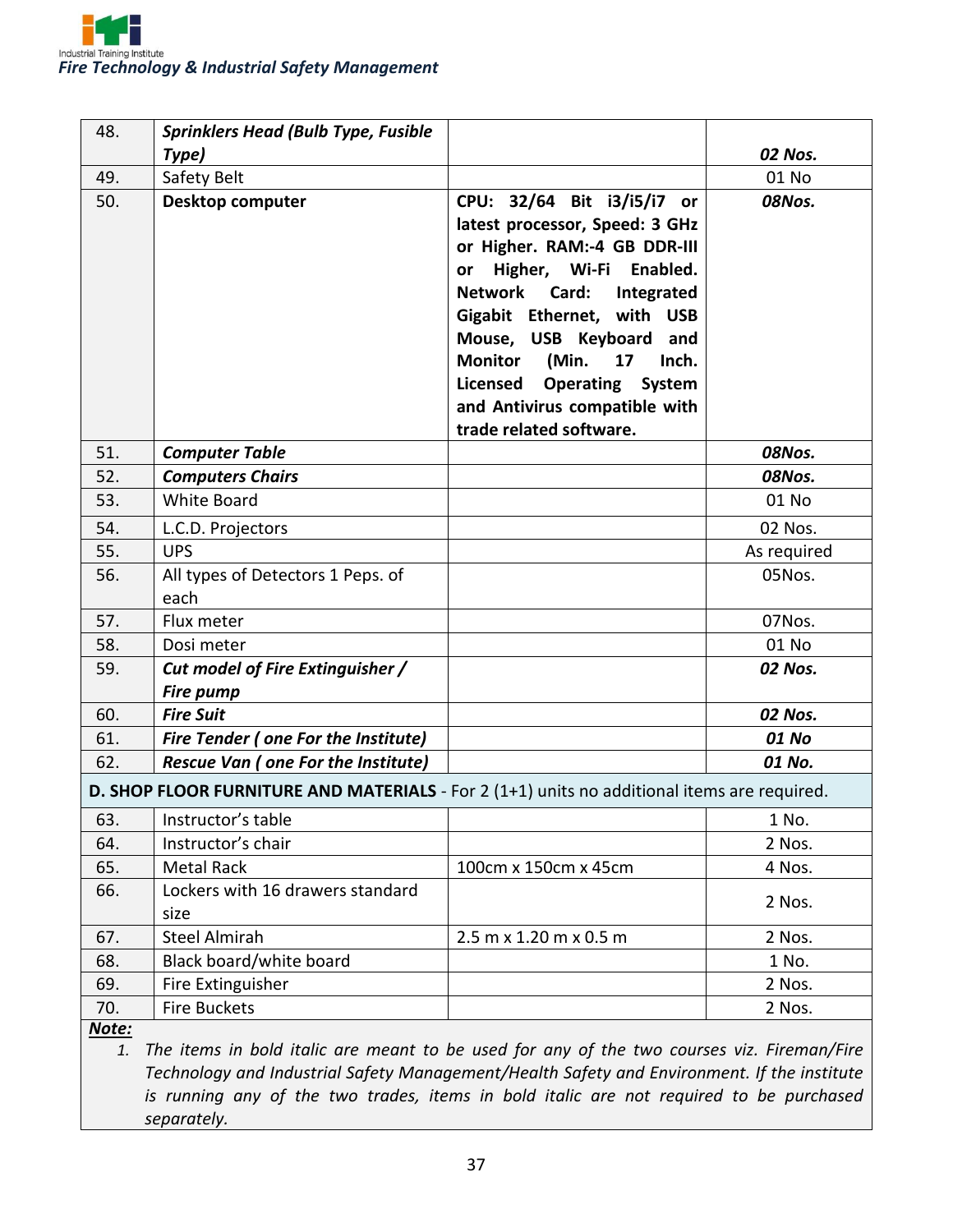The DGT sincerely acknowledges contributions of the Industries, State Directorates, Trade Experts, Domain Experts, trainers of ITIs, NSTIs, faculties from universities and all others who contributed in revising the curriculum.

Special acknowledgement is extended by DGT to the following expert members who had contributed immensely in this curriculum.

| List of Expert Members participated/ contributed for finalizing the course curriculum of Fire<br>Technology & Industrial Safety Management held on 06.06.2017 at CSTARI, Kolkata |                                                   |                                                                                                |                |
|----------------------------------------------------------------------------------------------------------------------------------------------------------------------------------|---------------------------------------------------|------------------------------------------------------------------------------------------------|----------------|
| S No.                                                                                                                                                                            | <b>Name &amp; Designation</b><br>Sh/Mr./Ms.       | Organization                                                                                   | <b>Remarks</b> |
| 1.                                                                                                                                                                               | H. V. Samvatsar, Director                         | CSTARI, Kolkata                                                                                | Chairman       |
| 2.                                                                                                                                                                               | L.K. Mukherjee, DDT                               | $-DO-$                                                                                         | Coordinator    |
| 3.                                                                                                                                                                               | Soumitra Chatterjee, MD                           | Dhruvsatya Centre for personal<br>Transformation Pvt. Ltd.                                     | Expert         |
| 4.                                                                                                                                                                               | Purna Chandra Barad,<br>Chief Manager- HR & Admin | Dhruvsatya Centre for personal<br>Transformation Pvt. Ltd.                                     | Expert         |
| 5.                                                                                                                                                                               | Kanailal Biswas, Ex- Plant in<br>charge           | Zamil Steel Tower and Galvanizing<br>factory, Dumman, Soudi Arabia                             | Expert         |
| 6.                                                                                                                                                                               | Krishnendu Sarkar, Director                       | Akass Infrastructure pvt. Ltd.,<br>Kolkata                                                     | Expert         |
| 7.                                                                                                                                                                               | Dipak Rungta, Manager                             | Lalit Hardware, Expert in Disaster<br>Management power tools<br>&Equipments, Kolkata-1         | Expert         |
| 8.                                                                                                                                                                               | N.B. Reshamwal, Asst.<br>Director                 | Regional Labour Institute, Kolkata                                                             | Member         |
| 9.                                                                                                                                                                               | SourashisMitra, Junior<br>Assistant               | Indian Institute of Engineering,<br>Science and Technology, Shibpur<br>(IIEST), Howrah- 711103 | Member         |
| 10.                                                                                                                                                                              | Sujay Banerjee, Senior<br>Instructor              | West Bengal Fire & Emergency<br>Services, Seal Para, Kolkata                                   | Expert         |
| 11.                                                                                                                                                                              | Shyam Chandra Mondal,<br>Officer In Charge        | West Bengal Fire & Emergency<br>Services, Serampore, Mahesh Hoogly                             | Expert         |
| 12.                                                                                                                                                                              | R.N. Bandhopadhaya, OSD                           | Directorate of Industrial Training-<br>Govt. of West Bengal, Kolkata                           | Member         |
| 13.                                                                                                                                                                              | Alok Sharma, Chief General<br>Manager             | Indraprastha Gas Limited, New Delhi                                                            | Expert         |
| 14.                                                                                                                                                                              | Santokh Singh, Ex-Chief Fire<br>Officer           | Delhi Fire Services, New Delhi                                                                 | Expert         |
| 15.                                                                                                                                                                              | Capt. Krishan Kumar,<br>Chairman                  | Delhi Institute of Fire Engineering,<br>New Delhi-77                                           | Expert         |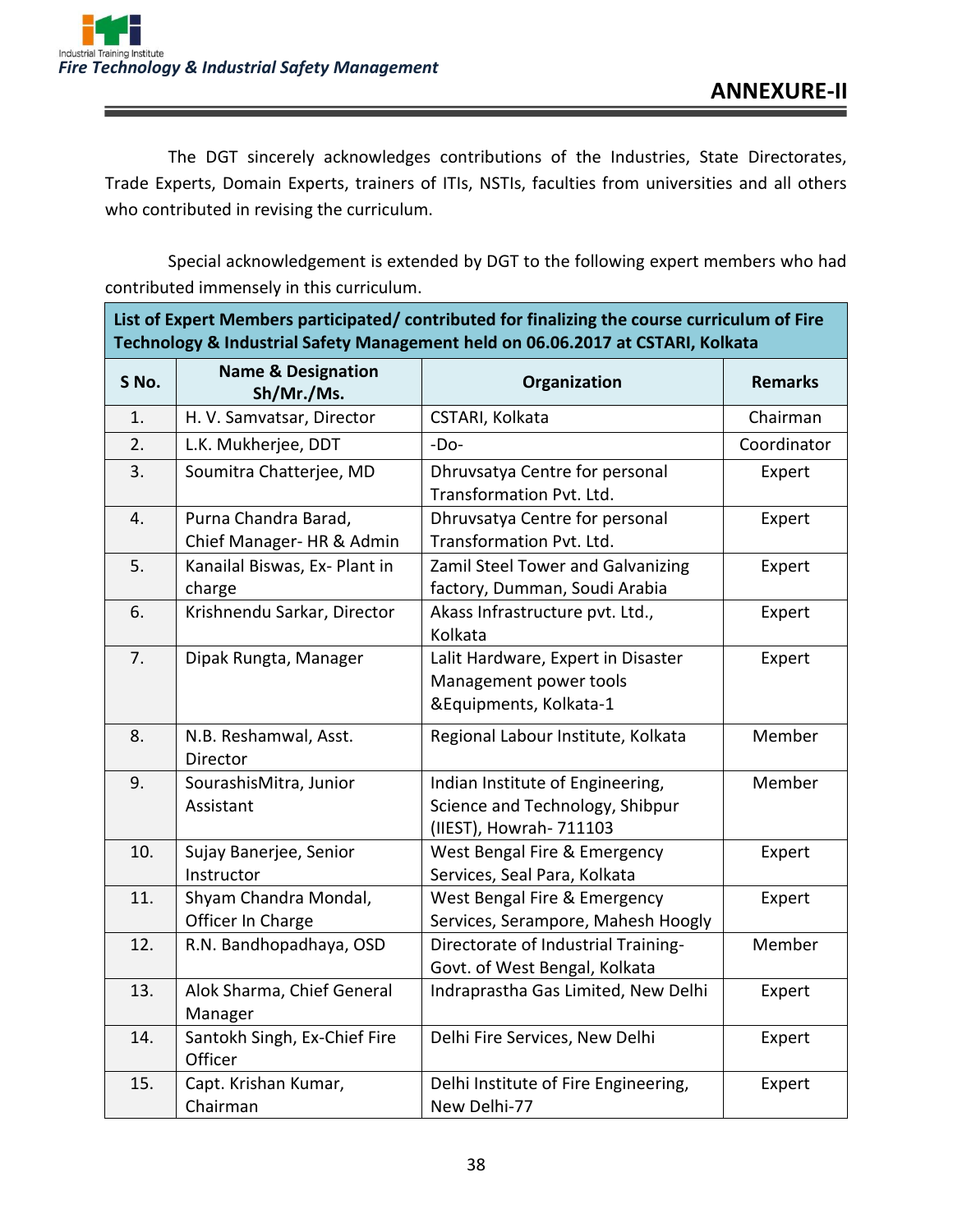

| 16. | Praveen Choudhari,<br><b>Emergency Response Officer</b> | Dolphin Energy Ltd., Quatar                               | Expert |
|-----|---------------------------------------------------------|-----------------------------------------------------------|--------|
| 17. | Lt. Col. RC Shukla, Principal                           | Delhi Institute of Fire Engineering,<br>New Delhi-77      | Expert |
| 18. | P S Bhadana, Dy. Director                               | -do-                                                      | Expert |
| 19. | <b>BL Chauhan, Senior</b><br>Instructor                 | -do-                                                      | Expert |
| 20. | Bhagwati Prasad Ojha, HSE<br>Engineer                   | -do-                                                      | Expert |
| 21. | Praveen Kumar Garg, Sr.<br>Manager HSE                  | Ouippo Oil & Gas Infrastructure Ltd.,<br>Gurgaon, Haryana | Expert |
| 22. | DevkiNandan, HSE Expert                                 | Indraprastha Ltd.                                         | Expert |
| 23. | Sanjay Kumar, JDT/HOO                                   | CSTARI, Kolkata                                           | Member |
| 24. | A.K. Mandal, ADT                                        | $-DO-$                                                    | Member |
| 25. | M.K. Batabyal, TO                                       | $-DO-$                                                    | Member |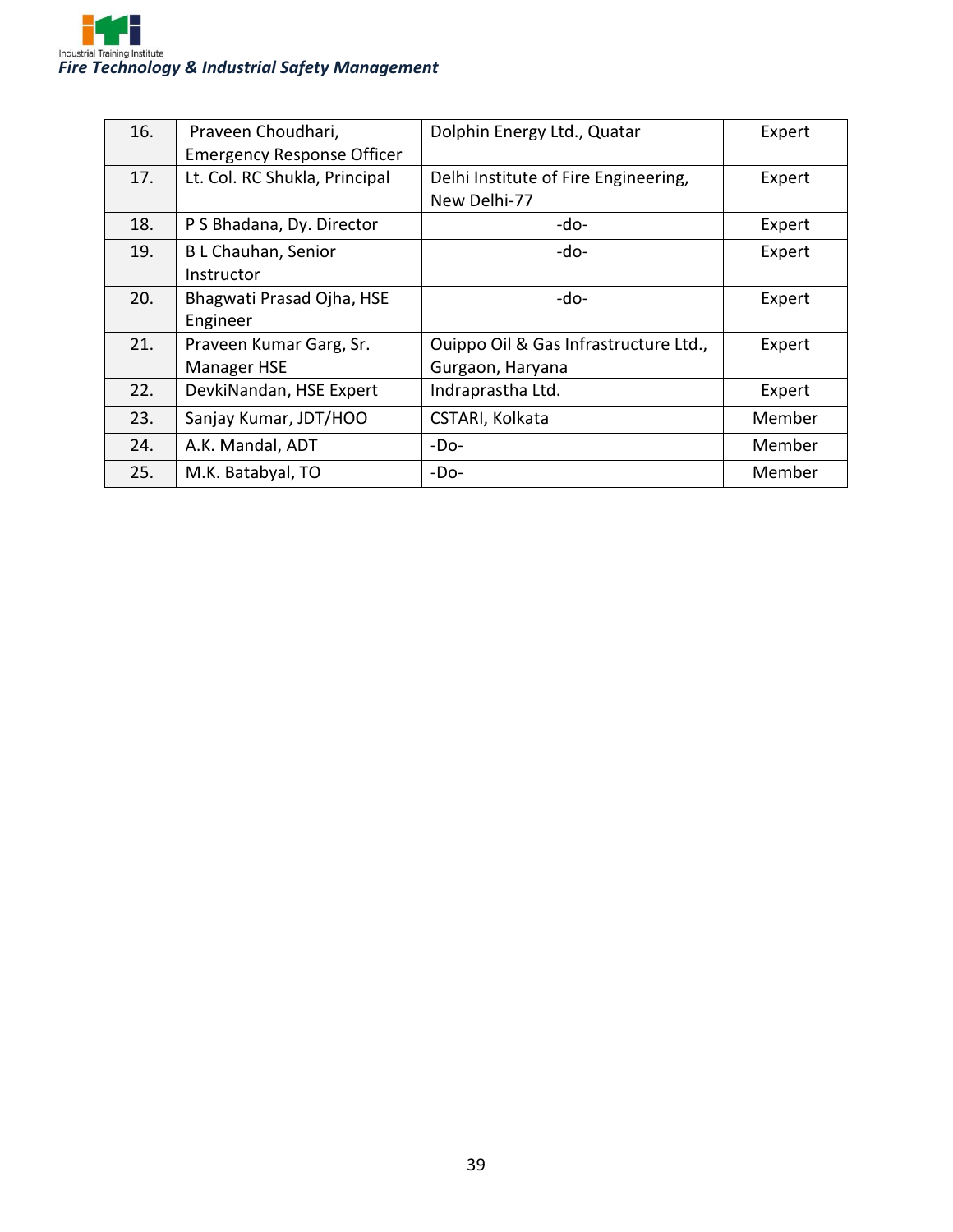

#### **ABBREVIATIONS**

| <b>CTS</b>  | <b>Craftsmen Training Scheme</b>                   |
|-------------|----------------------------------------------------|
| <b>ATS</b>  | <b>Apprenticeship Training Scheme</b>              |
| <b>CITS</b> | <b>Craft Instructor Training Scheme</b>            |
| <b>DGT</b>  | <b>Directorate General of Training</b>             |
| <b>MSDE</b> | Ministry of Skill Development and Entrepreneurship |
| <b>NTC</b>  | <b>National Trade Certificate</b>                  |
| <b>NAC</b>  | National Apprenticeship Certificate                |
| <b>NCIC</b> | National Craft Instructor Certificate              |
| LD          | <b>Locomotor Disability</b>                        |
| <b>CP</b>   | <b>Cerebral Palsy</b>                              |
| <b>MD</b>   | <b>Multiple Disabilities</b>                       |
| LV          | <b>Low Vision</b>                                  |
| HH          | Hard of Hearing                                    |
| ID          | <b>Intellectual Disabilities</b>                   |
| <b>LC</b>   | Leprosy Cured                                      |
| <b>SLD</b>  | <b>Specific Learning Disabilities</b>              |
| <b>DW</b>   | Dwarfism                                           |
| MI          | <b>Mental Illness</b>                              |
| AA          | <b>Acid Attack</b>                                 |
| PwD         | Person with disabilities                           |